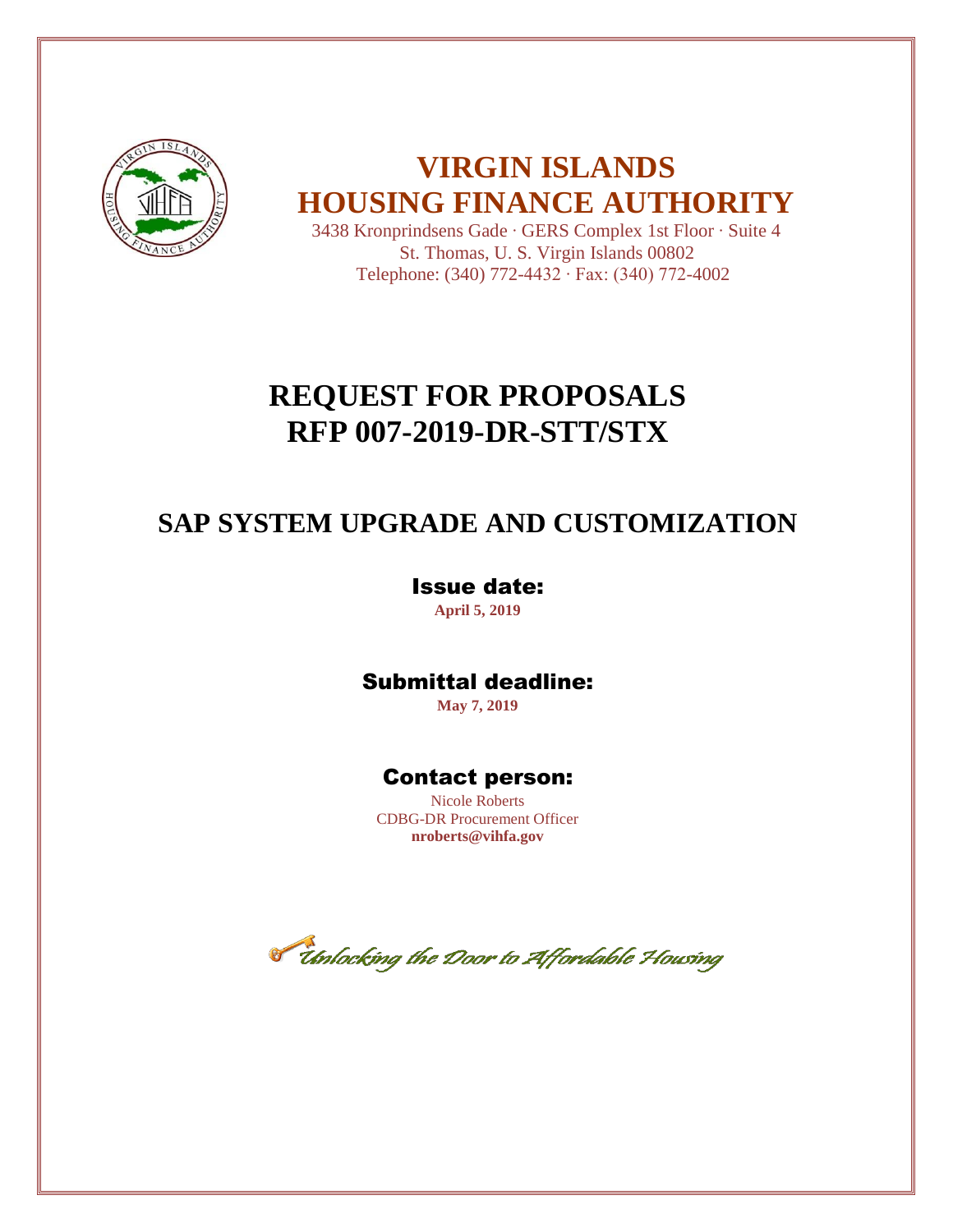## **TABLE OF CONTENTS**

| 1.0  |  |  |  |  |  |
|------|--|--|--|--|--|
| 1.1  |  |  |  |  |  |
| 2.0  |  |  |  |  |  |
| 2.1  |  |  |  |  |  |
| 2.2  |  |  |  |  |  |
| 2.3  |  |  |  |  |  |
| 2.4  |  |  |  |  |  |
| 2.5  |  |  |  |  |  |
| 3.0  |  |  |  |  |  |
| 3.1  |  |  |  |  |  |
| 3.2  |  |  |  |  |  |
| 4.0  |  |  |  |  |  |
| 5.0  |  |  |  |  |  |
| 6.0  |  |  |  |  |  |
| 7.0  |  |  |  |  |  |
| 8.0  |  |  |  |  |  |
| 9.0  |  |  |  |  |  |
| 10.0 |  |  |  |  |  |
| 11.0 |  |  |  |  |  |
| 12.0 |  |  |  |  |  |
| 13.0 |  |  |  |  |  |
| 14.0 |  |  |  |  |  |
| 15.0 |  |  |  |  |  |
| 16.0 |  |  |  |  |  |
| 17.0 |  |  |  |  |  |
| 18.0 |  |  |  |  |  |
| 18.1 |  |  |  |  |  |
| 18.2 |  |  |  |  |  |
| 18.3 |  |  |  |  |  |
| 18.4 |  |  |  |  |  |
| 18.5 |  |  |  |  |  |
| 18.6 |  |  |  |  |  |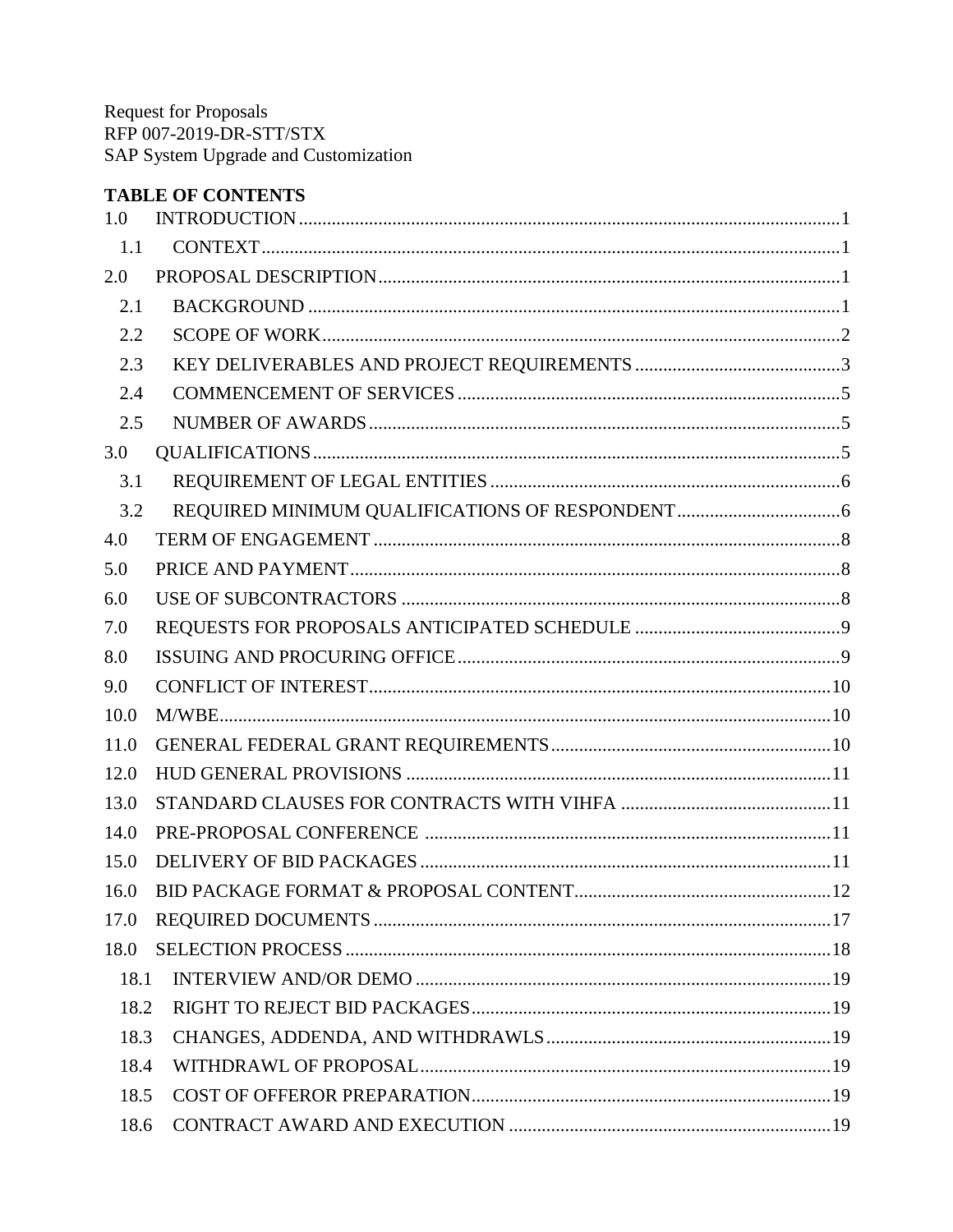| <b>Request for Proposals</b>                                  |  |
|---------------------------------------------------------------|--|
| RFP 007-2019- DR-STT/STX                                      |  |
| SAP System Upgrade and Customization                          |  |
|                                                               |  |
|                                                               |  |
|                                                               |  |
|                                                               |  |
|                                                               |  |
| AUTHORIZATION FOR BACKGROUND CHECK & FINANCIAL INFORMATION 29 |  |
|                                                               |  |
|                                                               |  |
|                                                               |  |
|                                                               |  |
|                                                               |  |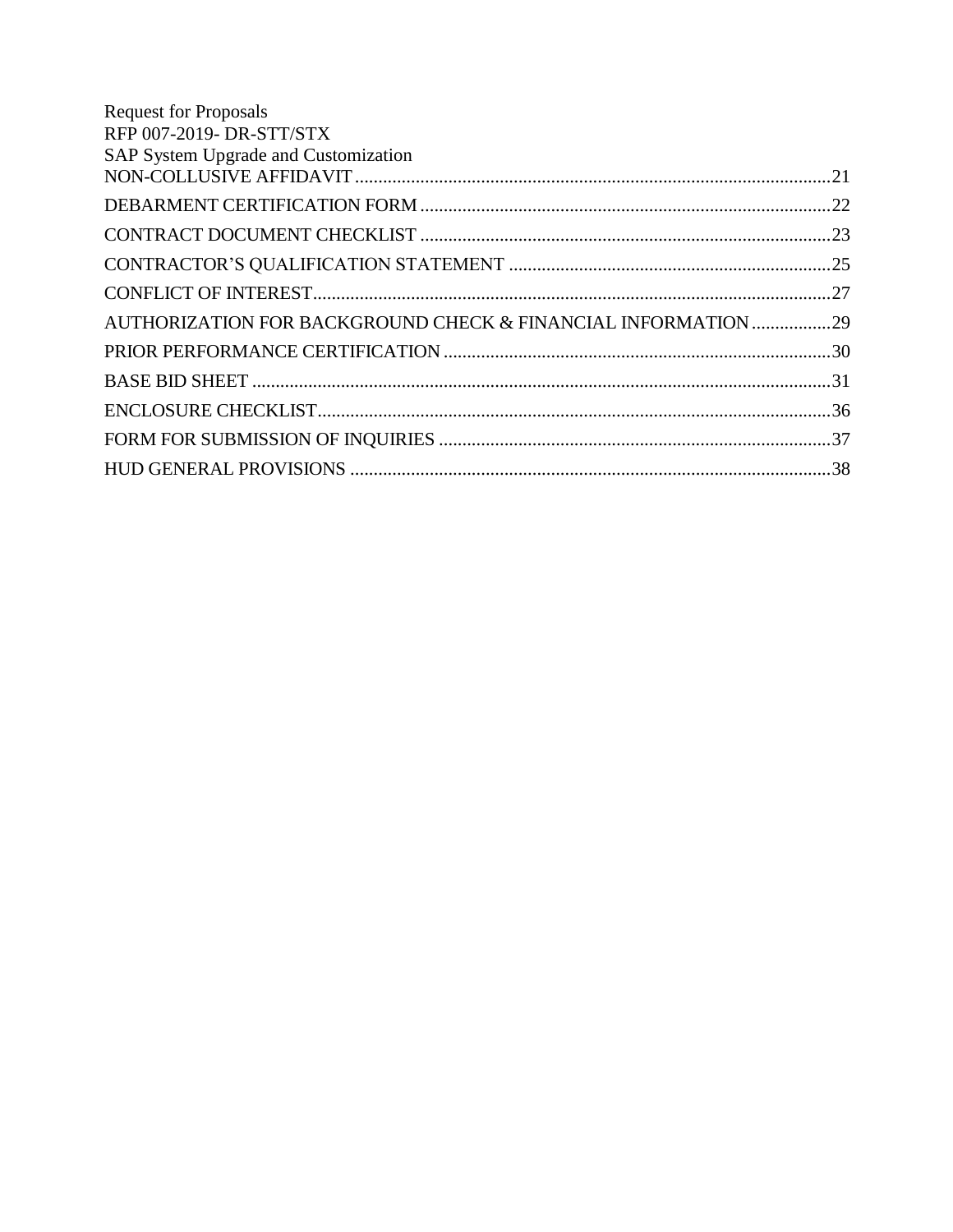## Virgin Islands Housing Finance Authority

## RFP 007-2019-DR-STT/STX REQUEST FOR PROPOSALS SAP SYSTEM UPGRADE AND CUSTOMIZATION

## <span id="page-3-0"></span>**1.0 INTRODUCTION**

The Virgin Islands Housing Finance Authority ("VIHFA") is soliciting proposals from qualified firms or individuals to provide SAP System Upgrade and Customization services.

## <span id="page-3-1"></span>**1.1 CONTEXT**

Hurricanes Irma and Maria had a devastating impact on the United States Virgin Islands (U.S. Virgin Islands or "the Territory"). The two back-to-back Category 5 storms in September 2017 caused significant damage and destruction to the islands' housing stock. The entire population—over 100,000 residents—were impacted by the devastation brought on by the storms, with winds of over 185 miles per hour and up to 20 inches of rain in some areas. Irma crossed the islands as a windstorm tearing the roofs off buildings in her path; Maria came behind and caused water damage to all of the unprotected structures in the St. Thomas and St. John district, while inflicting severe damage on St. Croix.

## <span id="page-3-2"></span>**2.0 PROPOSAL DESCRIPTION**

To address unmet needs for hurricane recovery in the Territory, the U.S. Department of Housing and Urban Development (HUD) has awarded \$1,863,742,000 of Community Development Block Grant Disaster Recovery (CDBG-DR) funds to the U.S. Virgin Islands. CDBG-DR funds are intended by HUD to address (i) unmet needs in housing, infrastructure, and economic revitalization from the 2017 hurricanes, as well as (ii) mitigation activities to protect the Territory from the damage of future events.

As a result of this funding, the VIHFA has determined a need to upgrade its current SAP system to account for additional tracking and reporting requirements as required by HUD, as well as for internal management purposes.

## <span id="page-3-3"></span>**2.1 BACKGROUND**

The VIHFA is seeking to secure the services of a strategic vendor to provide upgrade(s), maintenance and management to its SAP Business One Version 9.2. In addition, the vendor may be required to provide support in the implementation of additional modules or expansion of existing modules' functionalities. VIHFA also requires support to enhance the business functionality within SAP that may be required as a result of growth, increased business requirements and/or improvement to existing business processes.

The selected vendor will be responsible for providing software module upgrades, user licenses, report customization and user training. The SAP financial system should provide the capability to meet Generally Accepted Accounting Principles (GAAP), internal controls, record-keeping and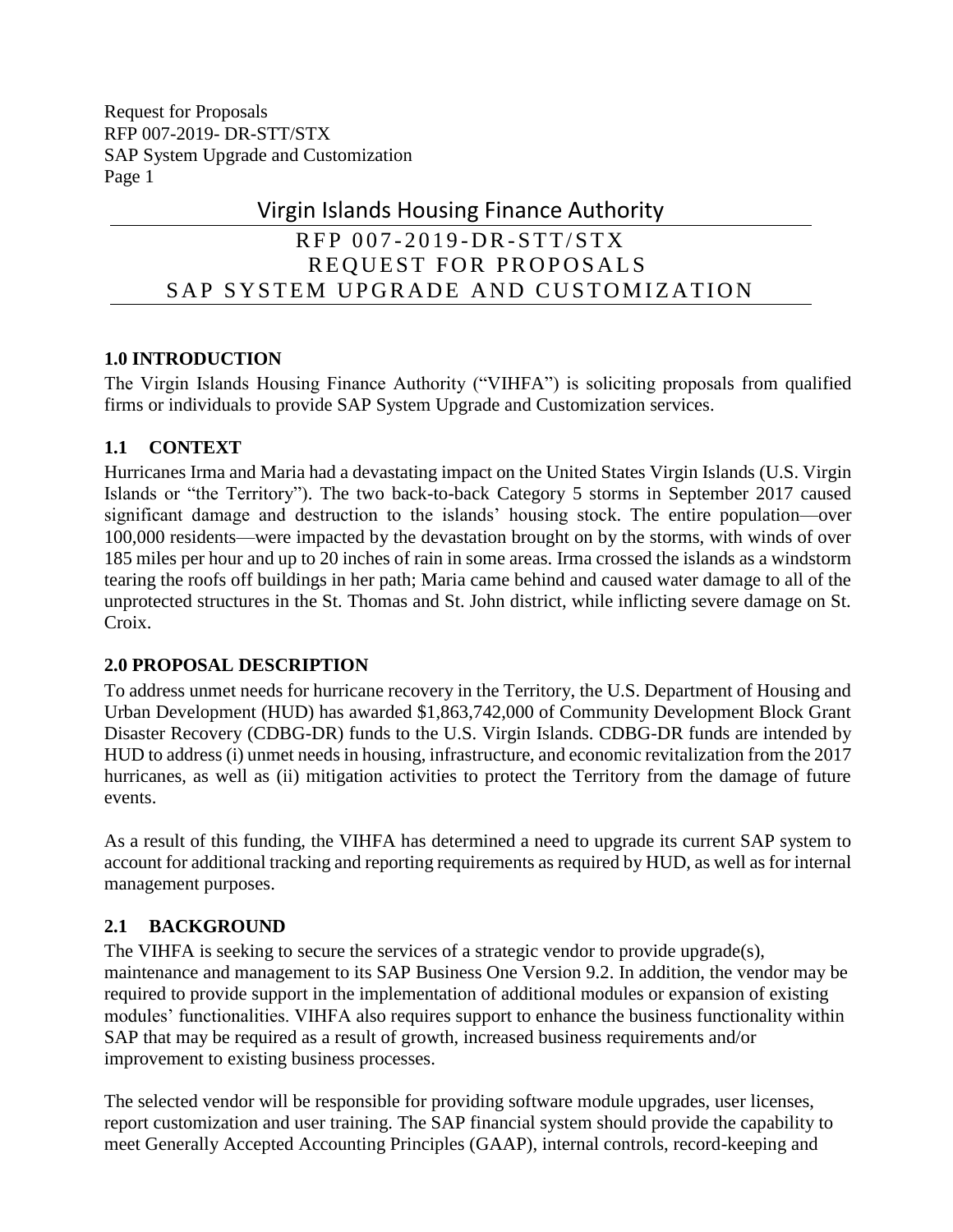reporting capabilities to comply with 2 CFR 200 and align with the U.S. Department of Housing and Urban Development's (HUD) Integrated Disbursement and Integration System (IDIS) and Disaster Recovery Grant Reporting (DRGR) systems. Respondents to this RFP must demonstrate the capacity to quickly assess needs, implement recommended upgrades, install customized reporting, train users and provide a seamless transition to the upgraded software version.

The selected vendor will also be required to maintain the hardware platform detailed below, that supports VIHFA's current SAP software system. VIHFA requires professional advice on the expansion or enhancement of the hardware to support its increasing business demands. This requirement is most suitable to a vendor that offers combined experience and background with agencies managing Federal funds and programs. VIHFA currently has 6 professional users and 4 limited users of the SAP system and anticipates adding an additional 8 professional users and 4 limited users in the next year.

## <span id="page-4-0"></span>**2.2 SCOPE OF WORK**

The Scope of Work for SAP System Upgrade services includes the following:

#### **Task (1): Assess and recommend appropriate SAP software solution to meet increasing business demands and federal financial management requirements**

- Timeframe: To be completed within 30 days of contract award.
- Recommend improvements to the utilization of SAP including modification to chart of accounts scheme and deployment of other software features for more efficient reporting and reconciliation to federal reporting systems (HUD Integrated Disbursement and Information System and Disaster Recovery Grant Reporting System).
- Identify additional modules and/or expansion of existing modules functionalities to improve VIHFA's business processes and reporting.
- Provide demonstration(s) on software solution functionality and capabilities, including examples of use in previous disaster contexts.

### **Task (2): Implement recommendations from above assessment to meet VIHFA financial management and reporting**

- Timeframe: To be completed within 90 days of contract award.
- Implement the recommended improvements identified in Task 1.
- Purchase and provide software licenses to allow VIHFA to securely and reliably access software solution.
- Provide onsite and/or remote implementation and set-up of software, users and training.
- Create and document approvals and workflows.
- Create user-defined fields.
- Conduct periodic remote and/or onsite training as needed.
- Customize reports to meet federal reporting requirements.
- Create SAP procedures and user manual.
- Provide support for on-demand troubleshooting, problem resolution, maintenance, enhancements and user support.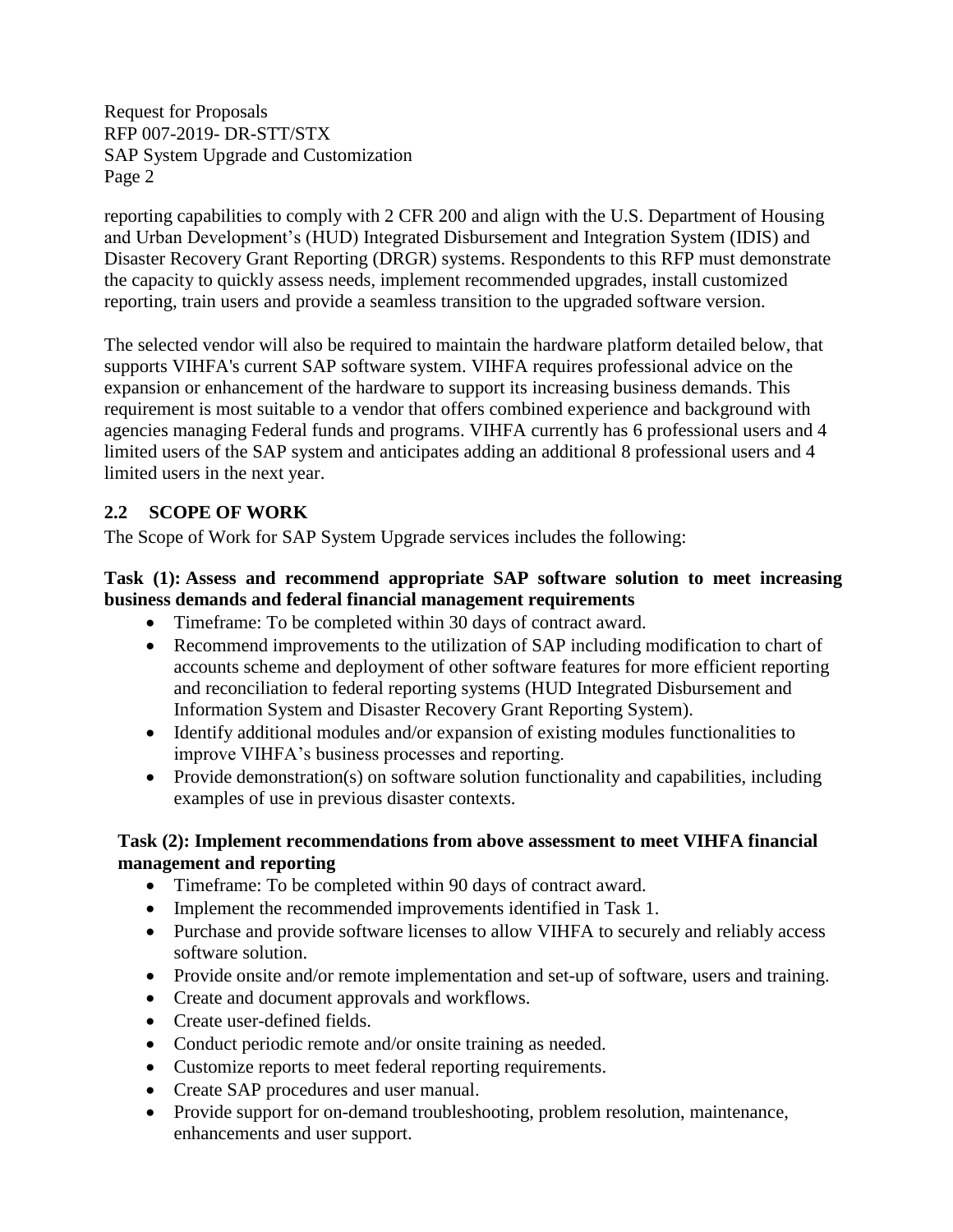> • Establish internal controls (approvals, system checks, data validation) within software solution to maintain data and prevent errors.

### **Task (3): Continued Support of Software Solution**

- Timeframe: Agreements shall be for an initial term of two (2) years upon commencement of the contract, with an option, at the discretion of VIHFA to renew for two (2) additional terms of two (2) years each.
- Provide annual maintenance and management of SAP application.
- Provide technical resources to modify or enhance applications to ensure the software continues to support business requirements during the warranty period and licensing period.
- Provide modifications and system buildout to incorporate additional processes, form controls, and functions in collaboration with VIHFA, as requested.
- Provide real-time helpdesk assistance, including data access requests and login issues, resolving problems, and making recommendations as necessary.
- Support connections between software solution and data from existing financial management SAP enterprise system, DRGR, Case Management System, Grants Management System and the Disaster Recovery website.

## <span id="page-5-0"></span>**2.3 KEY DELIVERABLES AND PROJECT REQUIREMENTS**

Requests for services from the VIHFA will come in the form of task orders which will describe the scope of work, deliverables, budget, and schedule. The completion of each task order shall constitute a separate deliverable. Failure to perform within the requested time frames may result in penalties.

The selected Respondent(s) will provide the following:

- 1. Project Management: Oversight of all activities provided under the resulting Contract(s) is to be performed by the Project Director. Day-to-day direction, guidance, and decisionmaking is to be performed by the Project Director and/or Project Manager.
- 2. Weekly Meetings: VIHFA may require formal weekly conferences via teleconference or in person, at VIHFA's election, to discuss the progress of any work, problems encountered and proposed solutions.
- 3. Reporting: VIHFA will require a monthly progress report describing the status of all work completed in the preceding month and/or all work requiring completion within ten (10) business days following month end.
- 4. Training: The respondent shall provide training materials and instruction manuals on the system implemented.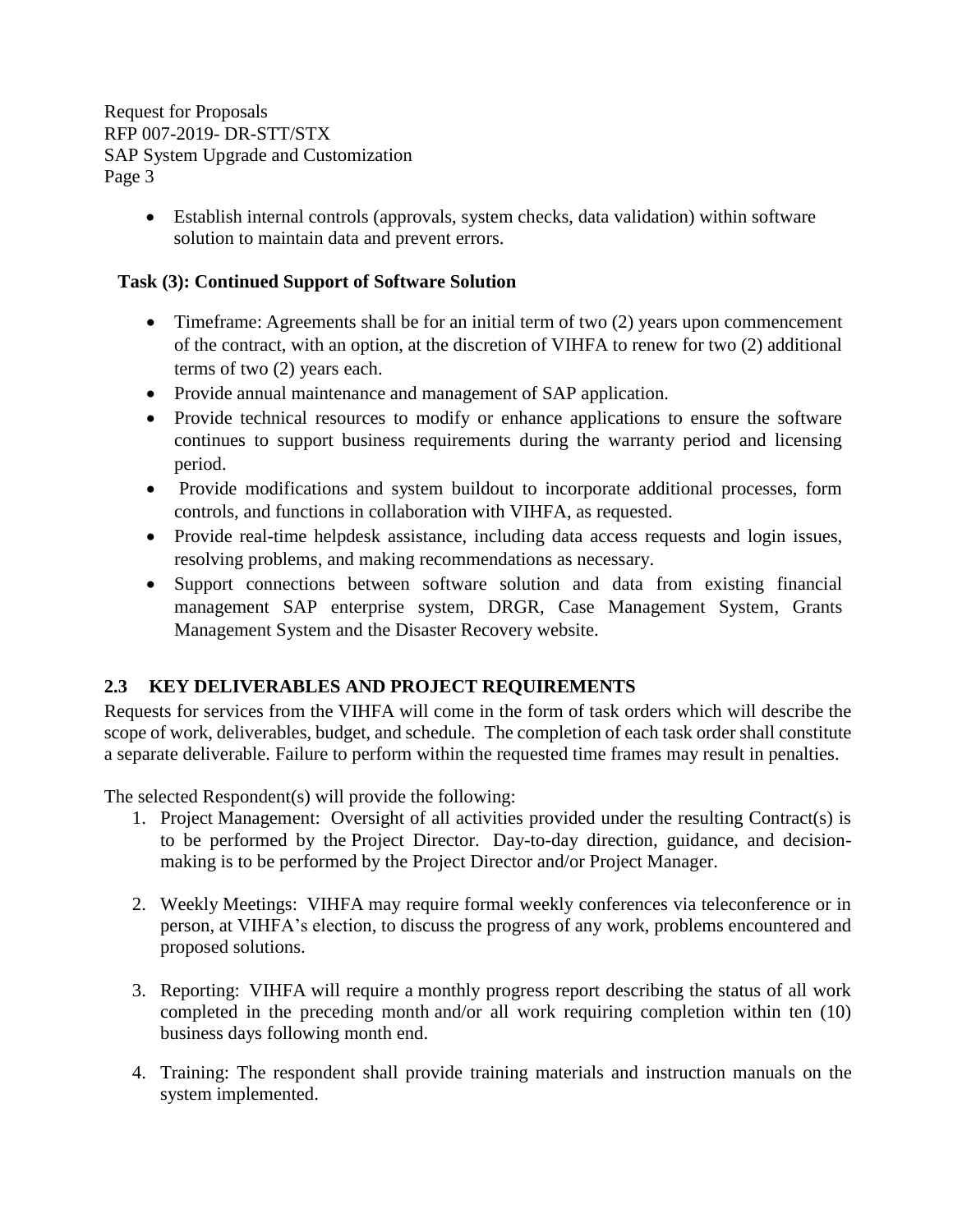The Respondent shall provide adequate staffing in number and qualifications to successfully complete the Scope of Work described herein in a timely fashion. The Respondent will be responsible for the management of staff and subcontractors and all personnel issues related thereto.

Additionally, the software solution must, at a minimum, provide the following:

- i. Provide an end user portal to allow for the uploading of supporting documentation.
- ii. Provide historic timestamps, so CDBG-DR staff can verify when a document was uploaded.
- iii. Provide API access to the SAP database.
- iv. Backend database access from 3rd party reporting applications, which will be utilized for in house reporting requirements.
- v. Accessible from various client devices (desktop and mobile devices) via a web browser and/ or mobile application.
- vi. Provide safe and secure access, while providing the latest technological security measures to end users accessing the application remotely or locally.
- vii. Ability to manage and control the underlying technical infrastructure, including network, servers, operating systems, storage, and, as applicable, individual application capabilities, except for limited user-specific application configuration settings and as otherwise provided in this RFP.
- viii. Ensure that system data is secure and encrypted.
- ix. Ability to transfer system ownership and management or export electronic data to another database when contractual arrangement ends.
- x. Support a native reporting module that can provide customizable reports that can be saved as templates, which can be utilized by other end users.
- xi. Provide capability to import or export data or reports from SAP system to standard Microsoft products.
- xii. Support multiple logins to VIHFA staff for purposes of review, access and management of records.
- xiii. Allow certain approved power users, the capability to add or edit the front-end reports and graphics.
- xiv. A mechanism by which documents can be uploaded and attached to records.
- xv. Equipped with native Document Management System (DMS) and/ or be interoperable with a third party DMS.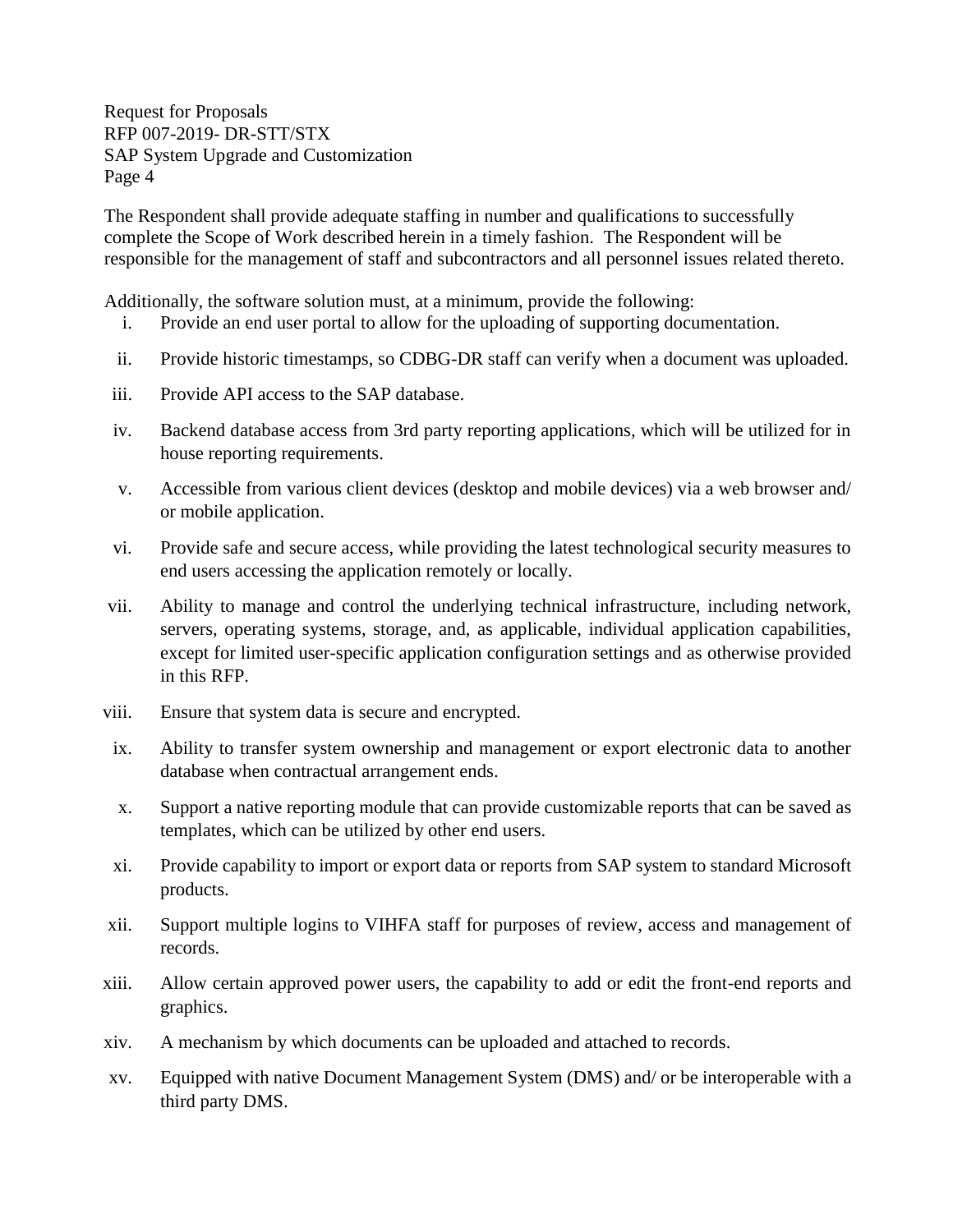- xvi. Allow for the compression of documents and image files, which are uploaded to make efficient use of storage.
- xvii. Provide Key Performance Indicators (KPI), which allows end users/ Systems Analysts to track milestones and be able to view real-time statistics. The KPI's should be customizable and should be provided in a dashboard view. Thresholds should be configurable, so KPI's alerts can be sent via email, texts and / or bolded popups when a user logs into the system.
- xviii. Provide an online reference guide for the system that will be easily accessible to users. The reference guide will document the system, provide step-by-step instructions for common tasks, and contain more detailed articles to assist users and the IT staff.
- xix. Provide rights and permissions capabilities to allow end user and group access to certain areas within the application/ database, for security purposes.
- xx. Ability to support multiple workflows.
- xxi. The system must be nimble. The respondent should discuss the turnaround time to implement changes to the system and reflect changing program requirements.
- xxii. Support electronic approvals and be able to keep historical digital logs for auditing purposes.
- xxiii. Possess built in control mechanisms, which support VIHFA's program workflows and ensures certain requirements are met before moving to the next step within the process.
- xxiv. Able to utilize electronic communications services such as email, for communications and/ notifications purposes.

### <span id="page-7-0"></span>**2.4 COMMENCEMENT OF SERVICES**

Selected Respondents must be prepared to commence these services within five (5) days of the issuance of a contract, at the direction of VIHFA CDBG-DR Director. A kick-off meeting will be held with the key personnel to review the proposed plan for services.

### <span id="page-7-1"></span>**2.5 NUMBER OF AWARDS**

The Respondent recognizes that, at the sole discretion of VIHFA and based upon the breadth and experience of respondents to this RFP, VIHFA may decide to award contracts to more than one Respondent, however, VIHFA currently anticipates awarding one contract pursuant to this RFP. Nothing in this paragraph shall be construed in derogation of VIHFA's right, in its sole discretion, to cancel this RFP.

### <span id="page-7-2"></span>**3.0 QUALIFICATIONS**

Respondents must have relevant experience providing such software services to government agencies in the last five (5) years. The Respondent must have the administrative infrastructure to effectively manage and support training, service delivery and software deployment processes. Additionally, Respondent should provide detailed information about the experience and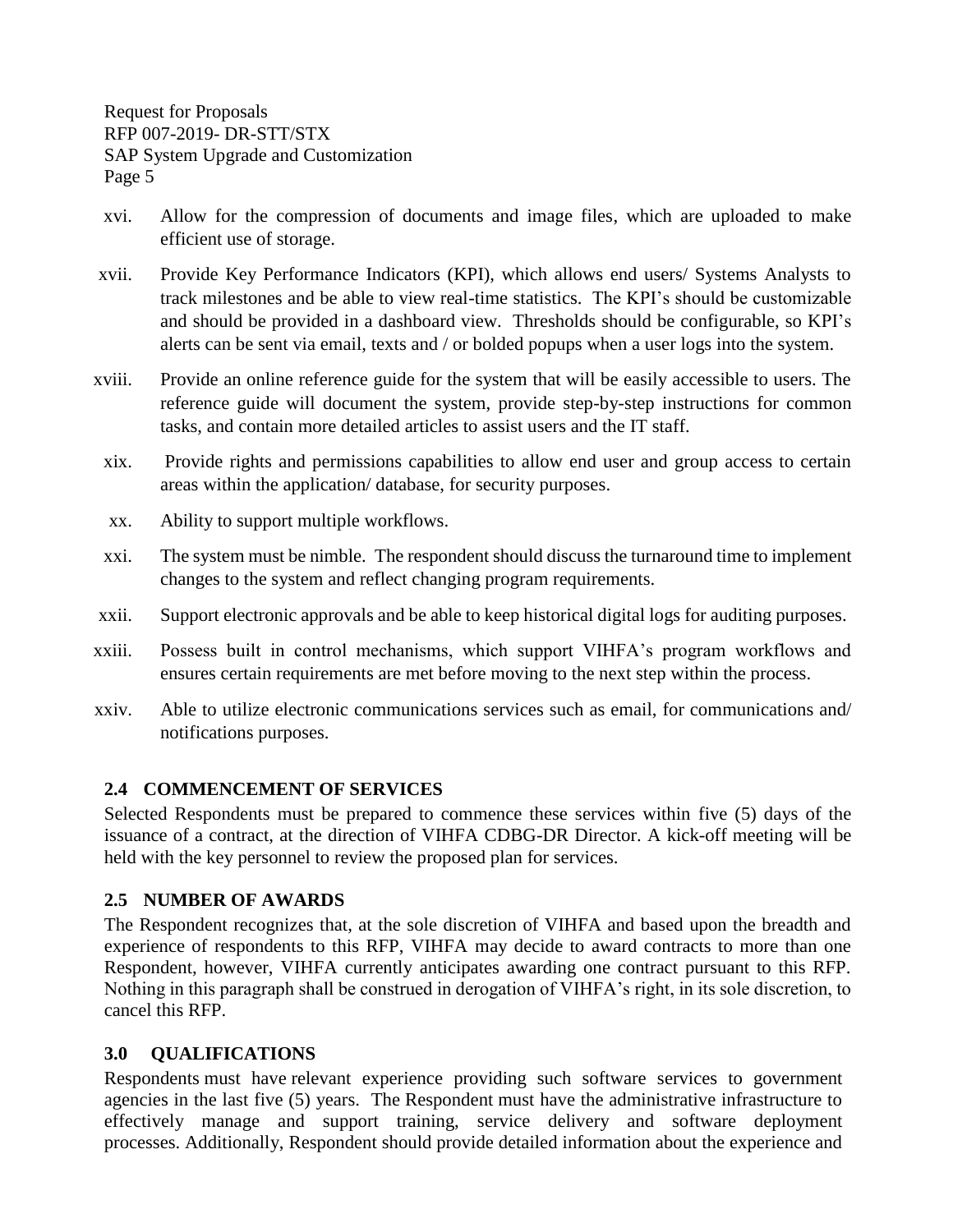qualifications of the Respondent's assigned personnel considered key to the success of the project. Demonstration of experience and knowledge should include education, training, technical experience, functional experience, specific dates and names and contact information for clients, relevant and related experience, past and present projects with dates and responsibilities and any applicable certifications.

## <span id="page-8-0"></span>**3.1 REQUIREMENT OF LEGAL ENTITIES**

Respondents that are corporations, partnerships, or any other legal entity, domestic or foreign, shall be properly registered to do business in the area in which they are incorporated at the time of the submission of their responses to this RFP. Upon contract execution, the successful Respondent will show evidence of its certificate of good standing and applications to obtain any required licenses or certificates required to do business in the USVI.

### <span id="page-8-1"></span>**3.2 REQUIRED MINIMUM QUALIFICATIONS OF RESPONDENT**

The following subsections are required minimum qualifications.

i. Respondents that are corporations, partnerships, or any other legal entity, domestic or foreign, shall have the appropriate state business license at the time of the submission of their Proposal to this RFQ. Such Respondents shall attach its license to do business.

Nevertheless, as noted in Section 3.1, the successful Respondent will be expected to show its application to obtain the required licenses and certification to do business in the USVI.

- ii. Neither Respondent nor any person or entity associated or partnering with Respondent has been the subject of any adverse findings that may prevent VIHFA from selecting Respondent. Such adverse findings may include, but are not limited to, the following:
	- a) Negative findings from the Inspector General, a Federal Inspector General, or from the U.S. Government Accountability Office, or from an Inspector General in another State
	- b) Pending or unresolved legal action from the U.S. Attorney General or from an attorney general in another State or Territory
	- c) Pending litigation with the USVI, any other State or Territory
	- d) Arson conviction or pending case
	- e) Harassment conviction or pending case
	- f) Local, State, Federal or private mortgage arrears, default, or foreclosure proceedings
	- g) In rem foreclosure
	- h) Sale of tax lien or substantial tax arrears
	- i) Fair Housing violations or current litigation
	- j) Defaults under any Federal, Territory, State or locally-sponsored program
	- k) A record of substantial building code violations or litigation against properties owned and/or managed by Respondent or by any entity or individual that comprises Respondent
	- l) Past or pending voluntary or involuntary bankruptcy proceeding
	- m) Conviction for fraud, bribery, or grand larceny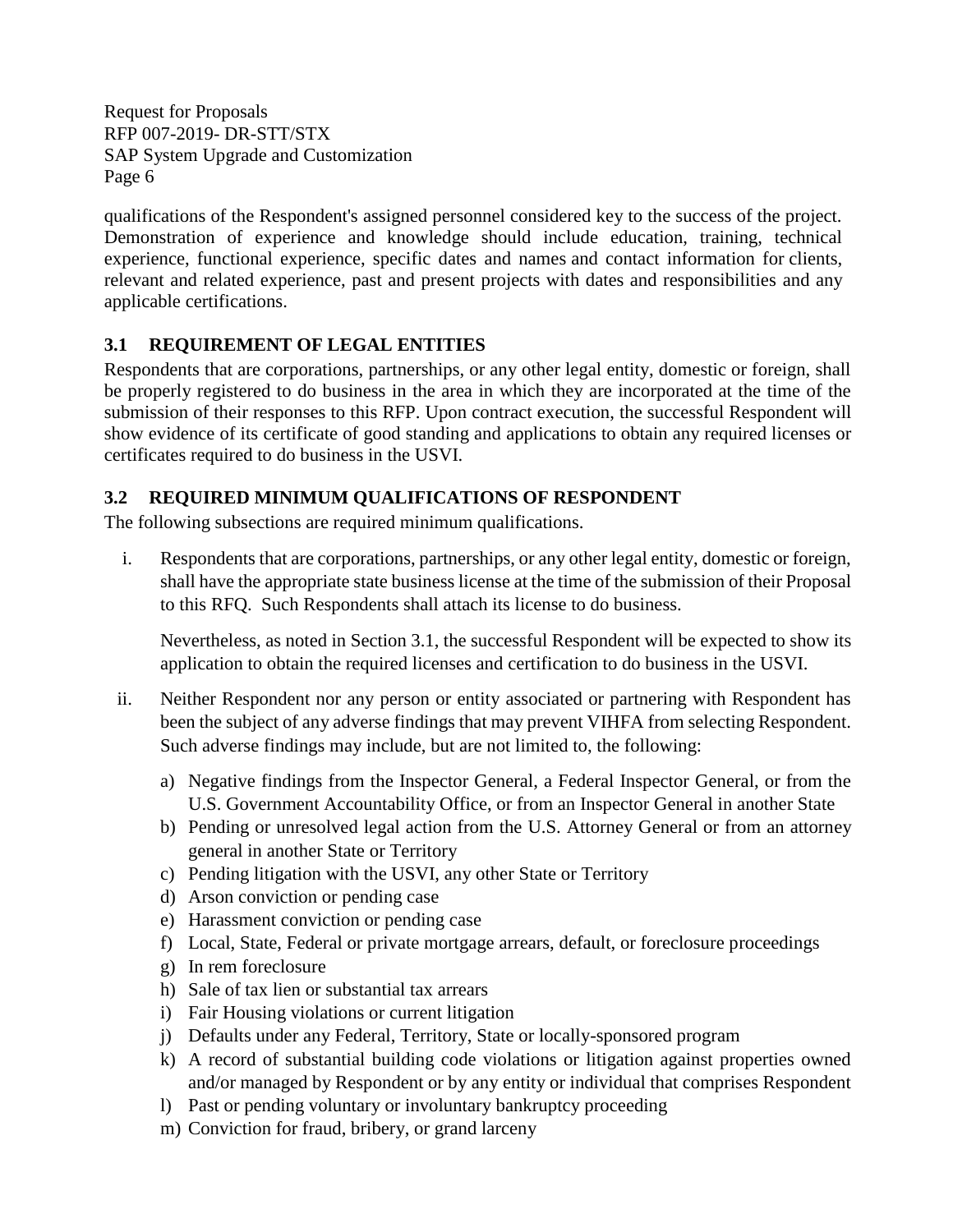- n) Listing on the Federal or State excluded parties lists
- iii. Respondent has adequate financial resources to perform the contract, or the ability to obtain them. Financial records for the past two (2) years must be included in the Proposal.
- iv. Respondent can comply with the required or proposed delivery or performance schedule, taking into consideration all existing commercial and governmental business commitments.
- v. Respondent has a satisfactory performance record.
- vi. Respondent has a satisfactory record of integrity and business ethics.
- vii. Respondent must provide full listing of all pending and resolved litigation, failure to provide information will deem the proposal disqualified
- viii. Respondent has the necessary organization, experience, accounting and operational controls, and technical skills, or the ability to obtain them.
- ix. Respondent has thoroughly reviewed the Supplemental Appropriations for Disaster Relief Requirements, 2017 (Pub. L. 115-56) on September 8, 2017 and the Budget Bill (Pub. L. 115- 123), all pertinent Federal Register notices, and the USVI Action Plan and all amendments thereto.
- x. Respondent has established prior experience in successfully performing the scope of services requested.
- xi. Respondent and its employees hold and maintain any and all territorial, federal, state, and local licenses or certifications as required to perform the services requested.
- xii. Respondent is otherwise qualified and eligible to receive an award under applicable laws and regulations.

Additionally, the selected firm must have or hire individuals or firms with all of the qualifications, knowledge, skills and abilities for their assigned tasks, and/or have a qualified plan to train staff as necessary with the requisite skills and proficiencies.

A Proposal may be rejected at any time during the evaluation process and thereafter if there are any adverse findings that would prevent VIHFA from selecting the firm or any person or entity associated or partnering with the firm. Such adverse findings include, but are not limited to:

- i. Negative findings from the USVI Inspector General, a federal Inspector General or from the U.S. Government Accountability Office, or from an Inspector General in another state.
- ii. Pending or unresolved legal action from the U.S. Attorney General or from an attorney general in USVI or another U.S. state.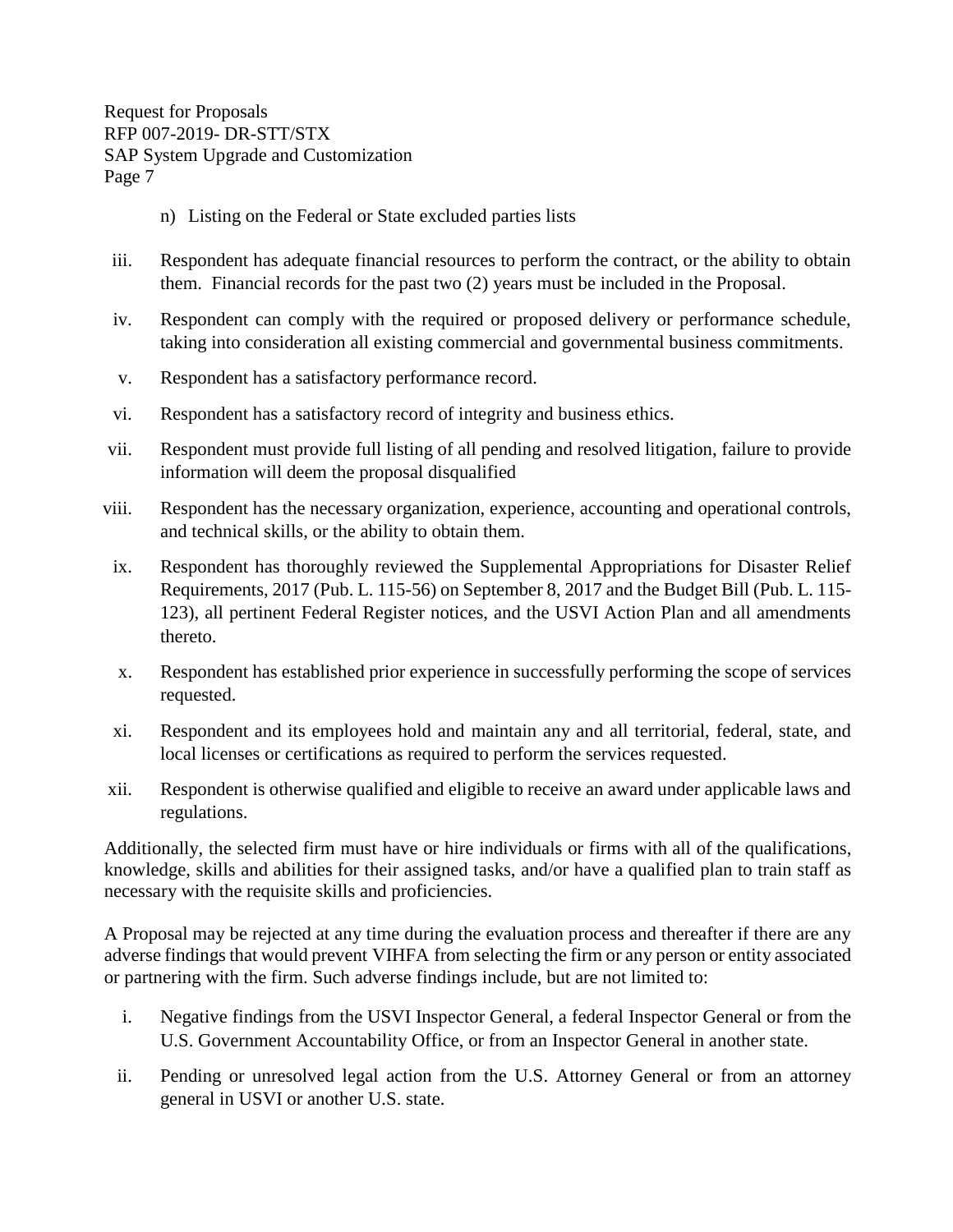- iii. Pending litigation within the USVI, any other U.S. state, or any municipality located in USVI or another U.S. state.
- iv. Suspension or debarment as ineligible on the System for Award Management (SAM).
- v. Sale of tax lien or substantial local, state or federal tax arrears.
- vi. Fair Housing violations or current litigation.
- vii. Defaults under any Federal, Territory or locally-sponsored program.
- viii. A record of substantial building code violations or litigation against properties owned and/or managed by the Respondent or by any entity or individual that comprises the Respondent.
- ix. Past or pending voluntary or involuntary bankruptcy proceeding.
- x. Conviction for fraud, bribery or grand larceny by any principal of the Respondent.

## <span id="page-10-0"></span>**4.0 TERM OF ENGAGEMENT**

VIHFA will contract for Agreements that shall be for an initial term of two (2) years upon commencement of the contract, with an option, at the discretion of VIHFA to renew for two (2) additional terms of two (2) years each. It is anticipated the resulting contract will be a fixed price contract. The contract may also include allowance for other additional services outside of fixed fee scope as determined by VIHFA. VIHFA reserves the right to modify and/or terminate the contract if the successful organization fails to perform in a manner consistent with the terms of the contract.

## <span id="page-10-1"></span>**5.0 PRICE AND PAYMENT**

Respondents must provide proposed pricing per the requirements of the Bid Sheet to complete the Scope of Work. Payments to the successful firm or individual will be made once each Phase or task is complete, or on a monthly basis upon invoice based on services performed. The contractor must submit documented timesheets or other support requested by VIHFA to receive payment for all fees requested.

### <span id="page-10-2"></span>**6.0 USE OF SUBCONTRACTORS**

VIHFA shall have a single prime Contractor as the result of any contract negotiation, and that prime Contractor shall be responsible for all deliverables specified in the RFP and proposal. This general requirement notwithstanding, Respondents may enter into subcontractor arrangements, however, shall acknowledge in their proposals total responsibility for the entire contract.

If the proposer intends to subcontract for portions of the work, the Proposer shall identify in its proposal any subcontractor relationships and include specific designations of the tasks to be performed by the subcontractor. The documentation required of the prime Contractor is also required for any subcontractor. The prime Contractor shall be the single point of contact for all subcontract work. Every subcontract shall incorporate and follow the terms of the contract between the prime Contractor and VIHFA.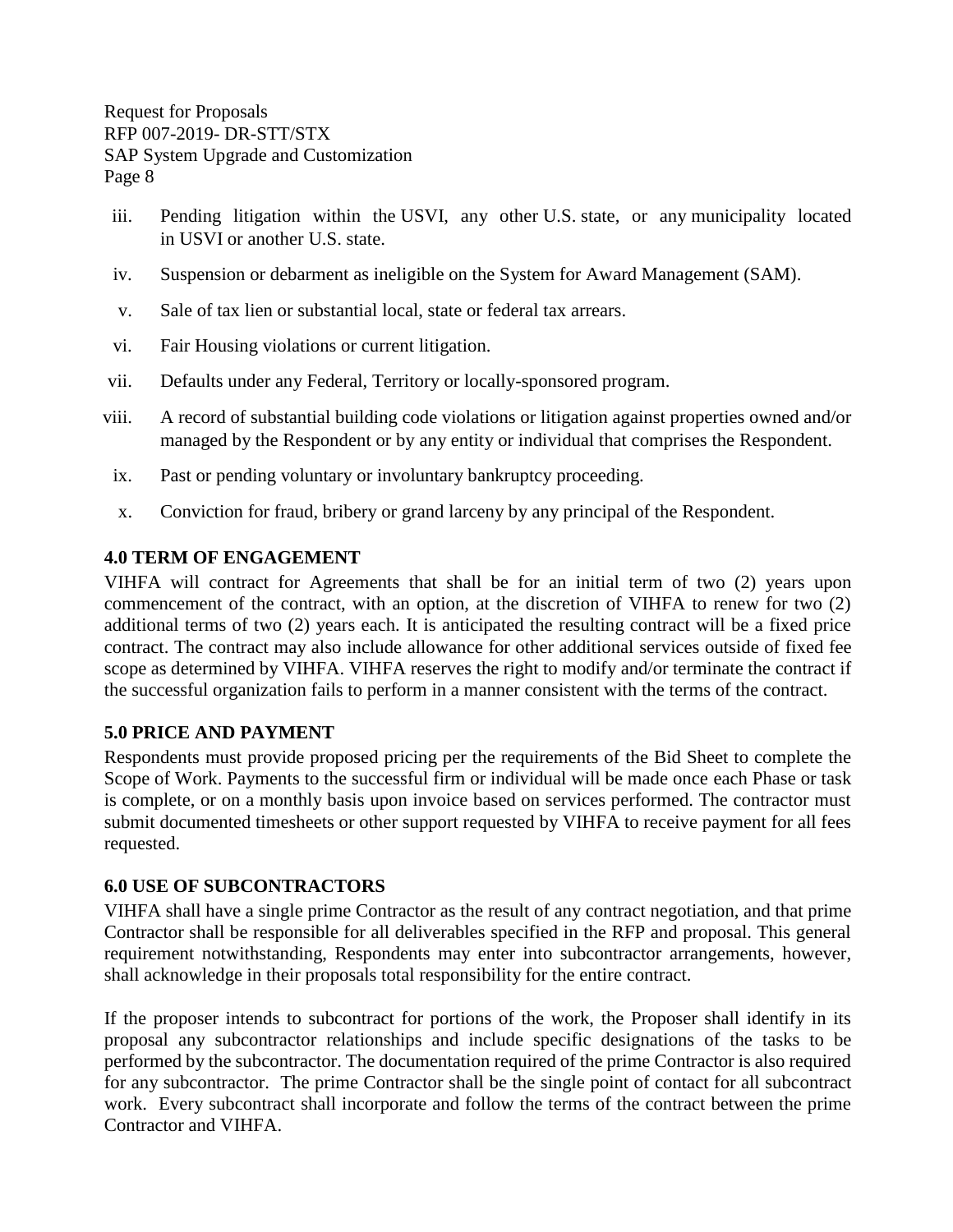Unless provided for in the contract with VIHFA, the prime Contractor shall not contract with any other party for any of the services herein contracted without the express prior written approval of VIHFA. Additionally, the subcontractor shall not subcontract for any portion of work they are expected to complete.

The prime Contractor shall be responsible for fulfillment of all terms of contract, timing, and payments to subcontractors regardless of funding provided by VIHFA.

*The prime Contractor should obtain an executed statement from each subcontractor affirming the following and have available upon request by VIHFA: "I have read and understand the RFP and final version of the proposal submitted by (Proposer)."*

#### <span id="page-11-0"></span>**7.0 REQUESTS FOR PROPOSALS ANTICIPATED SCHEDULE**

The following dates are proposed by VIHFA. The deadlines associated with this RFP are further outlined:

| <b>RFP SCHEDULE</b>                  | <b>DATES</b>   |
|--------------------------------------|----------------|
| <b>RFP Release Date</b>              | April 5, 2019  |
| Pre-Proposal Conference              | April 16, 2019 |
| Deadline for Questions               | April 23, 2019 |
| <b>Questions Responses Published</b> | April 30, 2019 |
| Proposal Submittal Deadline          | May 7, 2019    |
| Interviews and/or Demo               | May 23, 2019   |
| Announcement of Contract Award       | June 3, 2019   |

### <span id="page-11-1"></span>**8.0 ISSUING AND PROCURING OFFICE**

This RFP is being issued for VIHFA. All general correspondence and inquiries about the RFP should be submitted in writing and sent to the Procurement/Contract Officer listed below:

> Virgin Islands Housing Finance Authority Community Development Block Grant-Disaster Recovery Program 3438 Kronprindsens Gade GERS Complex 1st Floor, Suite 4 St. Thomas, VI 00802

> > Email: [nroberts@vihfa.gov](mailto:nroberts@vihfa.gov) Attention: Nicole Roberts

Inquiries can be made by e-mail and must be completed using Attachment 2. Mark subject line for emails "RFP 007-2019-DR-STT/STX".

From the issue date of this RFP until a determination is made regarding the selection of a Contractor, all contacts concerning this RFP must be made through the Procurement/Contract Officer. Any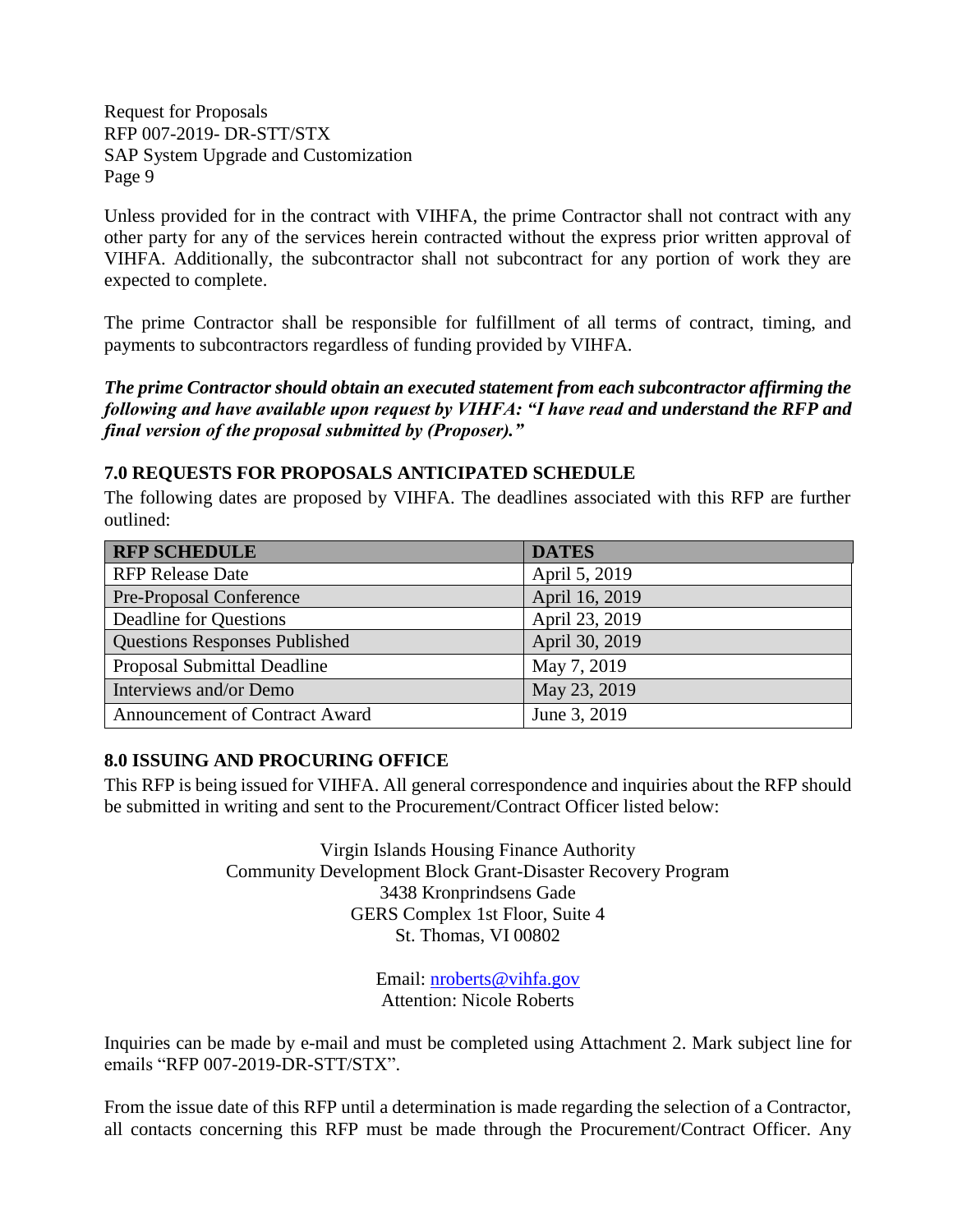violation of this condition is cause for VIHFA to reject the contractor's package. VIHFA will not be responsible for any oral information given by any employees.

Failure to ask questions, request changes or submit objections shall constituted the acceptances of all terms, conditions and requirements in this RFP. The issuance of a written addendum by the Procurement/Contract Officer is the **only** official method by which interpretation, clarification or additional information can be given. The potential respondent shall acknowledge the receipt of each addendum in their Cover Letter. Seven (7) days after the question deadline, responses to the questions will be posted on VIHFA website. Respondents shall rely only on written statements issued through or by VIHFA Procurement/Contract Officer.

If VIHFA amends this RFP, the Procurement/Contract Officer will email the addenda to all potential respondents, and will post such notice on its website. VIHFA will **not** be held responsible if any potential Respondent does not provide current contact information to receive all addenda. It is the responsibility of the potential respondents to update all contact information and contact the Procurement/Contract Officer to ensure that they receive all addenda prior to the submittal of the proposal package. The proposal package will be considered non-responsive if all modifications are not incorporated.

### <span id="page-12-0"></span>**9.0 CONFLICT OF INTEREST**

A respondent submitting a proposal hereby certifies that no officer, agent or employee of VIHFA has a pecuniary interest in this bid or has participated in contract negotiations on behalf of VIHFA; that the proposal is made in good faith without fraud, collusion, or connection of any kind with any other Bidder for the same request for proposals; the Bidder is competing solely in its own behalf without connection with, or obligation to, any undisclosed person or firm.

A respondent must also disclose any existing contractual work for the Territorial Government, whether directly or through a parent company, subsidiary company or associated company or independent contractor(s) hired by respondent; identity any potential conflict of interest, and must certify that respondent nor any parent company, subsidiary company or associated company or contractual/independent contractor(s) hired by respondent has assisted with preparing this RFP.

### <span id="page-12-1"></span>**10.0 M/WBE**

Respondents that are not M/WBEs are strongly encouraged to consider partnering, or other joint venture arrangements, with certified M/WBE firms to achieve the prescribed goals and to give M/WBE firms the opportunity to participate. Respondents may provide evidence of M/WBE certification for the partnering firm from the issuing state as applicable.

Respondents must document [good faith efforts](http://www.ogs.ny.gov/BU/DC/Docs/PDF/GoodFaithEfforts143Point8.pdf) [t](http://www.ogs.ny.gov/BU/DC/Docs/PDF/GoodFaithEfforts143Point8.pdf)o provide meaningful participation by M/WBE firms.

### <span id="page-12-2"></span>**11.0 GENERAL FEDERAL GRANT REQUIREMENTS**

Because the contract is being funded with federal funds, the contract shall be governed by certain federal terms and conditions for federal grants, such as the Office of Management and Budget's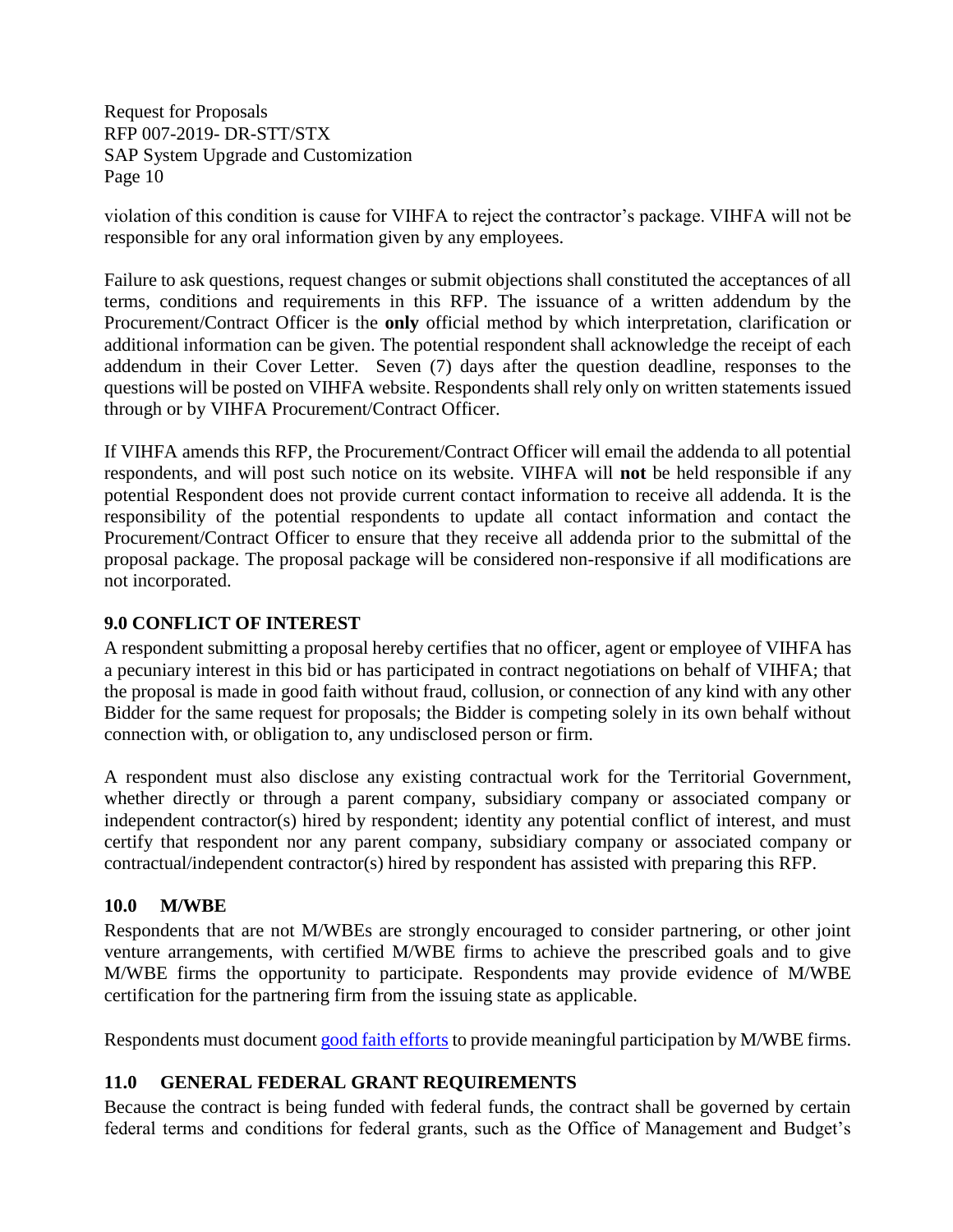("OMB") applicable circulars as codified under the Uniform Guidance (2 C.F.R. Part 200). Respondent shall provide a description of experience with such grant requirements and affirmatively represent and certify that the respondent shall adhere to any requirements of applicable federal requirements. Any funds disallowed by any federal government entity shall be disallowed from fee or compensation to contractor.

## <span id="page-13-0"></span>**12.0 HUD GENERAL PROVISIONS**

Because the contract is being funded with HUD funds, the contract shall be governed by certain general HUD terms and conditions, attached hereto as Attachment 3. Respondent shall provide a description of experience with such requirements and affirmatively represent and certify that the respondent shall adhere to the terms and conditions set forth in the attachment.

## <span id="page-13-1"></span>**13.0 STANDARD CLAUSES FOR CONTRACTS WITH VIHFA**

Because the ultimate contract will be between the respondent and VIHFA, the contract shall be governed by certain standard VIHFA terms and conditions. Respondent shall certify that it will adhere to the terms and conditions set forth, and any subsequent changes deemed appropriate by VIHFA.

### <span id="page-13-2"></span>**14.0 PRE-PROPOSAL CONFERENCE**

VIHFA will conduct a Pre-Proposal Conference in its Training Room located at 3202 Demarara Plaza, Suite 200, St. Thomas, VI 00802 at 11:00 a.m. **Atlantic Standard Time (AST)** on Tuesday**, April 16, 2019**. Respondents may also participate via teleconference by dialing: 1-844-220-2704, Conference ID 4819, Pin 1235.

### <span id="page-13-3"></span>**15.0 DELIVERY OF BID PACKAGES**

All responses to this RFP are to be submitted no later than **4:00 PM AST** on **May 7, 2019**. Submissions must be packaged as set forth below. Respondents should clearly describe their ability to meet or exceed the requested scope of work and qualifications described in Sections 2.0 and 3.0. VIHFA reserves the right to request any additional information to assure itself of a Proposer's financial condition and experience.

### **Bid Packages must be submitted via mail or hand delivered to:**

Virgin Islands Housing Finance Authority Community Development Block Grant-Disaster Recovery Program 3438 Kronprindsens Gade GERS Complex 1st Floor, Suite 4 St. Thomas, VI 00802 Attention: Nicole Roberts

RFP 007-2019-DR-STT/STX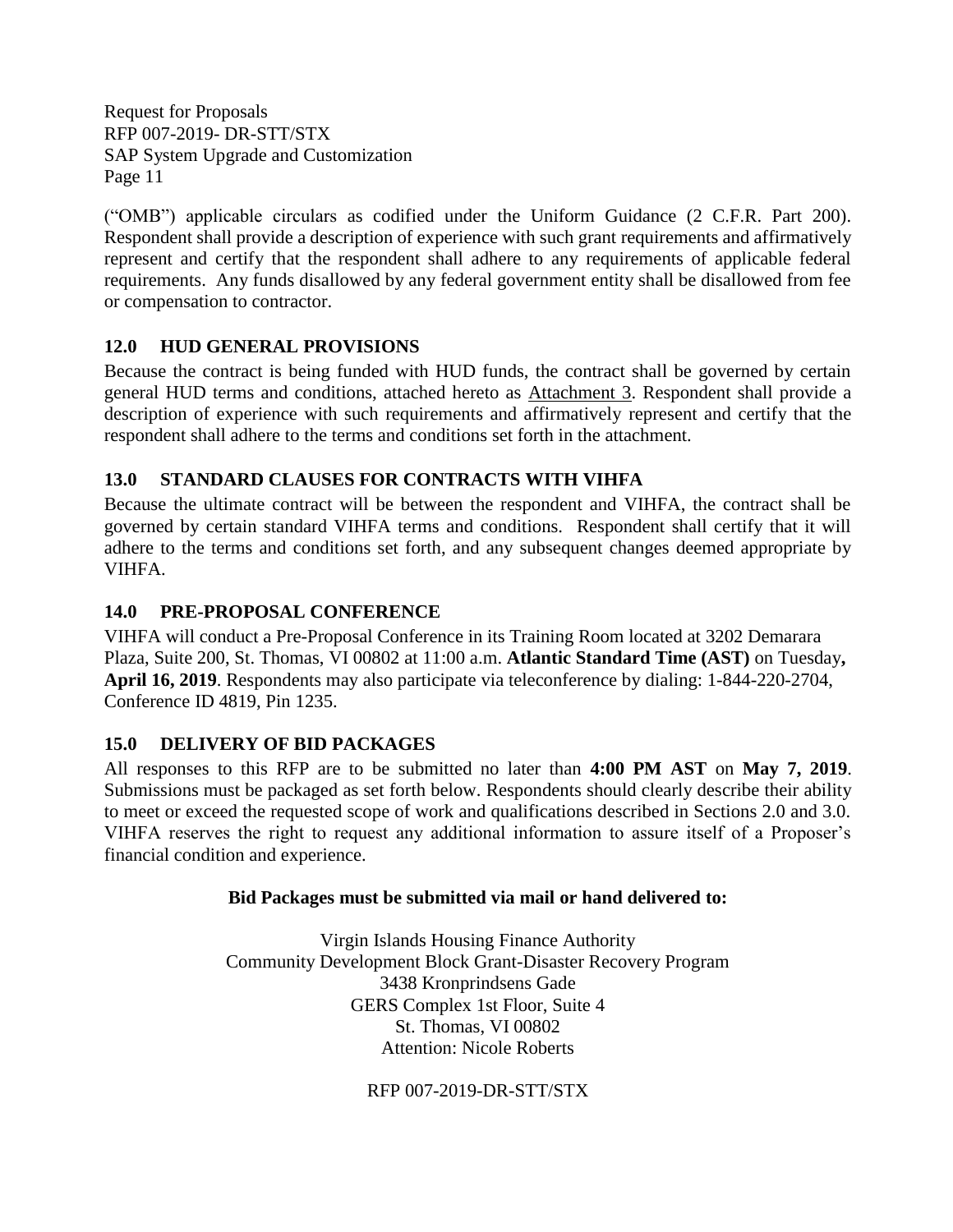Bids may **not** be submitted via email or fax. Contact name, address, email and contact number shall also be included on the front of the bid package.

The bid package should include five (5) properly labeled, sealed envelopes. One labeled original and containing an original hardcopy of all the materials and the other four containing copies of the original. Within each of these bid package envelopes, the contents should be divided into two (2) sub-envelopes, according to the specifications below and sealed. Bid packages should also include one USB flash drive in Microsoft Office Suite Software or PDF format that contains all two (2) subenvelope files corresponding to the envelope labels and containing a digital copy of all documents with the original hard copy package in the order specified below.

The envelopes must be clearly marked. Failure to clearly mark each bid package with this information may cause VIHFA to inadvertently open the bid package before official closing date and time. VIHFA will mark all received bid packages with the date and time of receipt. Bids received after the official deadline will be considered **LATE** and will **not** be opened nor considered.

## <span id="page-14-0"></span>**16.0 BID PACKAGE FORMAT & PROPOSAL CONTENT**

To be considered for award, the bid package shall meet the following requirements. Failure to meet the requirements as outlined will disqualify the respondent.

### **Main Envelope (Labeled "Originals" or "Copy 1, 2, 3, or 4")**

### **Sub-Envelopes to include:**

### **Sub-Envelope 1**

### **A. Cover Letter** –

- i. The cover letter should be on the company's official business letterhead with contact information and must be signed by an officer of the organization that is authorized to bind the company contractually to all of the commitments made in their submittal.
- ii. The letter should acknowledge the receipt of all addenda.
- iii. It shall state, if awarded the contract, that the firm will be solely responsible for all aspects of the engagement including any portion that may be performed by its subcontractors, if any.
- iv. It should make a positive commitment to perform the work required as specified to industry standards of workmanship and in a professional manner.
- v. It should also state that the bid package will remain in effect for a period of 90 days from the submission deadline and thereafter, until the firm withdraws it, or a contract is approved and executed, or the procurement is canceled, whichever occurs first.
- vi. The Proposer must also disclose, and identify, any existing contractual work for the Territorial Government, whether directly or through a parent company, subsidiary company or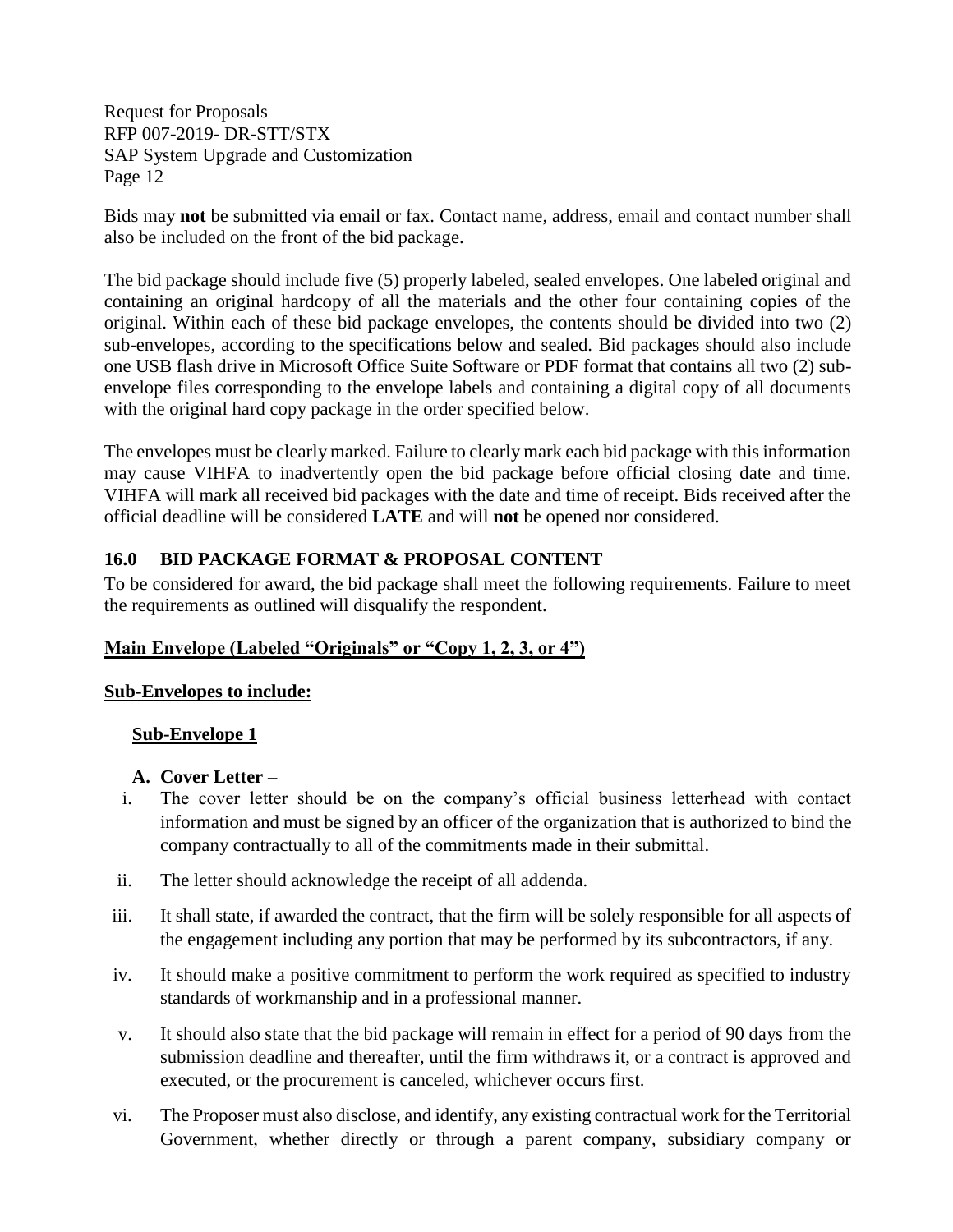> associated company or independent contractor(s) hired by respondent; identity any potential conflict of interest, and must certify that respondent nor any parent company, subsidiary company or associated company or contractual/independent contractor(s) hired by respondent has assisted with preparing this RFP.

### **B. Executive Summary –**

- i. A summary of the Respondent's qualifications;
- ii. A brief statement of the Respondent's understanding of the scope of work to be performed;
- iii. Confirmations addressing any pending litigation statements detailed in L below;
- iv. Ability to meet or exceed the overall requirements in the timeframes requested by VIHFA;
- v. Confirmation that the Respondent has any appropriate state business license(s) required for this proposal, or, if allowed by law, will obtain such business license;
- vi. Confirmation that the Respondent has not had a record of substandard work within the past five (5) years;
- vii. Confirmation that the Respondent has not engaged in any unethical practices within the past five (5) years;
- viii. Confirmation that, if awarded a contract, the Respondent acknowledges its complete responsibility for the entire contract, including payment of any and all charges resulting from the contract;
- ix. Confirmation that Respondent has adequate financial resources for performance, or has the ability to obtain such resources as required during performance;
- x. Has a written agreement with any person or subcontractor listed in the proposed project staff or team;
- xi. Provide a brief statement describing the adequacy of the Respondent's financial capacity to handle the requirements of this RFP;
- xii. Provide a descriptive list of any and all criminal convictions in the past ten (10) years or active investigations or prosecutions in which the Respondent or any of its officers, directors, or management personnel were or are defendants or targets of investigation;
- xiii. Provide a descriptive list of any and all civil lawsuits in the past five (5) years in which the Respondent or any of its officers, directors, or management personnel were or are plaintiffs or defendants with claims in excess of \$100,000; and
- xiv. Any other information that the Respondent feels appropriate.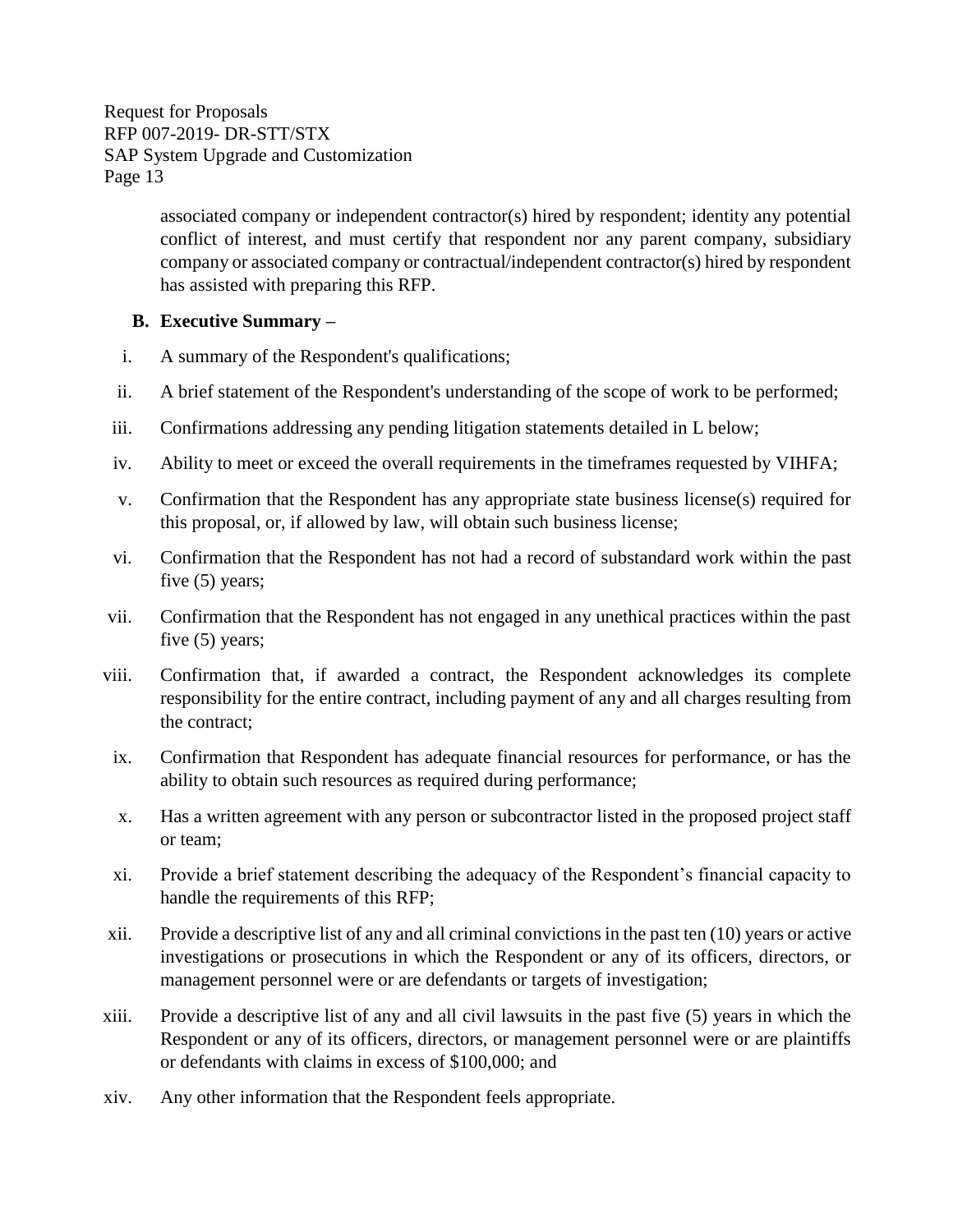- **C. Enclosure Checklist –** Complete **Attachment 1** to confirm that all documents have been submitted and enclosed.
- **D. Non-Collusive Affidavit –** Complete **Enclosure Document A.** The form must be notarized.
- **E. Debarment Certification Form –** Complete **Enclosure Document B.**
- **F. Contract Document Checklist Form –** Complete **Enclosure Document C** and submit your current Business License. The Business License must be relevant to the Scope of Work for this solicitation.
- **G. Contractor's Qualifications Statement Form** Complete **Enclosure Document D**. For the Reference Section of the form, provide at least three (3) references for the most recent, relevant work comparable to the scope requested in this RFP. At a minimum, one of the three (3) references must be for the prime Contractor.
- **H. Conflict of Interest** Complete **Enclosure Document E.**
- **I. Authorization for Background Check & Financial Information** Complete **Enclosure Document F.**
- **J. Prior Performance Certification**  Complete **Enclosure Document G.**
- **K. Firm Background/Credentials –** Provide the resumes of the key staff that will perform the work and any other documentation that demonstrates their qualifications, including degrees, licenses, certifications, and years of relevant experience.
- **L. Pending Litigation Notifications**  *Proposers must provide statements in the Executive Summary regarding the following even if there are/were no such proceedings. Full details must be provided in this section of the response.*
- The Proposer shall provide a statement of whether, in the last ten (10) years, the Proposer has filed (or had filed against it) any bankruptcy or insolvency proceeding, whether voluntary or involuntary, or undergone the appointment of a receiver, trustee, or assignee for the benefit of creditors, and if so, the explanation providing relevant details.
- The Proposer shall provide a statement of whether there are any pending Securities Exchange Commission investigations involving the Proposer, and if such are pending or in progress, an explanation providing relevant details and an attached opinion of counsel as to whether the pending investigation(s) will impair the Proposer's performance in a contract under this RFP.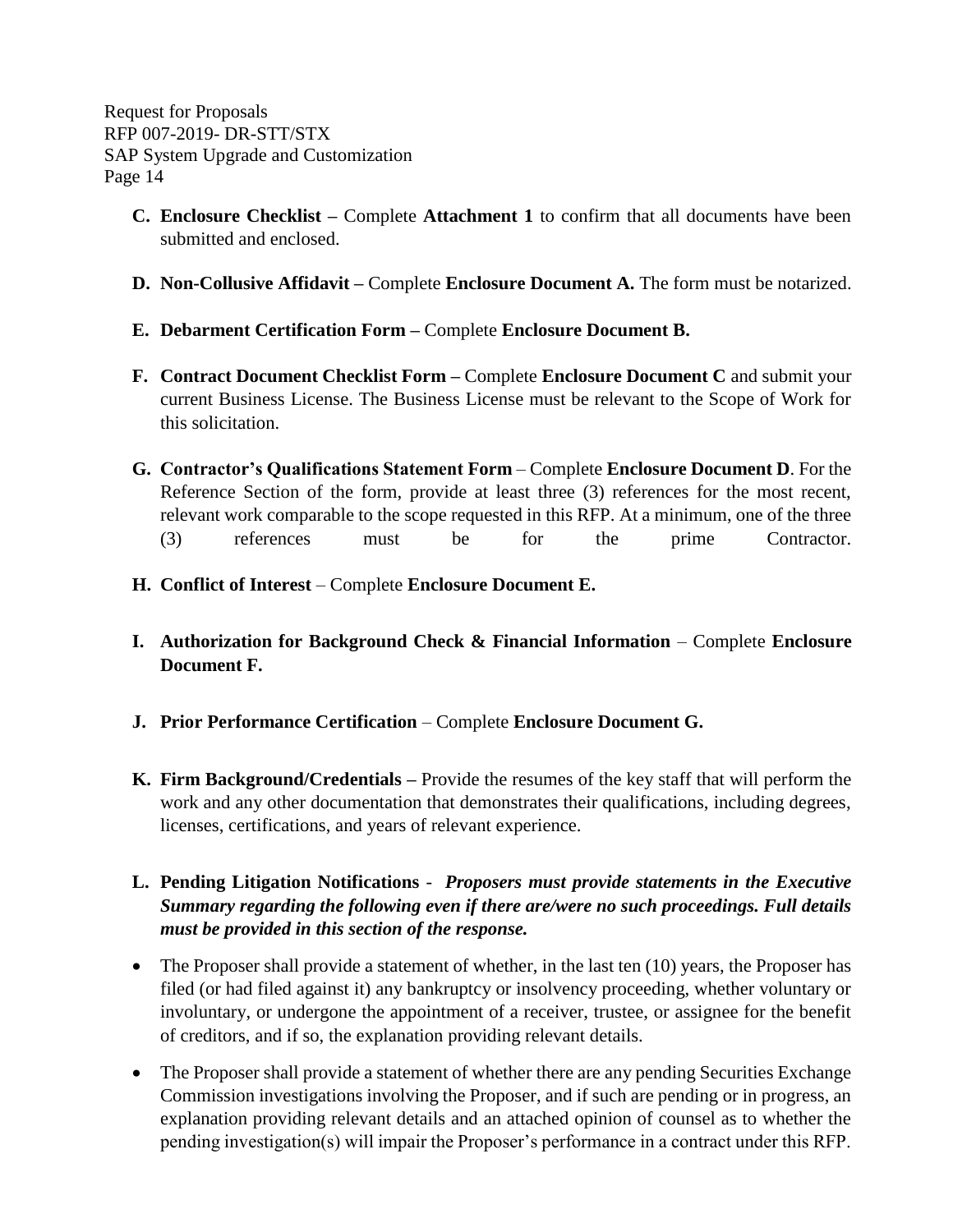- The Proposer shall provide a statement documenting all potential, open, pending or resolved litigation initiated by Proposer or where Proposer is a defendant in a customer matter within the past ten (10) years.
- **M. Proposal**  Provide a synopsis of your approach to managing the outlined Scope of Work, proposed schedule for staff and overall management style for achieving the Scope of Work. Proposal content shall include:
	- i. Summary
		- a. Provide a summary including a description of the respondent's mission, and an explanation of the types of services the respondent provides that relate to this RFP.
		- b. Briefly describe any significant changes to the management and/or structure of the respondent that are related to the work contained in this RFP, including any mergers that occurred in the last five (5) years.
		- c. The name, address, telephone, fax, and email of the respondent should be included. The Respondent shall provide its office locations, number of full time employees, date of incorporation, and number of years providing SAP system upgrade services.
	- ii. Experience and Qualifications
		- a. Provide a summary of the types of services the Respondent offers that relate to this RFP.
		- b. Provide specific details on any previous experience with SAP system upgrades and customization services, in particular any for governmental agencies and upgrades that require reporting capabilities to comply with 2 CFR 200 and align with the U.S. Department of Housing and Urban Development's (HUD) Integrated Disbursement and Integration System (IDIS) and Disaster Recovery Grant Reporting (DRGR) systems or implemented as part of another CDBG-DR program.
		- c. Proposals must demonstrate that the respondent has each of the necessary minimum qualifications listed in this RFP and is able to carry out each of the specific Tasks and Deliverables identified in this RFP.
		- d. Respondents should provide detailed information about the experience and qualifications of its staff who are considered key to the success of the project.
		- e. Respondents should demonstrate that all proposed staff have the requisite necessary experience and knowledge to successfully implement and perform the tasks and services under this RFP.
		- f. Provide examples of current or past experiences for the Respondent and for any partners or subcontractors related to projects of similar size and scope as requested in this RFP.
		- g. If the respondent will be subcontracting or partnering for any portion of the work, please also summarize the qualifications and experience of the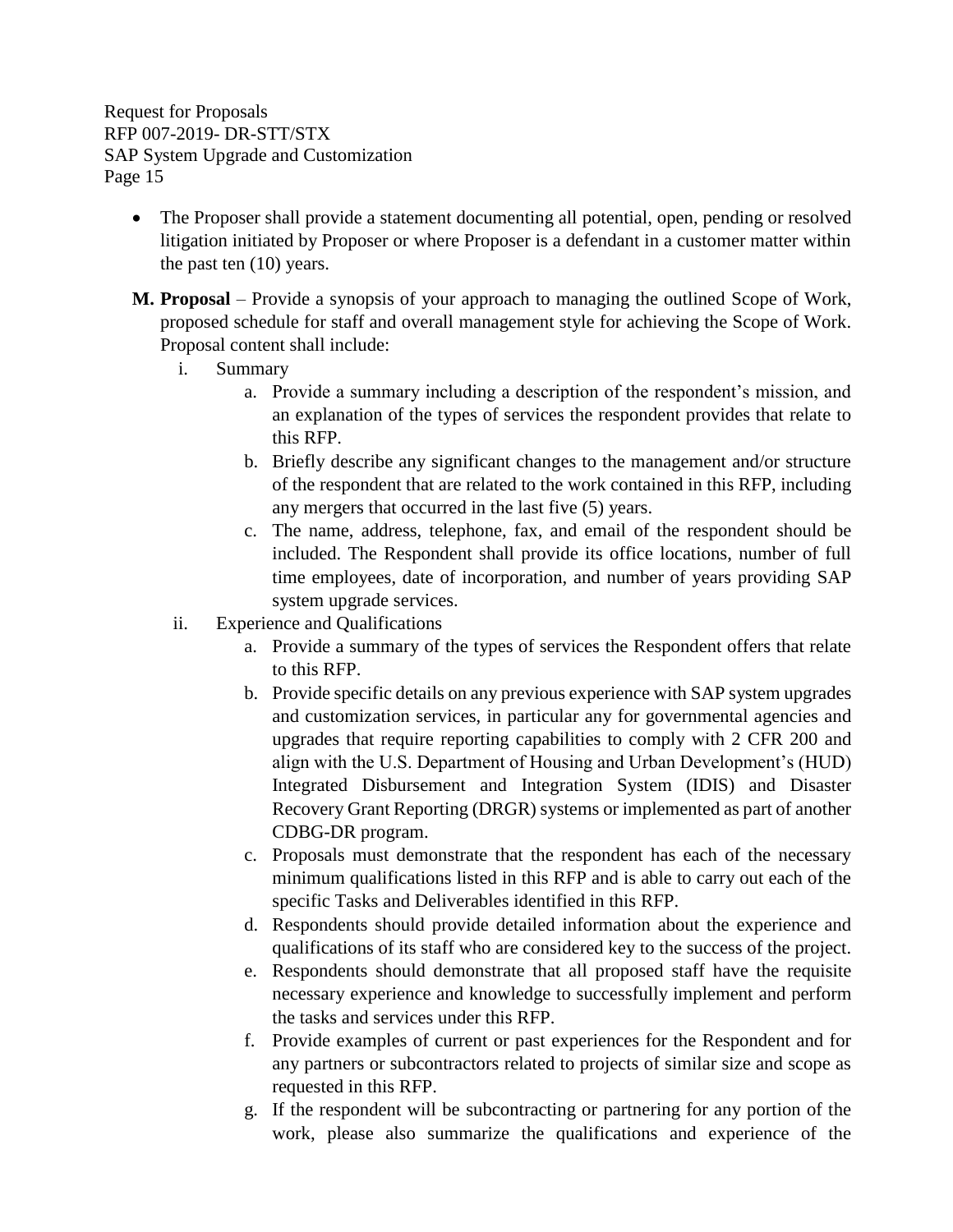> subcontractor/partner's relevant staff and attach any contracts or agreements pertaining to the proposal.

Any subcontractor included in the Proposal must have agreed in writing to being included in the Respondent's proposed project staff or team. Any such written agreement must be produced to VIHFA upon request. Any personally identifying information (i.e. social security number) may be redacted from the production to VIHFA.

- iii. Organizational Chart
	- a. Respondent shall submit an organizational chart detailing the identity of each staff member who shall perform the services required under this contract. Specifically identify people currently employed by the Respondent who will serve in key roles listed in the organizational chart.
	- b. In addition, for any staffing functions for which specific roles have not been provided in this RFP, the respondent should submit a list, describe, and discuss the need for specific roles to perform certain functions and provide an organizational chart that shows how and by whom these functions will be performed.
- iv. Approach & Methodology
	- a. Describe the Respondent's understanding of the nature of the Scope of Work and how its Proposal will best meet the needs of VIHFA.
	- b. Explain how the respondent will achieve the goals, objectives, tasks, and deliverables outlined.
	- c. Provide any relevant recommendations for the SAP system upgrades based on prior experiences providing similar disaster recovery SAP system upgrades.
	- d. Proposals should address a Respondent's anticipated approach and the system's capability to coordinate with other systems (e.g. IDIS, DRGR, etc.).
	- e. Provide the Respondent's approach for onsite and remote training relevant to the scope of work described above.
	- f. If the Respondent intends to subcontract for portions of the work, the Respondent shall identify in its proposal any subcontractor relationships and include specific designations of the tasks to be performed by the subcontractor. The prime Contractor shall be the single point of contact for all subcontract work. Every subcontract shall incorporate and follow the terms of the contract between the prime Contractor and VIHFA;
	- g. Describe the strategy for preventing fraud, waste and abuse, and for complying with state and federal guidelines.
- v. Timeline and Staffing Plan
	- a. The Respondent shall provide a timeline for the execution of services as detailed in the RFP.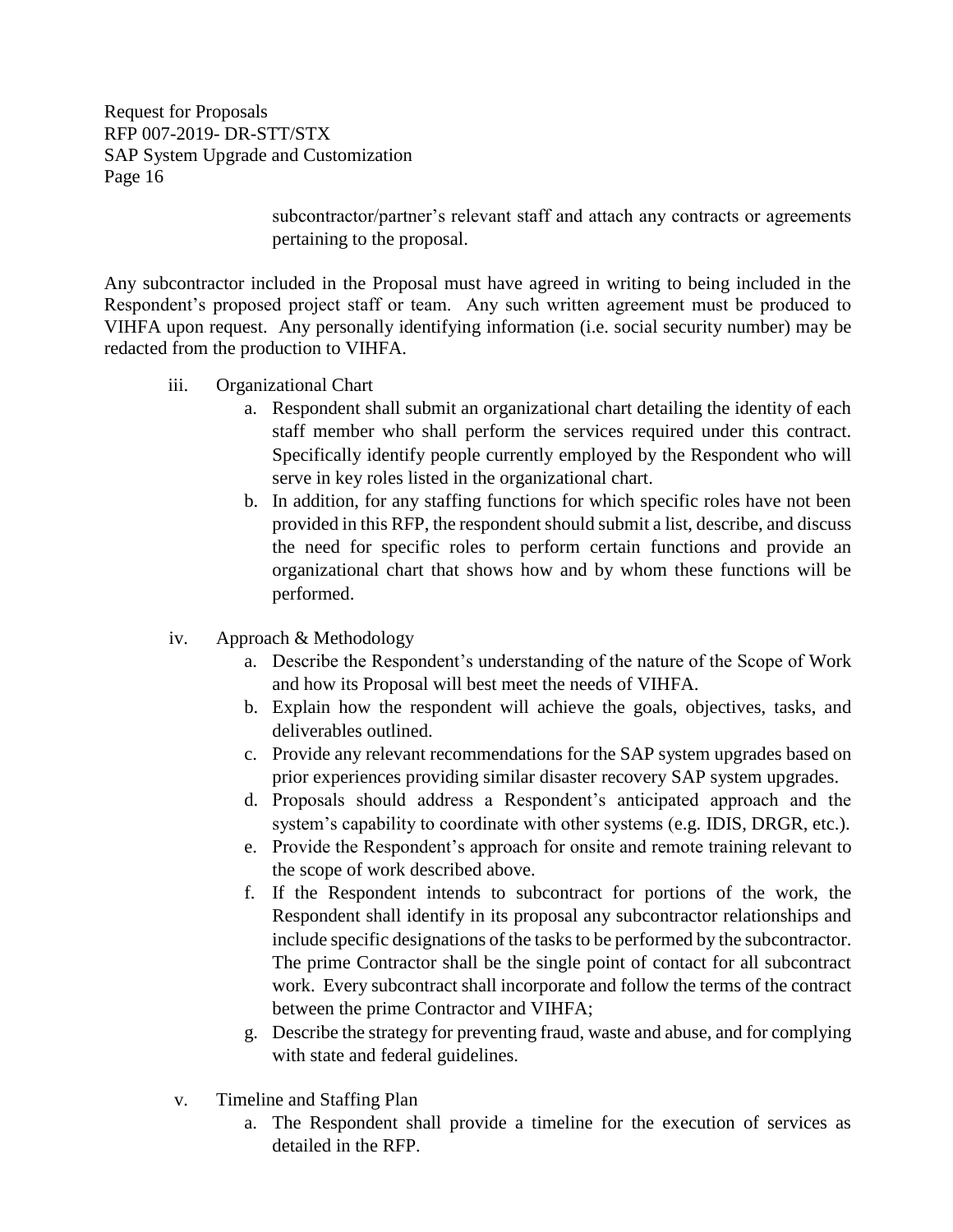- b. The Respondent should demonstrate their ability to adequately staff and scale each functional area to maintain agreed upon service levels from initial startup and throughout the life of the project.
- c. The Respondent's staffing plan shall specifically include the required number of personnel, role and responsibilities of each person on the project, their planned level of effort, and their anticipated duration of involvement.
- d. The staffing plan should clearly identify whether any roles are to be provided by subcontractors or will need to be hired to provide the scope of services.
- vi. Management Plan and Quality Assurance / Quality Control
	- a. The Respondent shall provide detailed information on its management plan for the services and its quality assurance / quality control procedures associated with the scope of work.
	- b. Outline procedures for ensuring compliance with all federal and state requirements, including but not limited to CDBG-DR hiring and contracting requirements, including Section 3, federal and state labor standards, and M/WBE compliance.

## **Sub-Envelope 2**

**A. Bid Sheet –** Complete **Enclosure Document H**. All bid pricing must be valid for 90 days from the submission deadline and thereafter until the company withdraws it, or a contract is approved and executed, or the procurement is canceled, whichever occurs first.

Each respondent must adhere to the requirements of this section relative to the proposal package content and format in order to simplify the review process and facilitate the maximum degree of comparison. Respondents should ensure that their proposal package closely follow the sequence and organizational outline described in this section.

## <span id="page-19-0"></span>**17.0 REQUIRED DOCUMENTS**

The respondent shall submit the following documents with its response:

- **A. Letter of Good Standing if Corporation or Certificate of Existence if LLC -** The respondent shall provide a copy of their Letter of Good Standing or Certificate of Existence. A copy of the receipt that demonstrates evidence of filing the company's Annual Report on June 30th of the current Year from the Office of Lieutenant Governor will be acceptable as well.
- **B. Liability Insurance** The respondent shall obtain and have in place Liability Insurance in an amount no less than Five Hundred Thousand Dollars (\$500,000.00). The Insurance policy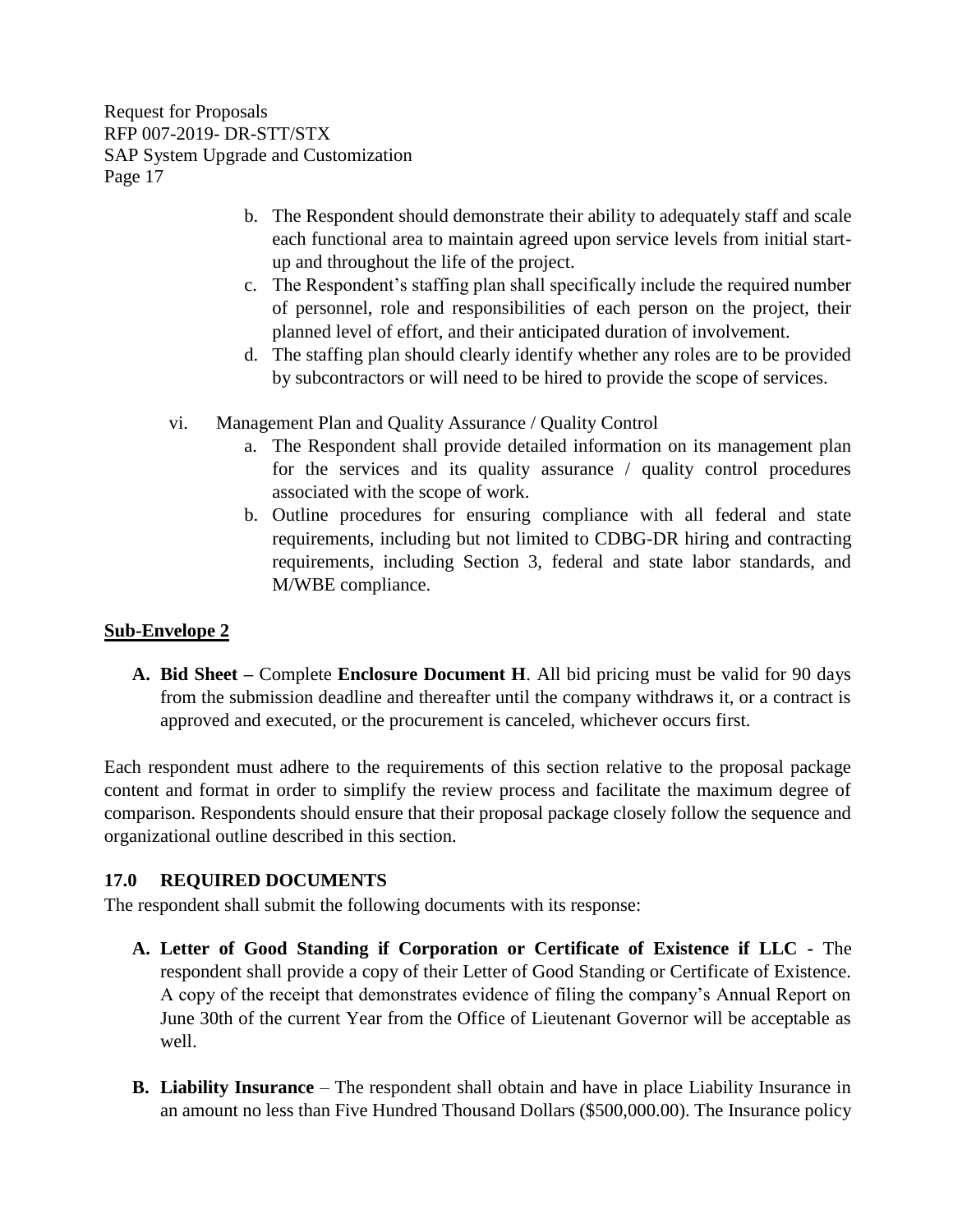> shall name the VIHFA as an "Additional Insured". The successful respondent must provide a copy of the Liability Insurance.

**C. Worker's Compensation** - The respondent shall provide proof of Worker's Compensation.

Failure to provide the required documents within the stated time period may result in the proposals deemed non-responsive and may be immediately disqualified with no further consideration given for potential awarding of the contract.

## <span id="page-20-0"></span>**18.0 SELECTION PROCESS**

VIHFA will evaluate all Proposals that are received in a proper and timely manner to determine whether they meet the submission requirements. Awards are made to the most responsive bidder that provides the proposal that is most advantageous to VIHFA, considering such factors as the Bidder's ability to perform the work of the kind involved in the bid under consideration, the Bidders' past experience, qualifications, etc. and not solely the lowest price.

VIHFA, at its sole discretion, will determine which Proposal best satisfies its requirements. All Proposals deemed to be responsive to the requirements of this RFP will be evaluated and scored for technical qualities and price. Proposals that are materially deficient in meeting the submission requirements of this RFP or have omitted material documents may be eliminated from consideration at the sole discretion of VIHFA. The evaluation process will include separate technical and price evaluations and will be conducted as set forth herein.

Through an evaluation panel, VIHFA will establish a shortlist, either through a natural break in scores or a technically viable cut off technical score. The panel will then evaluate the Price Proposals of only those proposals that have made the cut off/it deems technically qualified. Depending on the number of respondents, VIHFA reserves the right to deviate from this approach.

VIHFA reserves the right to award contracts based on initial proposals received, without discussions; therefore, the Respondent's initial proposal should contain its best technical and price terms.

The Evaluation Committee Panel is responsible for evaluating all responsive Respondents' submittals. The Evaluation Committee Panel will consider the following criteria:

| <b>Evaluation Factors</b>                  | <b>Total Points</b> |
|--------------------------------------------|---------------------|
| <b>Technical</b>                           |                     |
| <b>Technical Qualifications</b>            | 30                  |
| <b>SAP System Customization Experience</b> | 25                  |
| Approach and Methodology                   | 25                  |
| Pricing                                    |                     |
| Pricing                                    | 20                  |
| <b>Total:</b>                              | 100                 |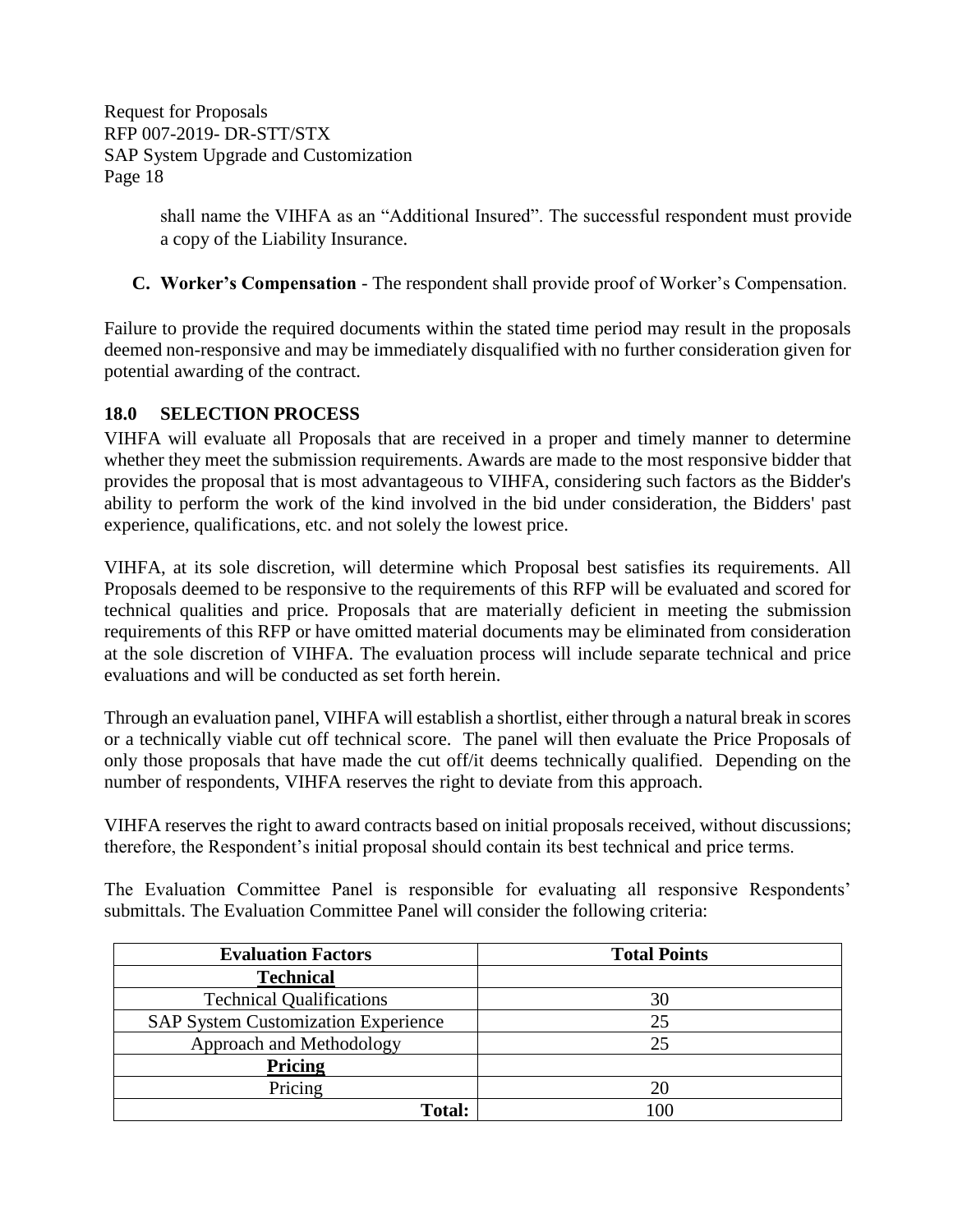The proposer with the lowest total pricing shall receive a score of 20 points for the pricing category. The remaining proposers will receive a price score based upon the following formula:

 $CS = (LCP/PC^*20)$ 

Where:

 $CS =$  Computed cost score (points) for proposer being evaluated LCP = Lowest cost proposed of responses deemed technically feasible PC = Proposer's total cost

## <span id="page-21-0"></span>**18.1 INTERVIEW AND/OR DEMO**

At VIHFA's discretion, certain Respondents may be asked to interview with VIHFA staff, and should be prepared to demonstrate their SAP upgrade system solutions. The demo/interview process would last approximately 2 hours.

## <span id="page-21-1"></span>**18.2 RIGHT TO REJECT BID PACKAGES**

VIHFA reserves the right to reject, without prejudice, any and all bids submitted in response to this solicitation. Further, Bids submitted in response to this solicitation become the property of VIHFA and VIHFA may use any idea or concept in a submitted bid, regardless of whether that bid is selected for award.

## <span id="page-21-2"></span>**18.3 CHANGES, ADDENDA, AND WITHDRAWLS**

VIHFA reserves the right to change the schedule of events or revise any part of the RFP by issuing an addendum to the RFP at any time. The RFP and Addenda, if any, will be posted at https://www.vihfa.gov/disaster-recovery/procurement.

## <span id="page-21-3"></span>**18.4 WITHDRAWL OF PROPOSAL**

A Respondent may withdraw a proposal that has been submitted at any time up to the date and time the proposal is due. To withdraw a proposal, a written request signed by the authorized representative of the Respondent must be submitted to the RFP Coordinator identified in the RFP.

## <span id="page-21-4"></span>**18.5 COST OF OFFEROR PREPARATION**

VIHFA shall not be liable for any costs incurred by respondents prior to issuance of or entering into a contract. Costs associated with developing the proposal, preparing for oral presentations, and any other expenses incurred by the Respondent in responding to this RFP shall be entirely the responsibility of the Respondent and shall not be reimbursed in any manner by the VIHFA.

## <span id="page-21-5"></span>**18.6 CONTRACT AWARD AND EXECUTION**

VIHFA reserves the right to enter into a contract(s) based on the initial offers received without further discussion of the proposals submitted. VIHFA reserves the right to contract for all or a partial list of services offered in the proposals. VIHFA reserves the right to negotiate reduced payment terms with the awarded Proposer(s).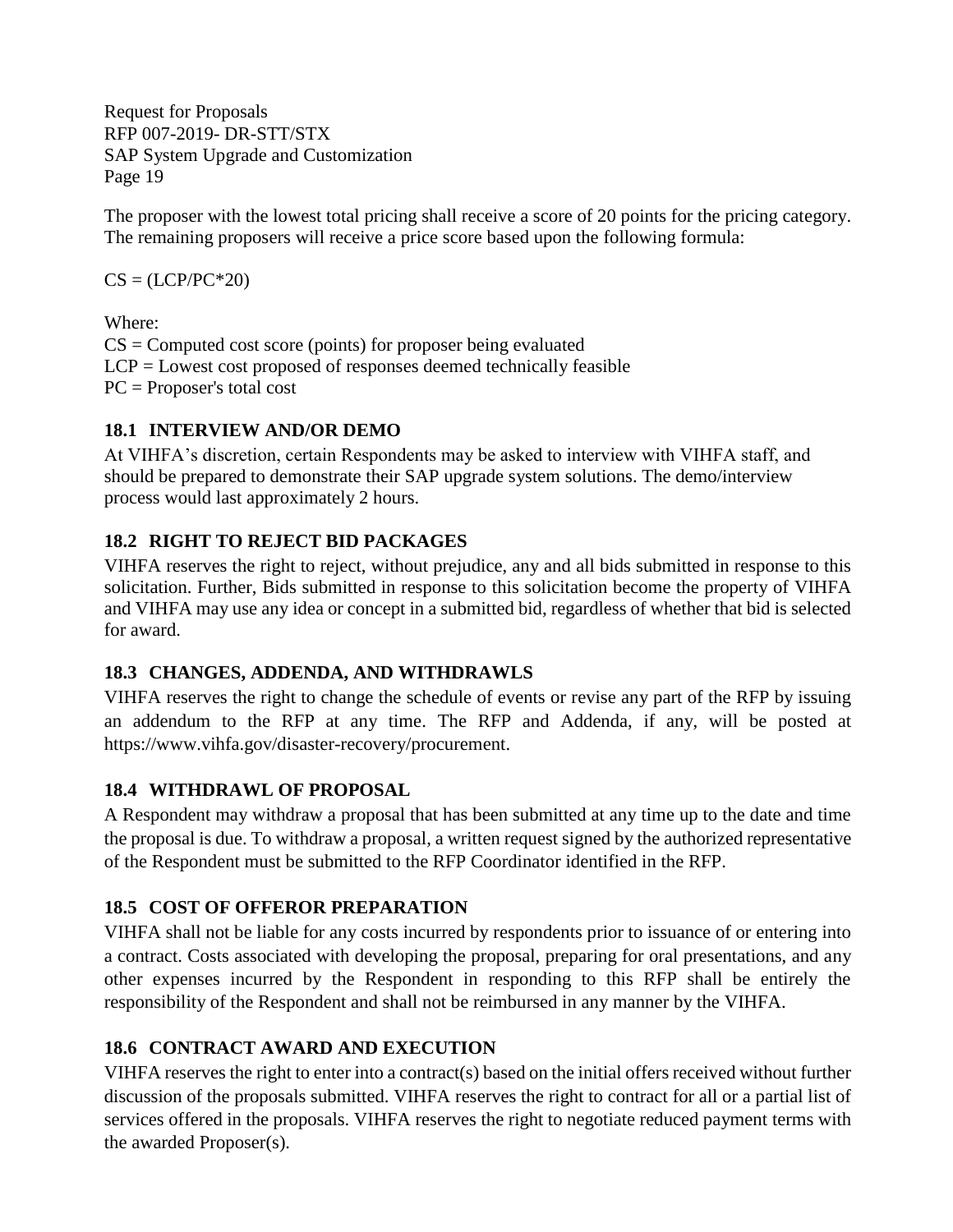#### **Enclosures**

- **Enclosure Document A Non-Collusive Affidavit**
- **Enclosure Document B Debarment Certification Form**
- **Enclosure Document C Contract Document Checklist Form**
- 
- **Enclosure Document E Conflict of Interest**
- 
- 
- 
- **Enclosure Document D Contractor's Qualification Statement Form**
	-
- **Enclosure Document F Authorization for Background Check & Financial Information**
- **Enclosure Document G Prior Performance Certification**
- **Enclosure Document H Bid Sheet**

#### **Attachments**

- **Attachment 1 Enclosure Checklist**
- **Attachment 2 Form for Submission of Inquiries**
- **Attachment 3 HUD General Provisions**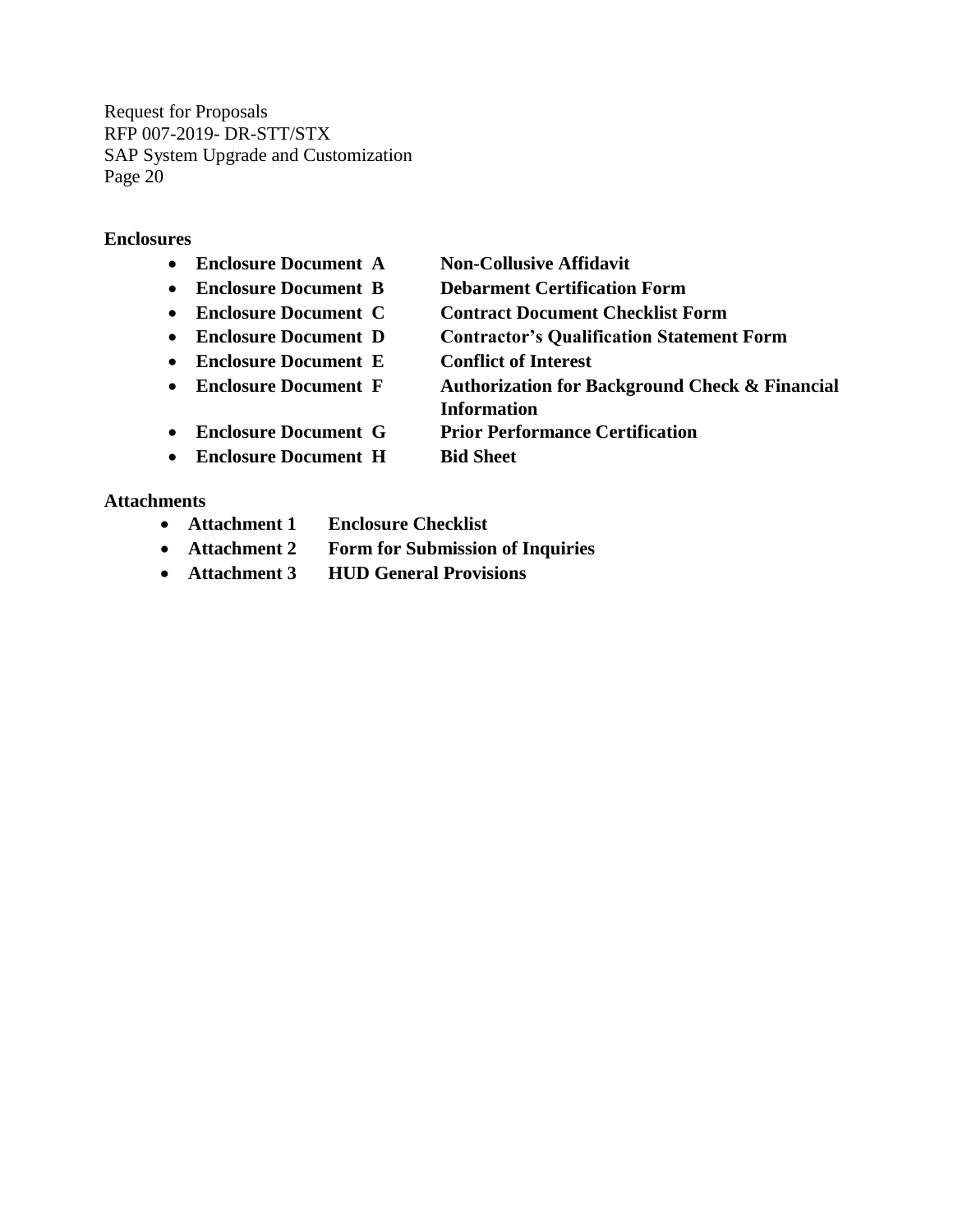# **ENCLOSURE DOCUMENT A**

Virgin Islands Housing Finance Authority *NON-COLLUSIVE AFFIDAVIT*

\_\_\_\_\_\_\_\_\_\_\_\_\_\_\_\_\_\_\_\_\_\_\_\_\_\_\_\_\_\_\_\_\_\_\_\_\_\_\_\_, being first duly sworn, deposes and says:

<span id="page-23-0"></span>That he/she is \_\_\_\_\_\_\_\_\_\_\_\_\_\_\_\_\_\_\_\_\_\_\_\_\_\_\_\_\_\_\_\_\_\_\_\_\_\_\_\_\_\_\_\_\_\_\_\_\_\_\_ (a partner or officer of the firm of, etc.) the party making the foregoing proposal or proposal cost, that such proposal/bid or proposal cost/bid cost is genuine and not collusive or sham; that said proponent has not colluded conspired, connived or agreed directly or indirectly, with any proponent or person, to put in a sham proposal cost or to refrain from bidding and has not in any matter directly or indirectly sought by agreement or collusion or communication or conference, with any person, to fix the proposal cost of the affinity or of any other proponent, or to fix any overhead, profit or cost element of said cost proposal, or of that of any other proponent, or to secure any advantage against the Virgin Islands Housing Finance Authority or any person interested in the proposed contract; and that all statements in said proposal or cost proposal are true.

|                             | (Name of Respondent, if the Respondent is a Corporation)                         |
|-----------------------------|----------------------------------------------------------------------------------|
|                             | (Name of Respondent, if the Respondent is a Limited Liability Company)           |
|                             | (Name of the Respondent, if the Respondent is a Sole Proprietor)                 |
|                             | Subscribed and sworn to before me at (location) ________________________________ |
|                             |                                                                                  |
|                             |                                                                                  |
|                             | (Trade or Corporation)                                                           |
| and personally known to me. |                                                                                  |
| (SEAL)                      |                                                                                  |
|                             |                                                                                  |

Public Notary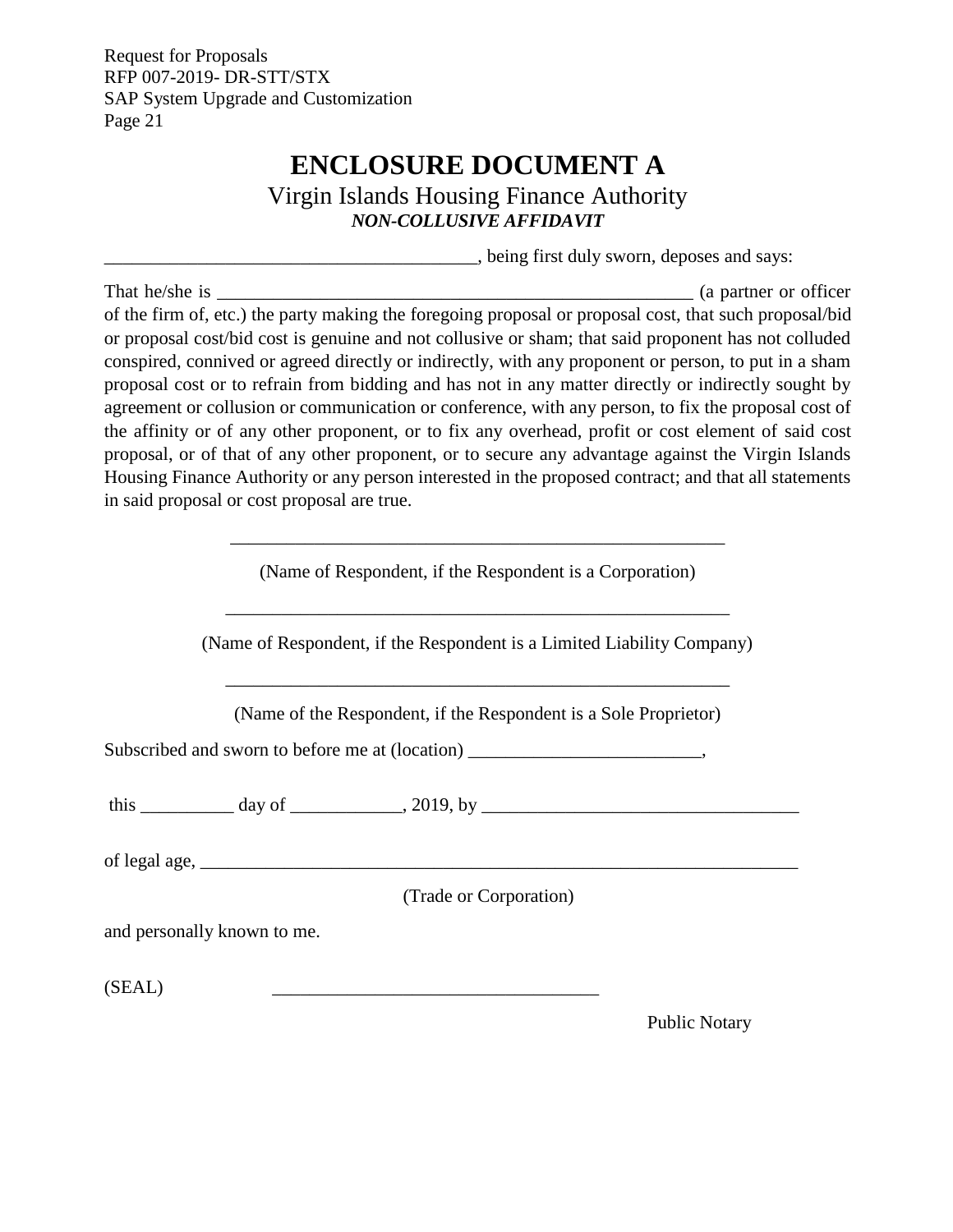# **ENCLOSURE DOCUMENT B**

Virgin Islands Housing Finance Authority *DEBARMENT CERTIFICATION FORM*

*Certification Regarding Debarment, Suspension and Ineligibility \_\_\_\_\_\_\_\_\_\_\_\_\_\_\_\_\_\_\_\_\_\_\_\_\_\_\_\_\_\_\_\_\_\_\_\_\_\_\_\_\_\_\_\_\_\_\_\_\_\_\_\_\_\_\_\_\_\_\_\_\_\_\_\_\_\_*

<span id="page-24-0"></span>*\_\_\_\_\_\_\_\_\_\_\_\_\_\_\_\_\_\_\_\_\_\_\_\_\_\_\_\_\_\_\_\_\_\_\_\_\_\_\_\_\_\_\_\_\_\_\_\_\_\_\_\_\_\_\_\_\_\_\_\_\_\_\_\_\_\_*

- (1) The respondent certifies, by submission of this RFP Response, that neither it nor its principals are presently debarred, suspended, proposed for debarment, declared ineligible, or voluntarily excluded from participation in any federal or local programs in the Territory or any Federal department or agency.
- (2) The respondent will provide immediate written notice to whom this Certification is submitted if at any time the Proposer learns its certification was erroneous when submitted or has become erroneous by reason of changed circumstances.
- (3) The respondent shall not knowingly enter any agreement/subcontractor relationship lower tier covered transaction with a person who is debarred, suspended, declared ineligible, or voluntarily excluded from participation in this procurement, unless authorized by the department or agency with which this procurement originated.
- (4) Where the respondent is unable to certify to any of the statements in this certification, such respondent shall attach an explanation to this RFP Response.

Name and Title of Authorized Representative

Signature Date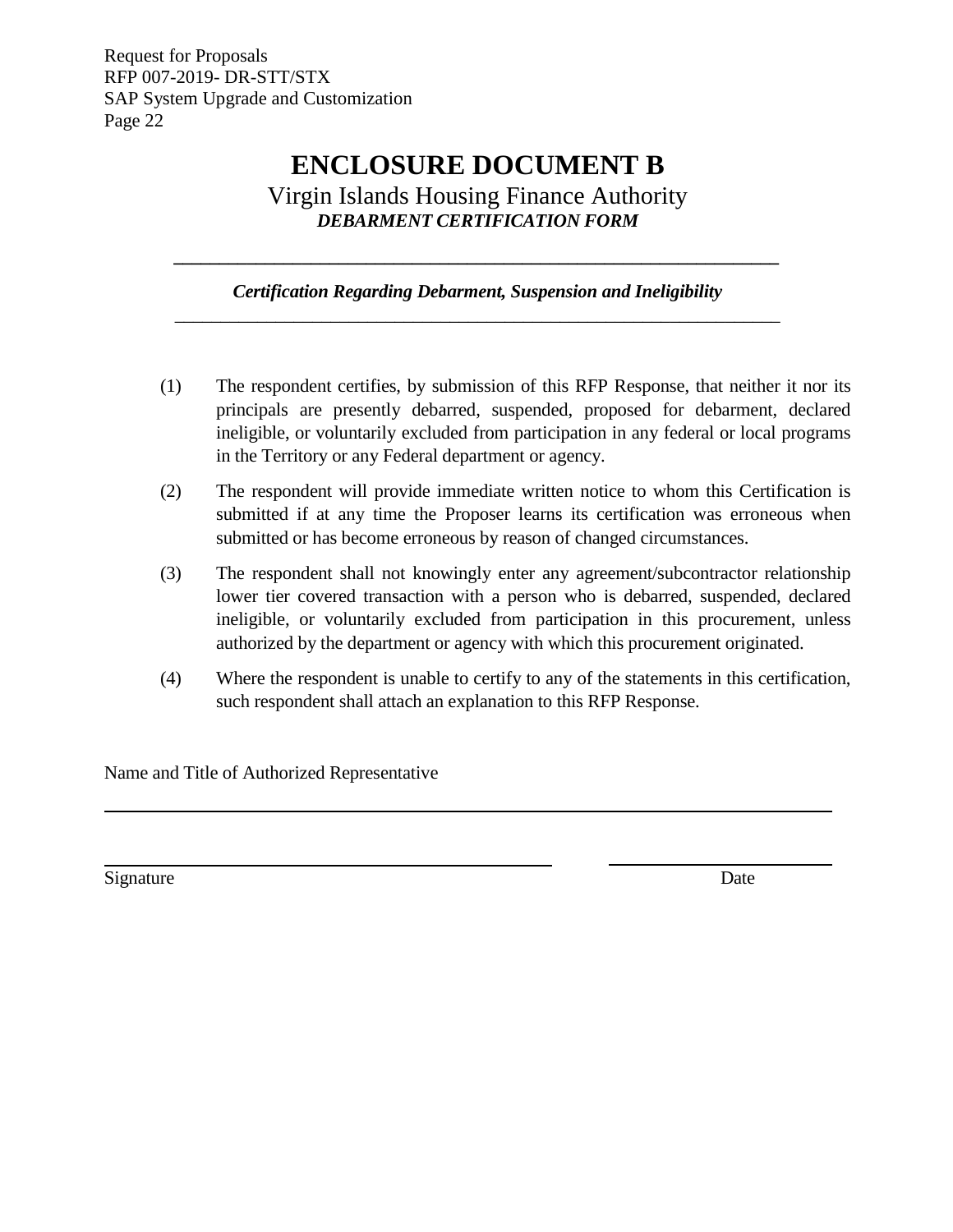# **ENCLOSURE DOCUMENT C**

## Virgin Islands Housing Finance Authority *CONTRACT DOCUMENT CHECKLIST*

*Complete the form and provide associated supporting documentation.*

<span id="page-25-0"></span>

| Name of Contractor:                       |                                                                                                                                                      |
|-------------------------------------------|------------------------------------------------------------------------------------------------------------------------------------------------------|
|                                           |                                                                                                                                                      |
|                                           | 1. Contractor Corporate Documents (Provide Supporting Documents)                                                                                     |
|                                           | <b>Corporation</b> $\qquad \qquad \text{Copy of Articles of Incorporation & By Laws}$<br>Letter of Good Standing from Office of the Lt. Governor     |
| LLC                                       | Copy of Articles of Organization<br>$\qquad \qquad \text{Copy of & Operating Agreement}$<br>Certificate of Existence from Office of the Lt. Governor |
|                                           | <b>Sole Proprietor</b> Copy of Trade Name Certificate                                                                                                |
| Type of business license:                 | 2. __ Current business license (Provide Supporting Documents)<br>Expiration date: $\frac{20}{20}$                                                    |
|                                           | 3. Employer Identification Number (EIN/SSN): ___________________________________                                                                     |
|                                           |                                                                                                                                                      |
| Omissions                                 | Type of Insurance: Ceneral Liability Automobile Errors and                                                                                           |
|                                           | 6. Proposed Scope of Work TB#______ IFB#________RFP#_________RFQ# ______________                                                                     |
| 7. Bids Signed Bid Evaluation Spreadsheet |                                                                                                                                                      |
| & Executive Director.                     | 8. Request for Approval from CBDG-DR Director and approval by Chief Operating Officer                                                                |
| CDBG-DR Staff Final Review Date: /        | /20                                                                                                                                                  |
|                                           |                                                                                                                                                      |
|                                           |                                                                                                                                                      |
|                                           | Date approved:                                                                                                                                       |
|                                           | Date approved:<br>Legal Counsel:<br><u>Legal Counsel:</u>                                                                                            |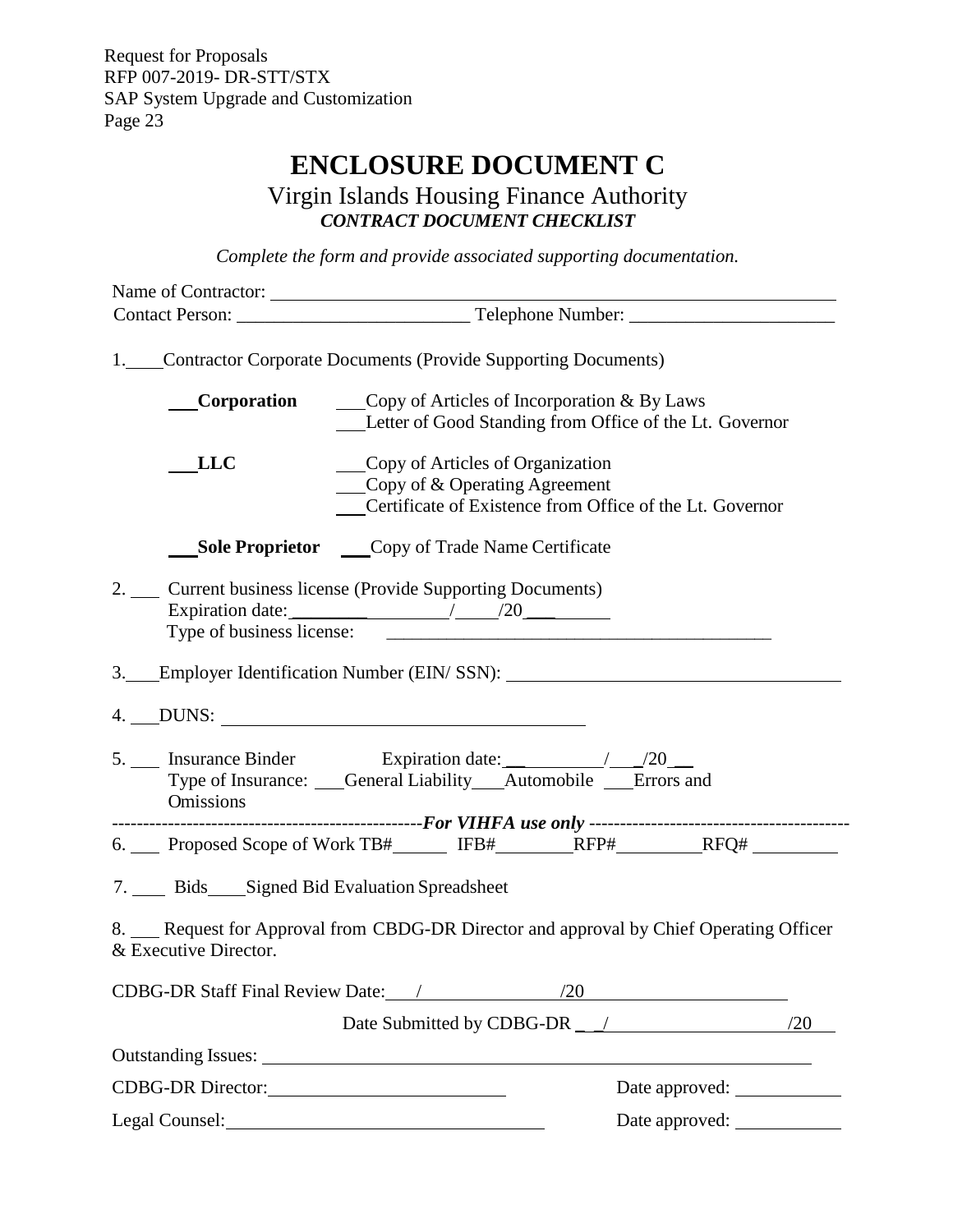| <b>Request for Proposals</b><br>RFP 007-2019- DR-STT/STX<br><b>SAP System Upgrade and Customization</b><br>Page 24 |
|--------------------------------------------------------------------------------------------------------------------|
| Date Submitted to Executive Director for Contract Approval: //20_                                                  |
| Suggested # of Days in Contract                                                                                    |
| <b>Mobilization/Payment Terms</b>                                                                                  |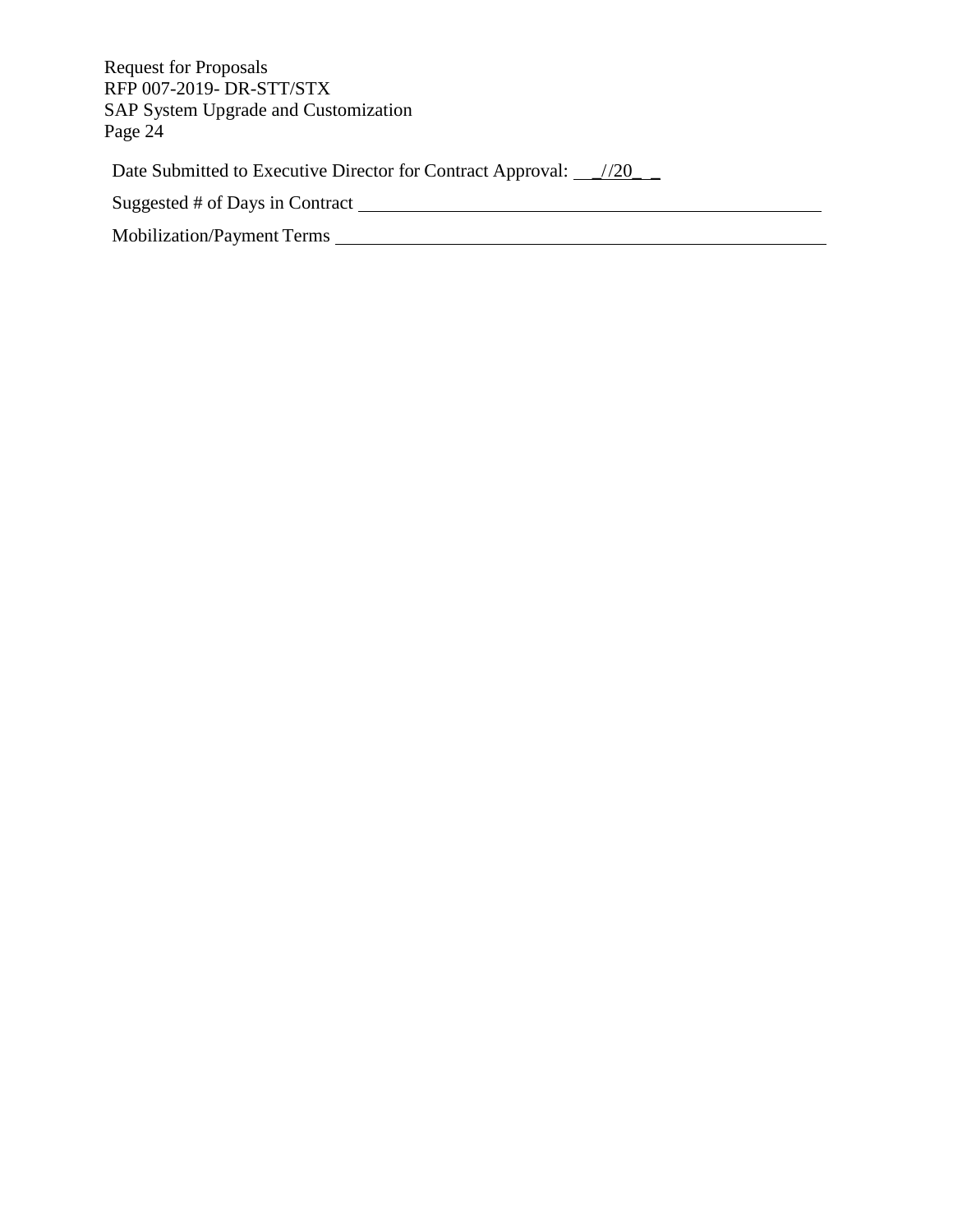$\overline{\phantom{0}}$ 

# **ENCLOSURE DOCUMENT D**

<span id="page-27-0"></span>Virgin Islands Housing Finance Authority *CONTRACTOR'S QUALIFICATION STATEMENT*

| Name of Company/DBA (if any):<br>Legal Status: (check one) Corp. LLC Legal Status: (check one) Corp. LLC LEC Partnership Sole Proprietorship                         |  |  |  |  |  |  |
|----------------------------------------------------------------------------------------------------------------------------------------------------------------------|--|--|--|--|--|--|
|                                                                                                                                                                      |  |  |  |  |  |  |
|                                                                                                                                                                      |  |  |  |  |  |  |
| Mailing Address: Mailing Address: No. 1996                                                                                                                           |  |  |  |  |  |  |
|                                                                                                                                                                      |  |  |  |  |  |  |
| Telephone Number: Email: Fax Number: Email:                                                                                                                          |  |  |  |  |  |  |
|                                                                                                                                                                      |  |  |  |  |  |  |
|                                                                                                                                                                      |  |  |  |  |  |  |
| Number of SAP Systems Upgrades and Customizations completed in the last 5 Years _______,                                                                             |  |  |  |  |  |  |
| Average value of these Contracts \$                                                                                                                                  |  |  |  |  |  |  |
| Do you have current Liability Insurance Coverage? □Yes □No If yes, value \$                                                                                          |  |  |  |  |  |  |
|                                                                                                                                                                      |  |  |  |  |  |  |
| Have you ever failed to complete a project, been fired and/or sued by one of your clients?                                                                           |  |  |  |  |  |  |
| (If yes, explain on another sheet, the circumstances and outcome)                                                                                                    |  |  |  |  |  |  |
|                                                                                                                                                                      |  |  |  |  |  |  |
|                                                                                                                                                                      |  |  |  |  |  |  |
| Are there or have there been any Claims, Arbitration, Judgments or Liens against you?<br>(If yes, explain on another sheet, the circumstances and outcome)           |  |  |  |  |  |  |
|                                                                                                                                                                      |  |  |  |  |  |  |
|                                                                                                                                                                      |  |  |  |  |  |  |
| Complete the following pages for information related to your current and past projects                                                                               |  |  |  |  |  |  |
| references/client listing.                                                                                                                                           |  |  |  |  |  |  |
|                                                                                                                                                                      |  |  |  |  |  |  |
| List the <b>Subcontractors</b> you will utilize:<br>and the control of the control of the control of the control of the control of the control of the control of the |  |  |  |  |  |  |
|                                                                                                                                                                      |  |  |  |  |  |  |
|                                                                                                                                                                      |  |  |  |  |  |  |
| Certification of truth of the above Statements, by: ____________________________                                                                                     |  |  |  |  |  |  |
|                                                                                                                                                                      |  |  |  |  |  |  |

| Title: |  |  |  |
|--------|--|--|--|
| __     |  |  |  |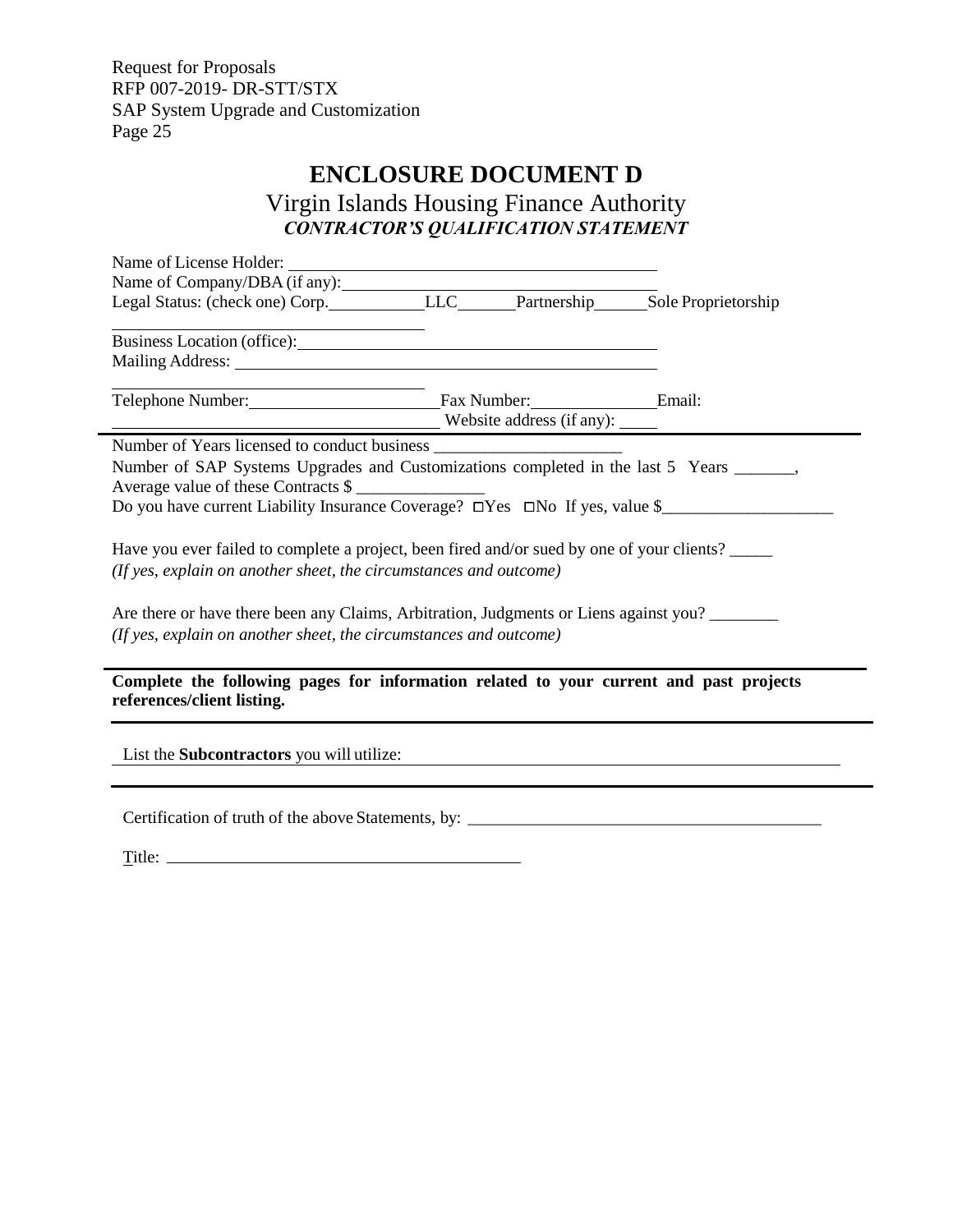Provide at least three (3) references for the most recent, relevant work comparable to the scope requested in this RFP. At a minimum, one of the three (3) references must be for the prime Contractor.

| $\#$ | Name of Client          | Project Title | Project<br>Description | Specific Deliverables | Contract<br>Value | Contract<br>Start and<br>End Date | $\%$<br>Complete | Reference<br><b>Contact Name</b> | Phone and Email of<br>Reference Contact |
|------|-------------------------|---------------|------------------------|-----------------------|-------------------|-----------------------------------|------------------|----------------------------------|-----------------------------------------|
|      | $\mathbf{1}$            |               |                        |                       |                   |                                   |                  |                                  |                                         |
| 2    |                         |               |                        |                       |                   |                                   |                  |                                  |                                         |
|      | $\overline{\mathbf{3}}$ |               |                        |                       |                   |                                   |                  |                                  |                                         |
|      | $\overline{4}$          |               |                        |                       |                   |                                   |                  |                                  |                                         |
|      | $\overline{5}$          |               |                        |                       |                   |                                   |                  |                                  |                                         |

Certification of truth of the above Statements, by: Title: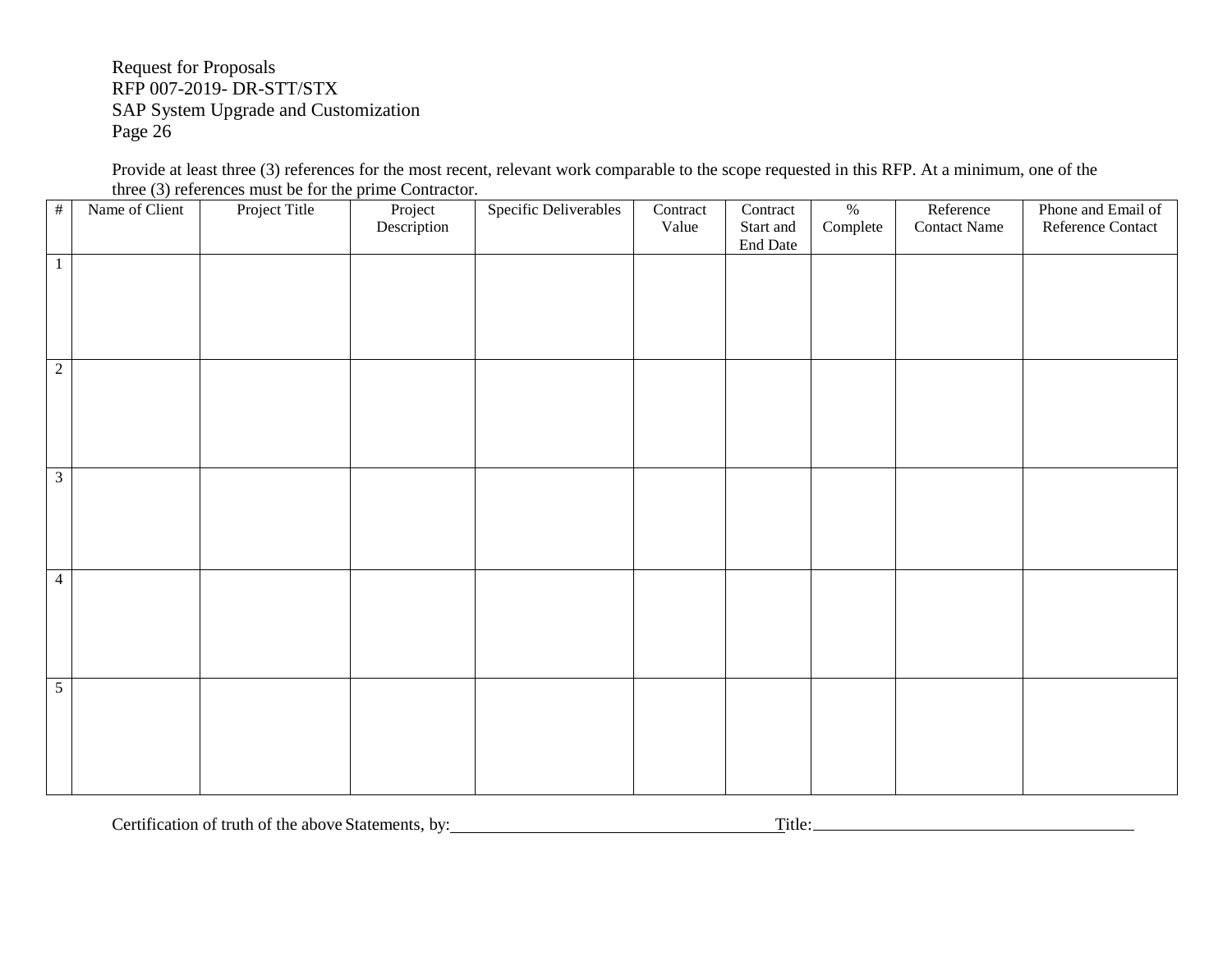# **ENCLOSURE DOCUMENT E**

# Virgin Islands Housing Finance Authority

### *CONFLICT OF INTEREST*

<span id="page-29-0"></span>**By signing this form, the Respondent certifies that, to the best of its knowledge and belief, there are no relevant facts or circumstances that could give rise to an organizational or personal conflict of interest, for the organization or any of its staff, and that the Respondent, subcontractor, employee, or consultant has disclosed all such relevant information if such a conflict of interest appears to exist to a reasonable person with knowledge of the relevant facts (or if such a person would question the impartiality of the Respondent, subcontractor, employee, or consultant).**

Conflicts may arise in but not limited to the following situations:

- (a) Unequal access to information. A potential respondent, subcontractor, employee, or consultant has access to non-public information through its performance on a government contract for disaster recovery services in the Virgin Islands.
- (b) Biased ground rules. A potential respondent, subcontractor, employee, or consultant has worked, in one government contract, or program, on the basic structure or ground rules of another government contract for disaster recovery services in the Virgin Islands.
- (c) Impaired objectivity. A potential respondent, subcontractor, employee, or consultant, or member of their immediate family (spouse, parent, or child) has financial or other interests that would impair, or give the appearance of impairing, impartial judgment in the evaluation of government programs, in offering advice or recommendations to the government, or in providing technical assistance or other services to recipients of Federal funds as part of its contractual responsibility.
- 1) Proposer must provide the disclosure described above on any actual or potential conflict of interest (or apparent conflict of interest) regardless of their opinion that such a conflict or potential conflict (or apparent conflict of interest) would not impair their objectivity.
- 2) In a case in which an actual or potential conflict (or apparent conflict of interest) is disclosed, the VIHFA will take appropriate actions to eliminate or address the actual or potential conflict, including but not limited to mitigating or neutralizing the conflict, when appropriate, through such means as ensuring a balance of views, disclosure with the appropriate disclaimers, or by restricting or modifying the work to be performed to avoid or reduce the conflict. In this clause, the term "potential conflict" means reasonably foreseeable conflict of interest.
- 3) The Respondent, subcontractor, employee, or consultant agrees that if "impaired objectivity", or an actual or potential conflict of interest (or apparent conflict of interest) is discovered after the award is made, it will make a full disclosure in writing to the contracting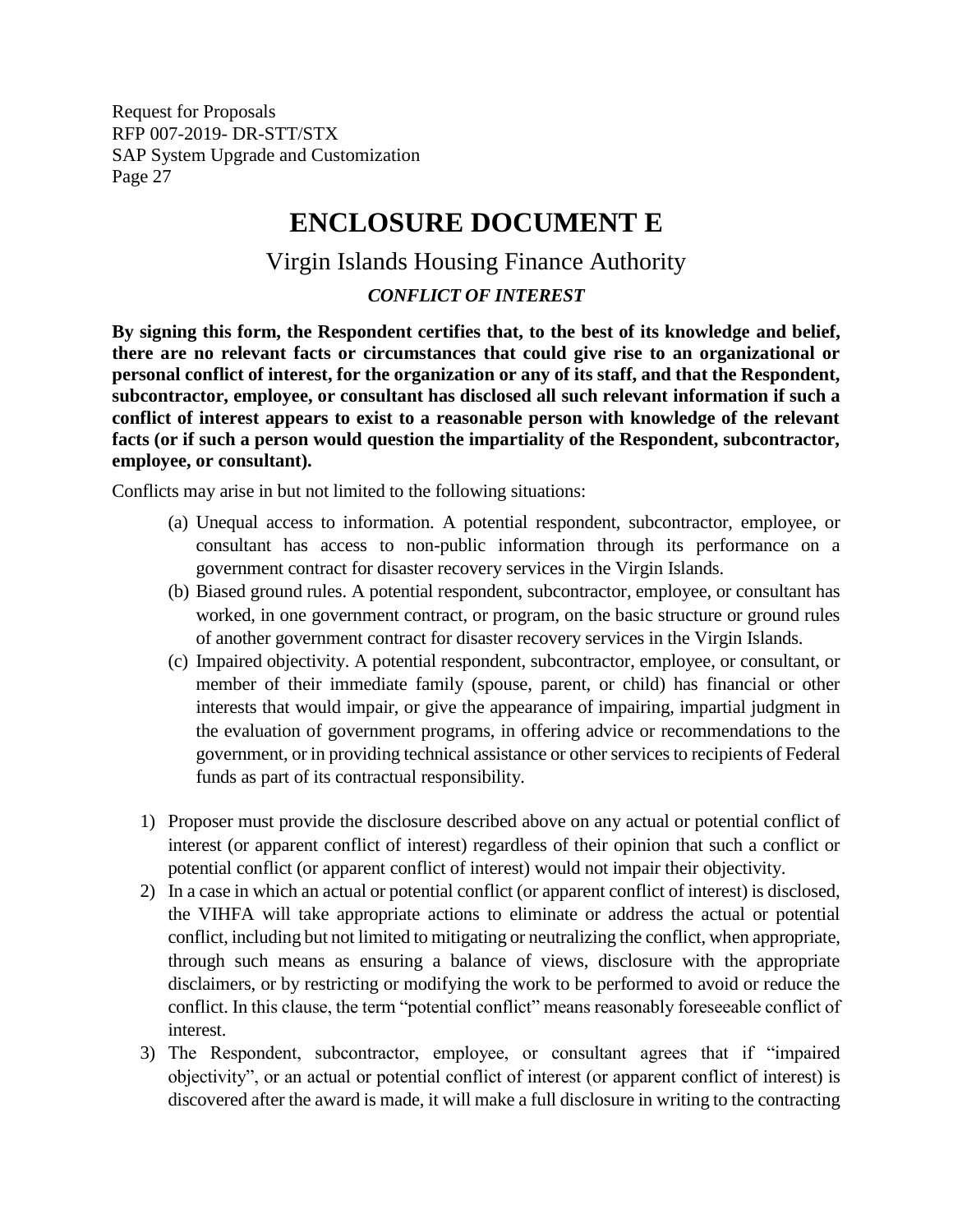> officer. This disclosure shall include a description of actions that the Proponent has taken or proposes to take to avoid, mitigate, or neutralize the actual or potential conflict (or apparent conflict of interest).

The Respondent,  $\blacksquare$  , hereby certifies that, to the best of its knowledge and belief, there are no present or currently planned interests (financial, contractual, organizational, or otherwise) relating to the work to be performed under the contract or task order resulting from Request for Proposal No. **RFP 007-2019-DR-STT/STX** that would create any actual or potential conflict of interest (or apparent conflicts of interest) (including conflicts of interest for immediate family members: spouses, parents, children) that would impinge on its ability to render impartial, technically sound, and objective assistance or advice or result in it being given an unfair competitive advantage. In this clause, the term "potential conflict" means reasonably foreseeable conflict of interest. The Respondent further certifies that it has and will continue to exercise due diligence in identifying and removing or mitigating, to the VIHFA's satisfaction, such conflict of interest (or apparent conflict of interest).

Name and Title of Authorized Representative

Signature Date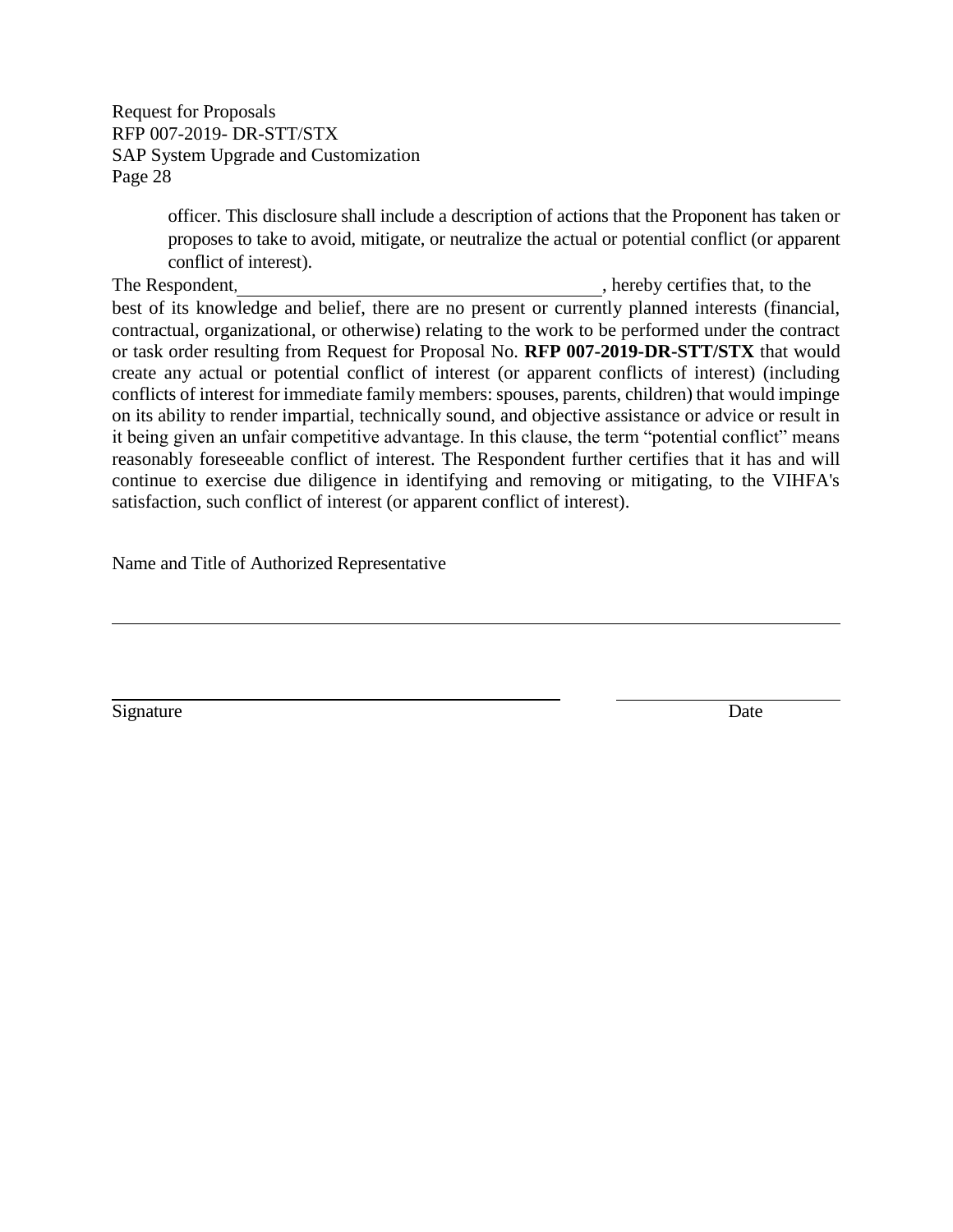## **ENCLOSURE DOCUMENT F**

## <span id="page-31-0"></span>Virgin Islands Housing Finance Authority *AUTHORIZATION FOR BACKGROUND CHECK & FINANCIAL INFORMATION*

By signing this Authorization, the Proposer authorizes the Virgin Islands Housing Finance Authority (VIHFA) to seek any background and/or financial information it deems' necessary to evaluate the Respondent's financial capacity in connection to the Request for Proposal (RFP) referenced above.

Name of Proposer Entity

Signature of Authorized Representative Date

Printed Name of Authorized Representative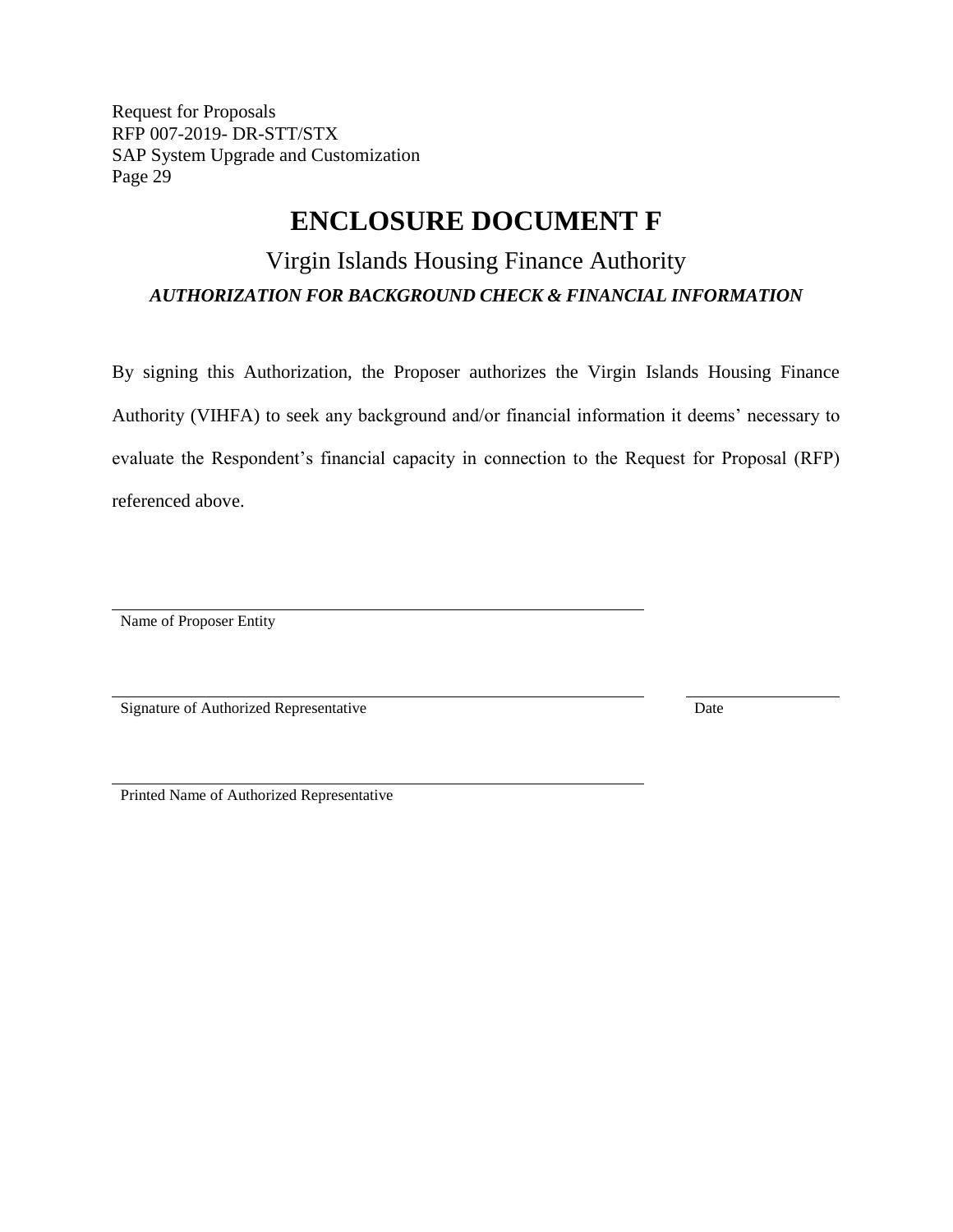# **ENCLOSURE DOCUMENT G**

## Virgin Islands Housing Finance Authority *PRIOR PERFORMANCE CERTIFICATION*

<span id="page-32-0"></span>**1.** Has the Proposer or any of its Team Members been notified with a "Letter of Concern", which refers to any written communication from a Government entity notifying the Proposer or any of its Team Members, wariness or caution about the performance under a contract to provide services.

| na<br>.<br>۰. |  |  |
|---------------|--|--|
|               |  |  |

 $\Box$  Yes  $\Box$  No  $\Box$  Other (Specify):

If yes, provide a copy of every "Letter of Concern" received from and as a contractor of a Government entity.

**2.** Has the Proposer or any of its Team Members been found in default of contract terms with any contracting entity?  $\bigcap$  Yes  $\bigcap$  No

If yes, indicate below if a Performance Bond or other means was used to resolve the default issue:

| $\sim$<br>×<br>۰. |
|-------------------|
|-------------------|

Name of Surety Company: 2008

Telephone of Surety Company:

 $\bigcap$  No  $\bigcap$  Other (Specify):

Contact Person of Surety Company:

Provide an explanation regarding the circumstances that created the need for the contracting entity to invoke the terms of the Performance Bond, or other means, to include the current status of the matter (Include additional sheets if necessary).

Proposer Name

Signature of Authorized Representative Date

Printed Name of Authorized Representative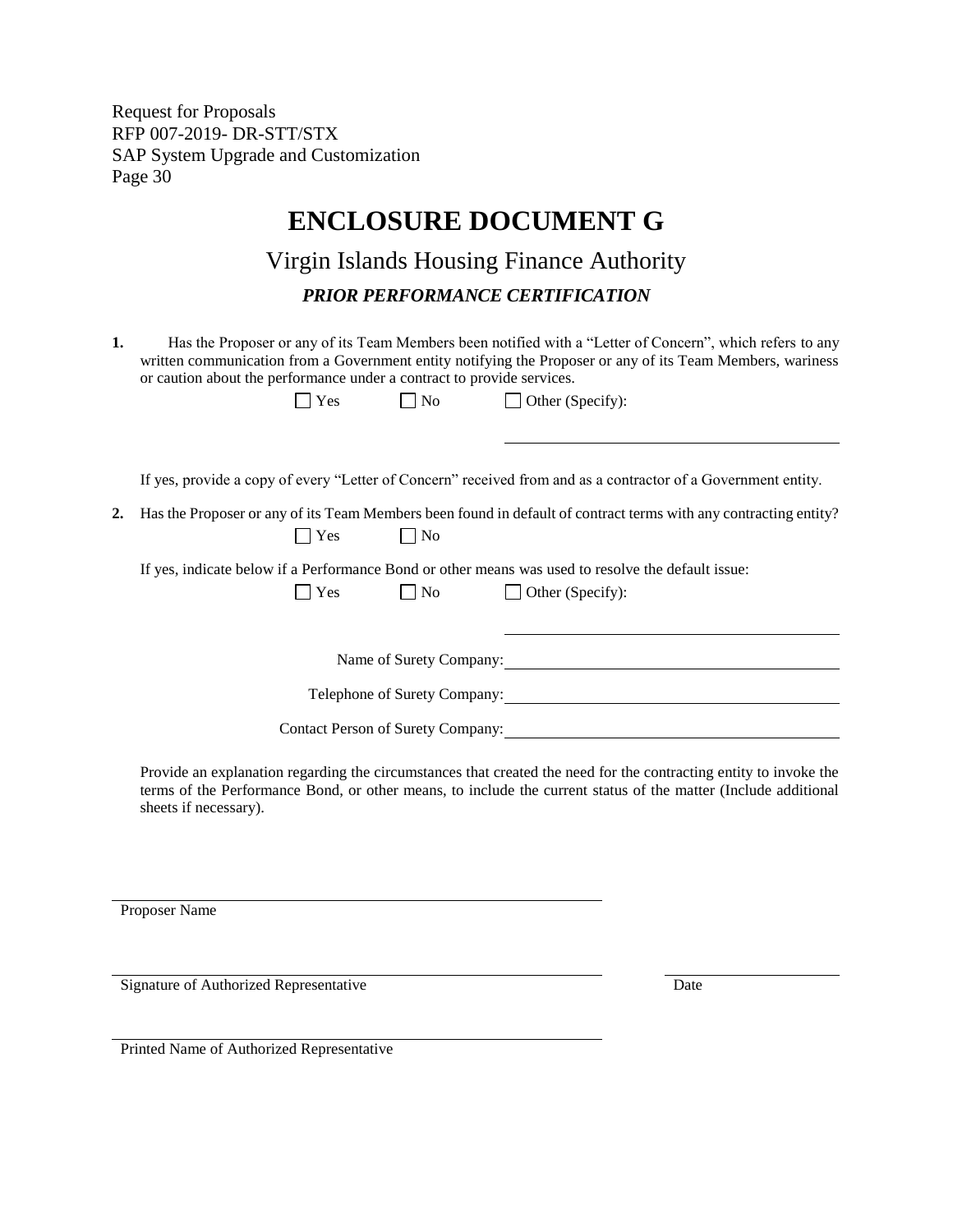## <span id="page-33-0"></span>**ENCLOSURE DOCUMENT H** *BASE BID SHEET* **SAP SYSTEM UPGRADE AND CUSTOMIZATION for the**

## **VIRGIN ISLANDS HOUSING FINANCE AUTHORITY**

**The undersigned contractor proposes to furnish all labor, tools, materials, equipment, miscellaneous supplies and incur any other costs as may be required to perform the scopes of work, subject to all the conditions as set forth in the project scope of work. All costs are to be inclusive of any travel or other direct out of pocket costs.**

#### **Instructions:**

#### **Contract Term 1:**

Each contract term is expected to be two (2) years. For Section 1, the respondent should provide the lump sum amounts for Tasks 1 and Task 2. For professional and limited user licenses, provide rate per unit(license) to issue the license (Estimated Total should be the rate per unit multiplied by the number of licenses). For Section 2, the respondent should provide the monthly rate for Task 3 (Estimated Total for Task 3 should be the monthly rate multiplied by the number of months shown). For future professional and limited user licenses, provide the estimated totals to issue and maintain those licenses (Estimated Total should be the rate per unit multiplied by the number of licenses). Provide the rate per unit (license). For Section 3, the respondent should provide the Number of Staff, Hourly Rate, and calculate the Estimated Totals in the chart below. Any additional positions not already listed may be added by the respondent.

#### **Contract Terms 2 and 3:**

Each contract term is expected to be two (2) years. For Section 1, lump sum amounts for Tasks 1 and Task 2 are not required. For professional and limited user licenses, provide rate per unit(license) to maintain the professional and user licenses (Estimated Total should be the rate per unit multiplied by the number of licenses). For onsite and remote training, provide estimated totals for trainings. For Section 2, the respondent should provide the monthly rate for Task 3. (Estimated Total for Task 3 should be the monthly rate multiplied by the number of months shown). For future professional and limited user licenses, provide the estimated totals to issue and maintain those licenses (Estimated Total should be the rate per unit multiplied by the number of licenses). Provide the rate per unit (license). For Section 3, the respondent should provide the Number of Staff, Hourly Rate, and calculate the Estimated Totals in the chart below. Any additional positions not already listed may be added by the respondent.

These costs are being provided for purposes of evaluating bids and determining reasonable cost for these items. Depending on the structure of the winning bidder's response, not all costs may ultimately be included in the final contract.

| <b>Contract Term 1 - Section 1</b> |      |          |     |                        |  |
|------------------------------------|------|----------|-----|------------------------|--|
| <b>SAP</b> Upgrade and             | Unit | Rate per |     | <b>Estimated Total</b> |  |
| Customization:                     |      | Unit     |     |                        |  |
| Task (1): Assess and Provide       |      | N/A      | N/A |                        |  |
| Recommendations of                 |      |          |     |                        |  |
| Appropriate SAP Software           |      |          |     |                        |  |
| Solution                           |      |          |     |                        |  |
| <b>Professional User Licenses</b>  | 14   |          | N/A |                        |  |
| Limited User Licenses              |      |          | N/A |                        |  |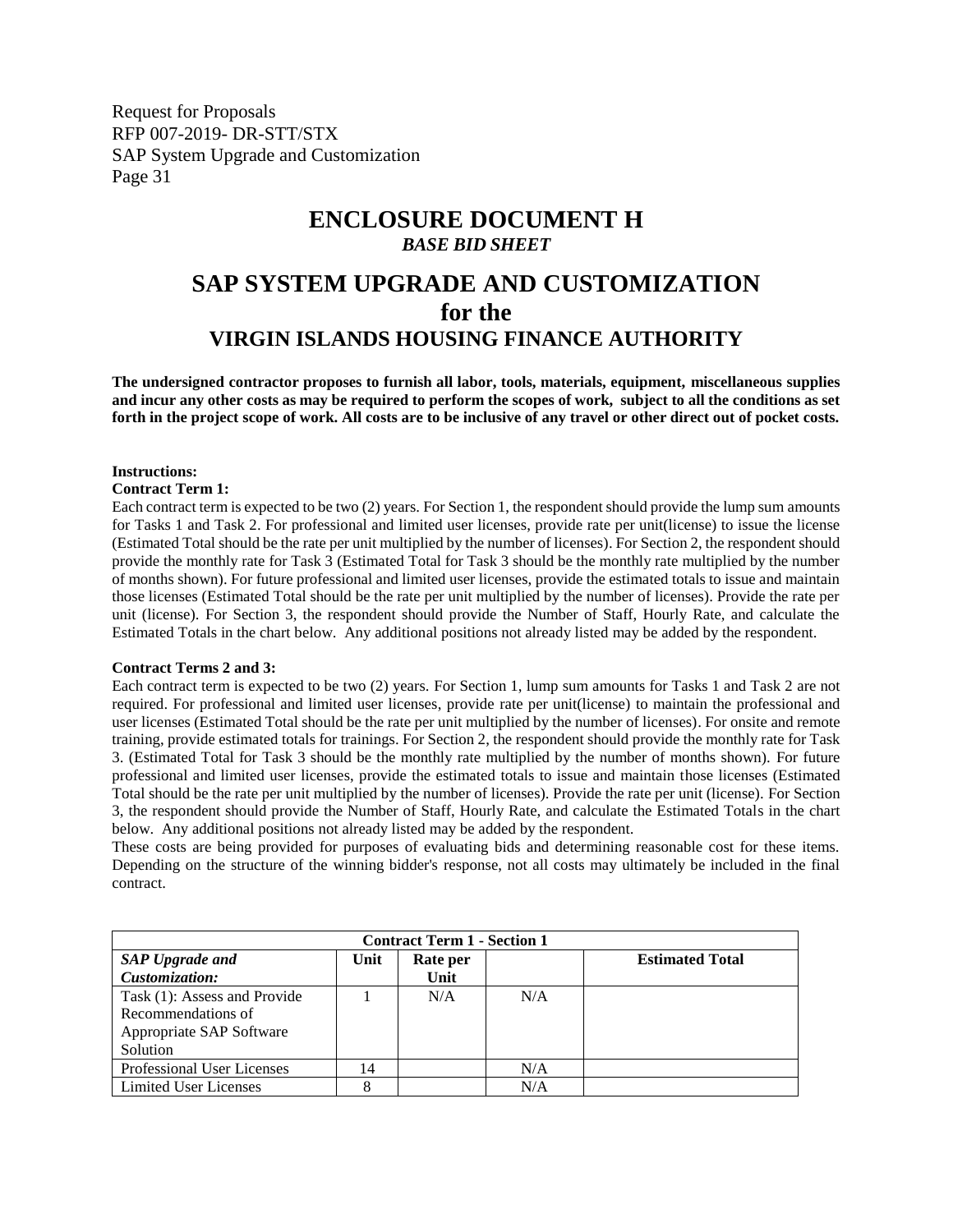| Task (2): Implement                | 1            | N/A                                | N/A              |                        |
|------------------------------------|--------------|------------------------------------|------------------|------------------------|
| Recommendations from               |              |                                    |                  |                        |
| Assessment                         |              |                                    |                  |                        |
| Onsite Training                    | 1            | N/A                                | N/A              |                        |
| <b>Remote Training</b>             | 1            | N/A                                | N/A              |                        |
| SUBTOTAL - SAP Upgrade             | N/A          | N/A                                | N/A              |                        |
|                                    |              |                                    |                  |                        |
|                                    |              | <b>Contract Term 1 - Section 2</b> |                  |                        |
| <b>Support Services:</b>           | Unit         | <b>Monthly</b>                     | <b>Estimated</b> | <b>Estimated Total</b> |
|                                    |              | Rate                               | <b>Timing</b>    |                        |
| Task (3): Continued Support of     | $\mathbf{1}$ |                                    | 24 months        |                        |
| <b>SAP Software Solution</b>       |              |                                    |                  |                        |
| SUBTOTAL - Continued               |              |                                    |                  |                        |
| Support of SAP Software            |              |                                    |                  |                        |
| Solution                           |              |                                    |                  |                        |
|                                    | Unit         | Rate per                           |                  |                        |
|                                    |              | Unit                               |                  |                        |
| Additional Licensing for           | 5            |                                    | N/A              |                        |
| Professional Users                 |              |                                    |                  |                        |
| Additional Licensing for           | 10           |                                    | N/A              |                        |
| <b>Limited Users</b>               |              |                                    |                  |                        |
| SUBTOTAL - Licensing               | N/A          | N/A                                | N/A              |                        |
|                                    |              |                                    |                  |                        |
| <b>SUBTOTAL</b> - Support Services | N/A          | N/A                                | N/A              |                        |
|                                    |              |                                    |                  |                        |
|                                    |              | <b>Contract Term 1 - Section 3</b> |                  |                        |
| <b>Potential for Additional</b>    | # of         | <b>Hourly</b>                      | <b>Estimated</b> | <b>Estimated Total</b> |
| <b>Allowance of Services*:</b>     | <b>Staff</b> | Rate                               | <b>Hours</b>     |                        |
| <b>Project Director</b>            |              |                                    | 250              |                        |
| Project Manager                    |              |                                    | 250              |                        |
| <b>SAP</b> Designer                |              |                                    | 250              |                        |
| <b>SAP Developer</b>               |              |                                    | 250              |                        |
| Database Administrator             |              |                                    | 250              |                        |
| [Bidder to provide Other           |              |                                    | 250              |                        |
| Positions as necessary]            |              |                                    |                  |                        |
|                                    |              |                                    | 250              |                        |
|                                    |              |                                    | 250              |                        |
|                                    |              |                                    | 250              |                        |
| SUBTOTAL - Potential               | N/A          | N/A                                | N/A              |                        |
| <b>Additional Services</b>         |              |                                    |                  |                        |
|                                    |              |                                    |                  |                        |
| <b>TOTAL</b>                       | N/A          | N/A                                | N/A              |                        |

| <b>Contract Term 2 - Section 1</b> |      |          |     |                        |  |  |
|------------------------------------|------|----------|-----|------------------------|--|--|
| <b>SAP Upgrade and</b>             | Unit | Rate per |     | <b>Estimated Total</b> |  |  |
| Customization:                     |      | Unit     |     |                        |  |  |
| Task $(1)$ : Assess and            |      | N/A      | N/A | N/A                    |  |  |
| <b>Provide Recommendations</b>     |      |          |     |                        |  |  |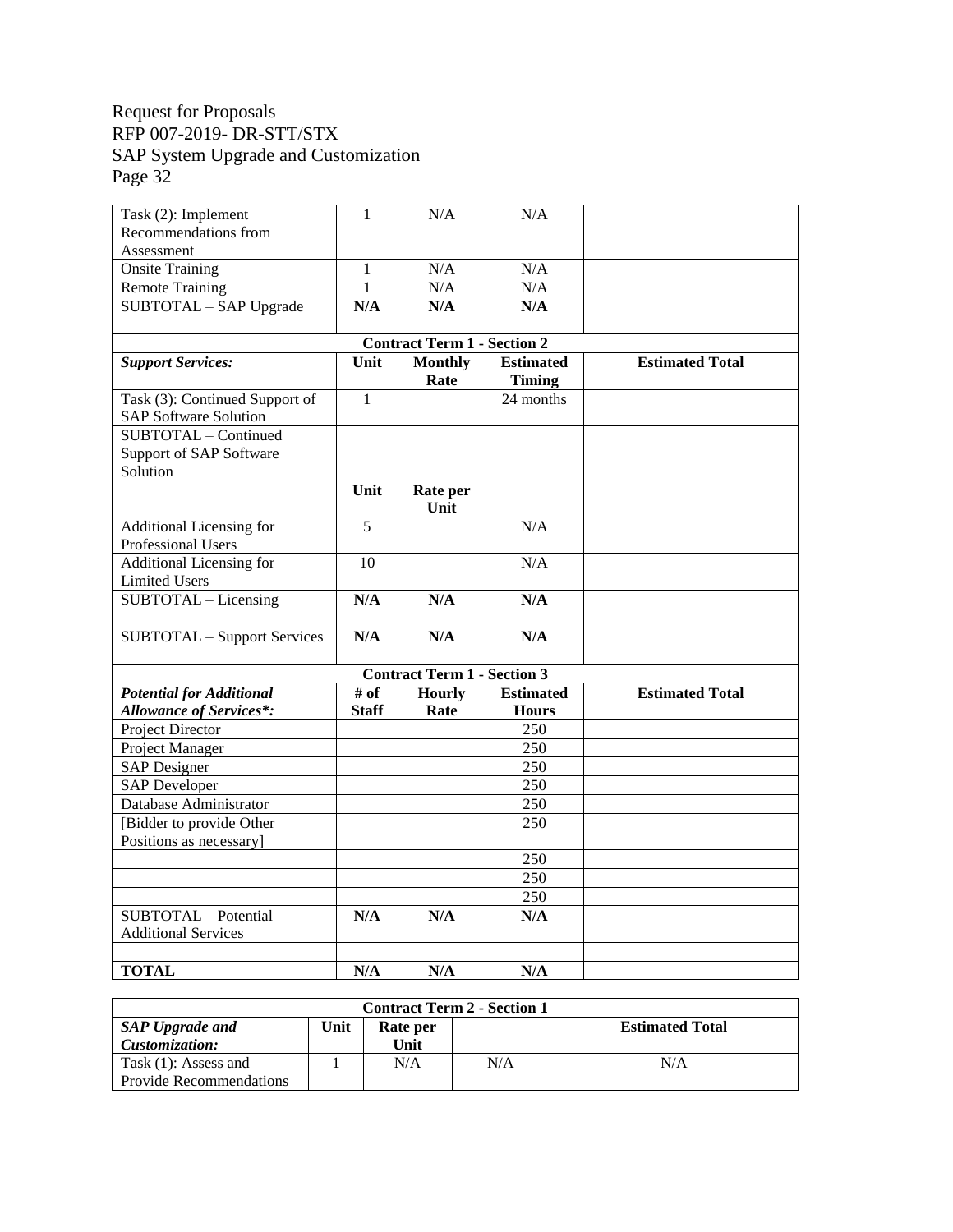| of Appropriate SAP              |                         |                |                                    |                        |
|---------------------------------|-------------------------|----------------|------------------------------------|------------------------|
| Software Solution               |                         |                |                                    |                        |
| Professional User Licenses      | 14                      |                | N/A                                |                        |
| <b>Limited User Licenses</b>    | $\,8\,$                 |                | N/A                                |                        |
| Task (2): Implement             | $\mathbf{1}$            | N/A            | N/A                                | N/A                    |
| Recommendations from            |                         |                |                                    |                        |
| Assessment                      |                         |                |                                    |                        |
| <b>Onsite Training</b>          | $\mathbf{1}$            | N/A            | N/A                                |                        |
| <b>Remote Training</b>          | 1                       | N/A            | N/A                                |                        |
| SUBTOTAL-SAP                    | N/A                     | N/A            | N/A                                |                        |
| Upgrade                         |                         |                |                                    |                        |
|                                 |                         |                |                                    |                        |
|                                 |                         |                | <b>Contract Term 2 - Section 2</b> |                        |
| <b>Support Services:</b>        | Unit                    | <b>Monthly</b> | <b>Estimated</b>                   | <b>Estimated Total</b> |
|                                 |                         | Rate           | <b>Timing</b>                      |                        |
| Task (3): Continued Support     | $\mathbf{1}$            |                | 24 months                          |                        |
| of SAP Software Solution        |                         |                |                                    |                        |
| SUBTOTAL - Continued            | N/A                     | N/A            | N/A                                |                        |
| Support of SAP Software         |                         |                |                                    |                        |
| Solution                        |                         |                |                                    |                        |
|                                 | Unit                    | Rate per       |                                    |                        |
|                                 |                         | Unit           |                                    |                        |
| Additional Licensing for        | 5                       |                | N/A                                |                        |
| Professional Users              |                         |                |                                    |                        |
| Additional Licensing for        | 10                      |                | N/A                                |                        |
| <b>Limited Users</b>            |                         |                |                                    |                        |
| SUBTOTAL - Licensing            | N/A                     | N/A            | N/A                                |                        |
|                                 |                         |                |                                    |                        |
| SUBTOTAL - Support              | N/A                     | N/A            | N/A                                |                        |
| Services                        |                         |                |                                    |                        |
|                                 |                         |                |                                    |                        |
|                                 |                         |                | <b>Contract Term 2 - Section 3</b> |                        |
| <b>Potential for Additional</b> | # of                    | <b>Hourly</b>  | <b>Estimated</b>                   | <b>Estimated Total</b> |
| <b>Allowance of Services*:</b>  | <b>Staff</b>            | Rate           | <b>Hours</b>                       |                        |
| Project Director                |                         |                | 250                                |                        |
| Project Manager                 |                         |                | 250                                |                        |
| <b>SAP</b> Designer             |                         |                | 250                                |                        |
| <b>SAP Developer</b>            |                         |                | 250                                |                        |
| Database Administrator          |                         |                | 250                                |                        |
| [Bidder to provide Other        |                         |                | 250                                |                        |
| Positions as necessary]         |                         |                |                                    |                        |
|                                 |                         |                | 250                                |                        |
|                                 |                         |                | 250                                |                        |
|                                 |                         |                |                                    |                        |
|                                 |                         |                | 250                                |                        |
| SUBTOTAL - Potential            | $\mathbf{N}/\mathbf{A}$ | N/A            | N/A                                |                        |
| <b>Additional Services</b>      |                         |                |                                    |                        |
|                                 |                         |                |                                    |                        |
| <b>TOTAL</b>                    | N/A                     | N/A            | N/A                                |                        |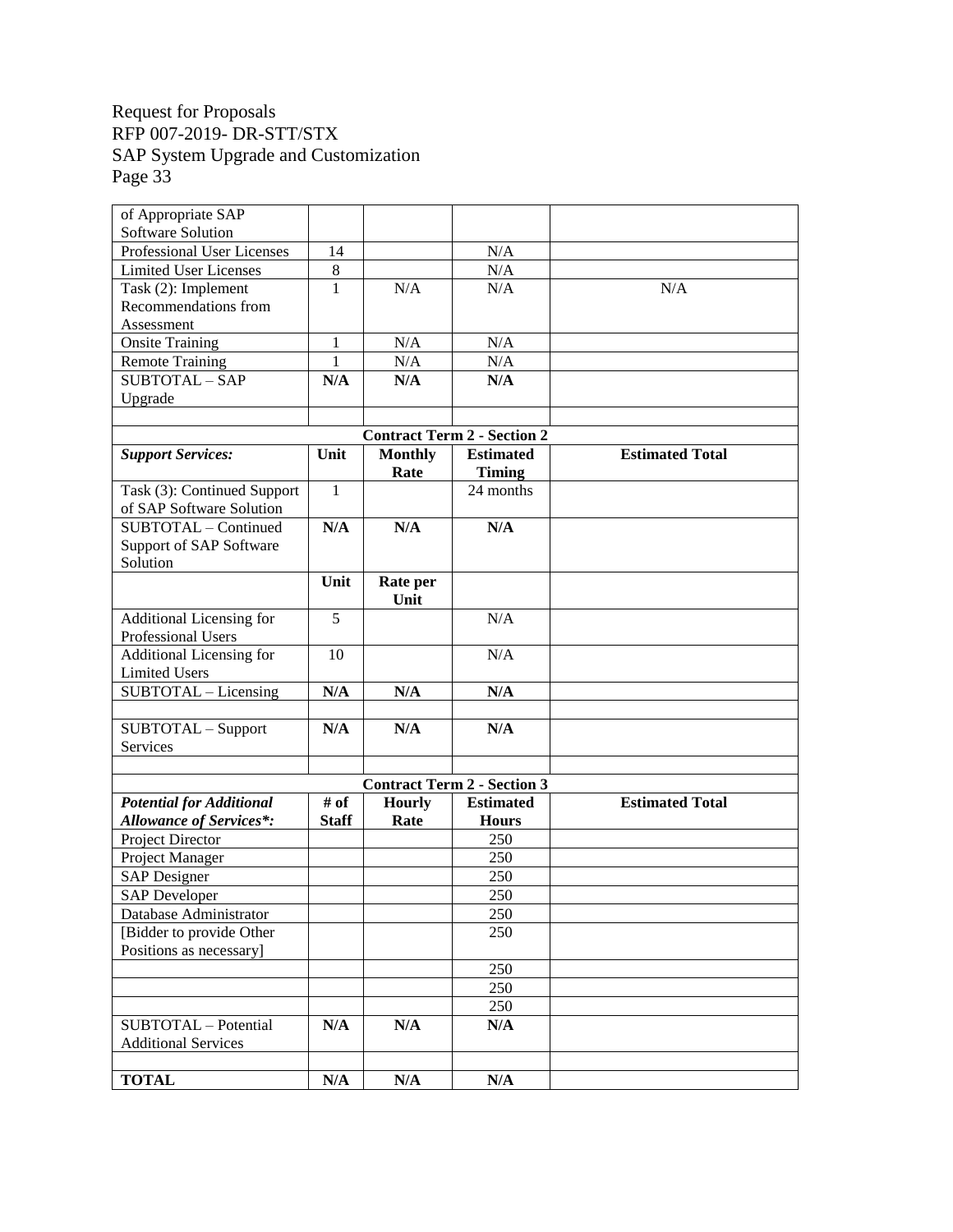| <b>Contract Term 3 - Section 1</b> |              |                |                                    |                        |  |
|------------------------------------|--------------|----------------|------------------------------------|------------------------|--|
| <b>SAP Upgrade and</b>             | Unit         | Rate per       |                                    | <b>Estimated Total</b> |  |
| Customization:                     |              | Unit           |                                    |                        |  |
| Task (1): Assess and               | $\mathbf{1}$ | N/A            | N/A                                | N/A                    |  |
| Provide Recommendations            |              |                |                                    |                        |  |
| of Appropriate SAP                 |              |                |                                    |                        |  |
| Software Solution                  |              |                |                                    |                        |  |
| Professional User Licenses         | 14           |                | N/A                                |                        |  |
| <b>Limited User Licenses</b>       | 8            |                | N/A                                |                        |  |
| Task (2): Implement                | 1            | N/A            | N/A                                | N/A                    |  |
| Recommendations from               |              |                |                                    |                        |  |
| Assessment                         |              |                |                                    |                        |  |
| <b>Onsite Training</b>             | $\mathbf{1}$ | N/A            | N/A                                |                        |  |
| <b>Remote Training</b>             | 1            | N/A            | N/A                                |                        |  |
| <b>SUBTOTAL - SAP</b>              | N/A          | N/A            | N/A                                |                        |  |
| Upgrade                            |              |                |                                    |                        |  |
|                                    |              |                |                                    |                        |  |
|                                    |              |                | <b>Contract Term 3 - Section 2</b> |                        |  |
| <b>Support Services:</b>           | Unit         | <b>Monthly</b> | <b>Estimated</b>                   | <b>Estimated Total</b> |  |
|                                    |              | Rate           | <b>Timing</b>                      |                        |  |
| Task (3): Continued Support        | $\mathbf{1}$ |                | 24 months                          |                        |  |
| of SAP Software Solution           |              |                |                                    |                        |  |
| SUBTOTAL - Continued               | N/A          | N/A            | N/A                                |                        |  |
| Support of SAP Software            |              |                |                                    |                        |  |
| Solution                           |              |                |                                    |                        |  |
|                                    | Unit         | Rate per       |                                    |                        |  |
|                                    |              | Unit           |                                    |                        |  |
| Additional Licensing for           | 5            |                | N/A                                |                        |  |
| Professional Users                 |              |                |                                    |                        |  |
| Additional Licensing for           | 10           |                | N/A                                |                        |  |
| <b>Limited Users</b>               |              |                |                                    |                        |  |
| SUBTOTAL - Licensing               | N/A          | N/A            | N/A                                |                        |  |
|                                    |              |                |                                    |                        |  |
| SUBTOTAL - Support                 | N/A          | N/A            | N/A                                |                        |  |
| Services                           |              |                |                                    |                        |  |
|                                    |              |                |                                    |                        |  |
|                                    |              |                | <b>Contract Term 3 - Section 3</b> |                        |  |
| <b>Potential for Additional</b>    | # of         | <b>Hourly</b>  | <b>Estimated</b>                   | <b>Estimated Total</b> |  |
| <b>Allowance of Services*:</b>     | <b>Staff</b> | Rate           | <b>Hours</b>                       |                        |  |
| Project Director                   |              |                | 250                                |                        |  |
| Project Manager                    |              |                | 250                                |                        |  |
| <b>SAP</b> Designer                |              |                | 250                                |                        |  |
| <b>SAP Developer</b>               |              |                | 250                                |                        |  |
| Database Administrator             |              |                | 250                                |                        |  |
| [Bidder to provide Other           |              |                | 250                                |                        |  |
| Positions as necessary]            |              |                |                                    |                        |  |
|                                    |              |                | 250                                |                        |  |
|                                    |              |                |                                    |                        |  |
|                                    |              |                | 250                                |                        |  |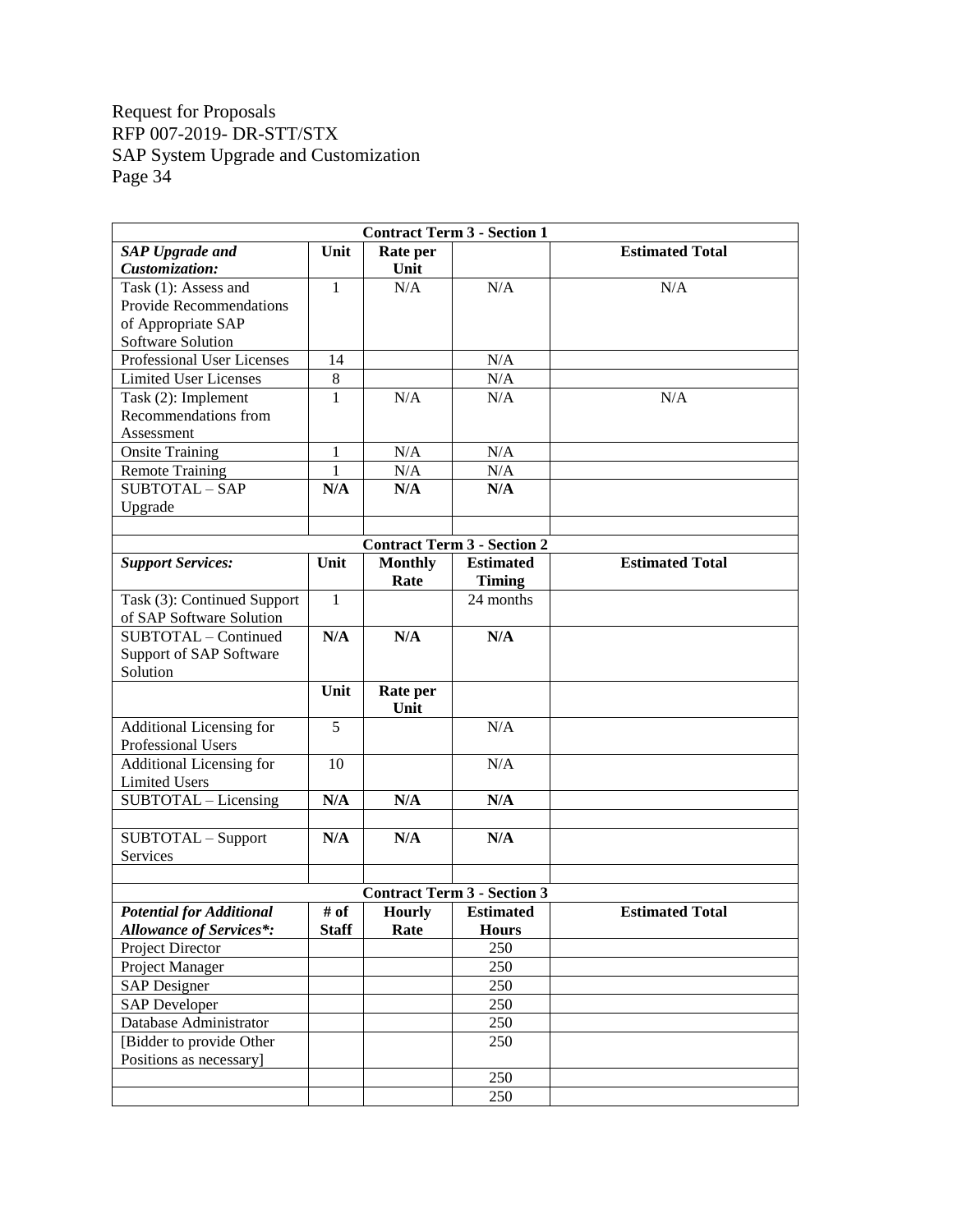|                                                    |     |     | 250 |  |
|----------------------------------------------------|-----|-----|-----|--|
| SUBTOTAL - Potential<br><b>Additional Services</b> | N/A | N/A | N/A |  |
|                                                    |     |     |     |  |
| <b>TOTAL</b>                                       | N/A | N/A | N/A |  |

\* Note: Any additional allowance of services for SAP System Upgrade services will be invoiced to VIHFA upon support, modification, or additional development requests from VIHFA. Only approved tasks by VIHFA may be invoiced as part of this section of the price estimate. Any work under this Section will be invoiced by the selected Proposer based upon hours worked by staff and the hourly rates agreed to with VIHFA. Hours presented in the Bid Sheet are only for comparison purposes only. Actual hours will be based on the need determined by VIHFA and should not be interpreted to guarantee any minimum amount of hours.

#### **PLEASE PRINT OR TYPE NAME & THEN SIGN BELOW**

| NAME:<br><u> 1980 - Jan Barbara, Amerikaansk politiker (</u> † 1920)                                                                  |       |  |
|---------------------------------------------------------------------------------------------------------------------------------------|-------|--|
| <b>TITLE:</b><br><u> 2000 - 2000 - 2000 - 2000 - 2000 - 2000 - 2000 - 2000 - 2000 - 2000 - 2000 - 2000 - 2000 - 2000 - 2000 - 200</u> |       |  |
| <b>COMPANY:</b><br><u> 1989 - John Stone, Amerikaansk politiker (</u> † 1920)                                                         |       |  |
| <b>SIGNATURE:</b>                                                                                                                     | DATE: |  |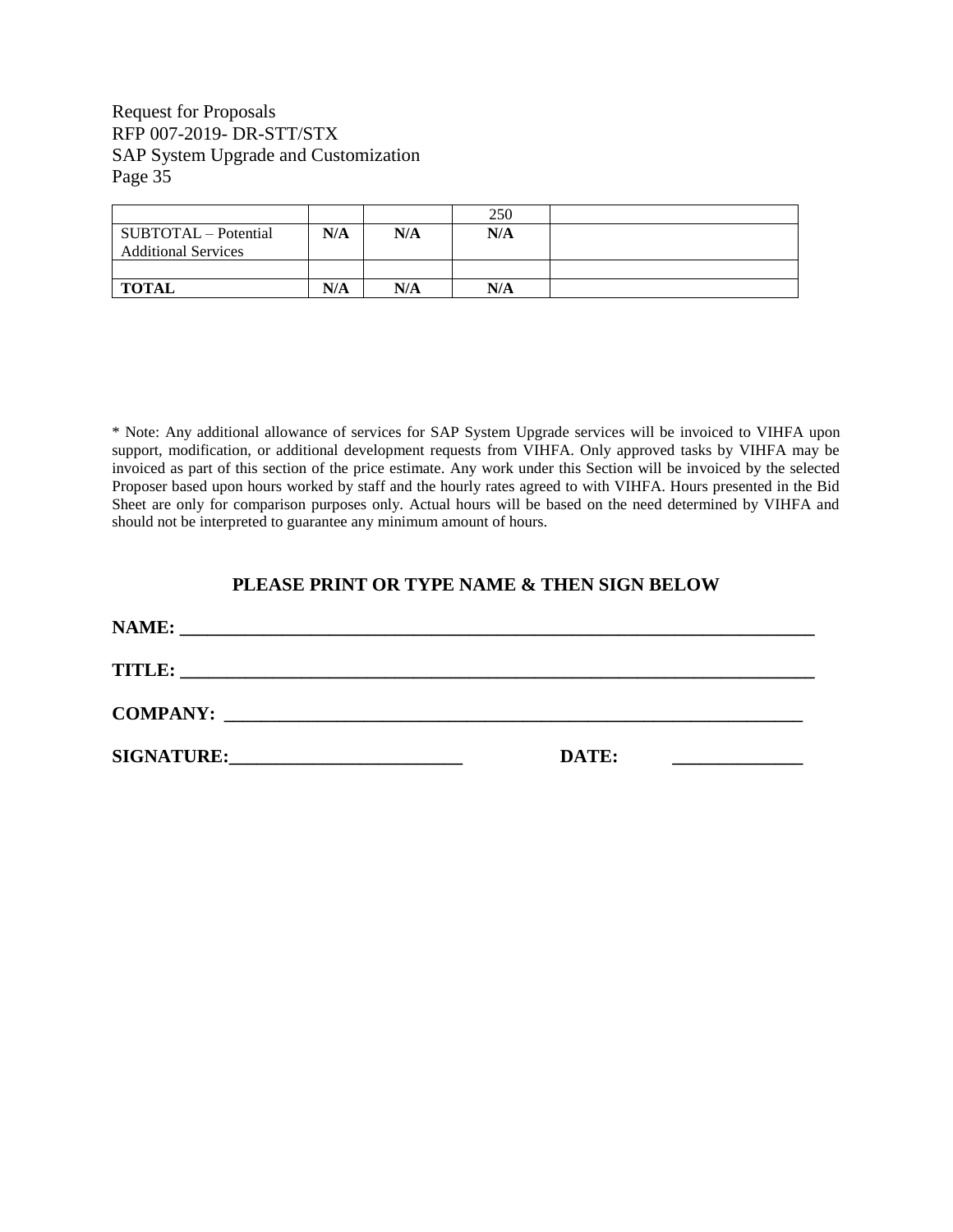#### **ATTACHEMENT 1**

### Virgin Islands Housing Finance Authority *ENCLOSURE CHECKLIST*

#### <span id="page-38-0"></span>**RFP 007-2019-DR-STT/STX SAP System Upgrade and Customization**

**Proposer: Date:**

| п      | Enclosure Document A Non-Collusive Affidavit                        |
|--------|---------------------------------------------------------------------|
| $\Box$ | <b>Enclosure Document B Debarment Certification Form</b>            |
| □      | Enclosure Document C Contract Document Checklist Form               |
| □      | Enclosure Document D Contractor's Qualification Statement Form      |
| □      | Enclosure Document E Conflict of Interest                           |
| □      | Enclosure Document F Authorization for Background Check & Financial |
| □      | Enclosure Document G Prior Performance Certification                |
| □      | Enclosure Document H Bid Sheet                                      |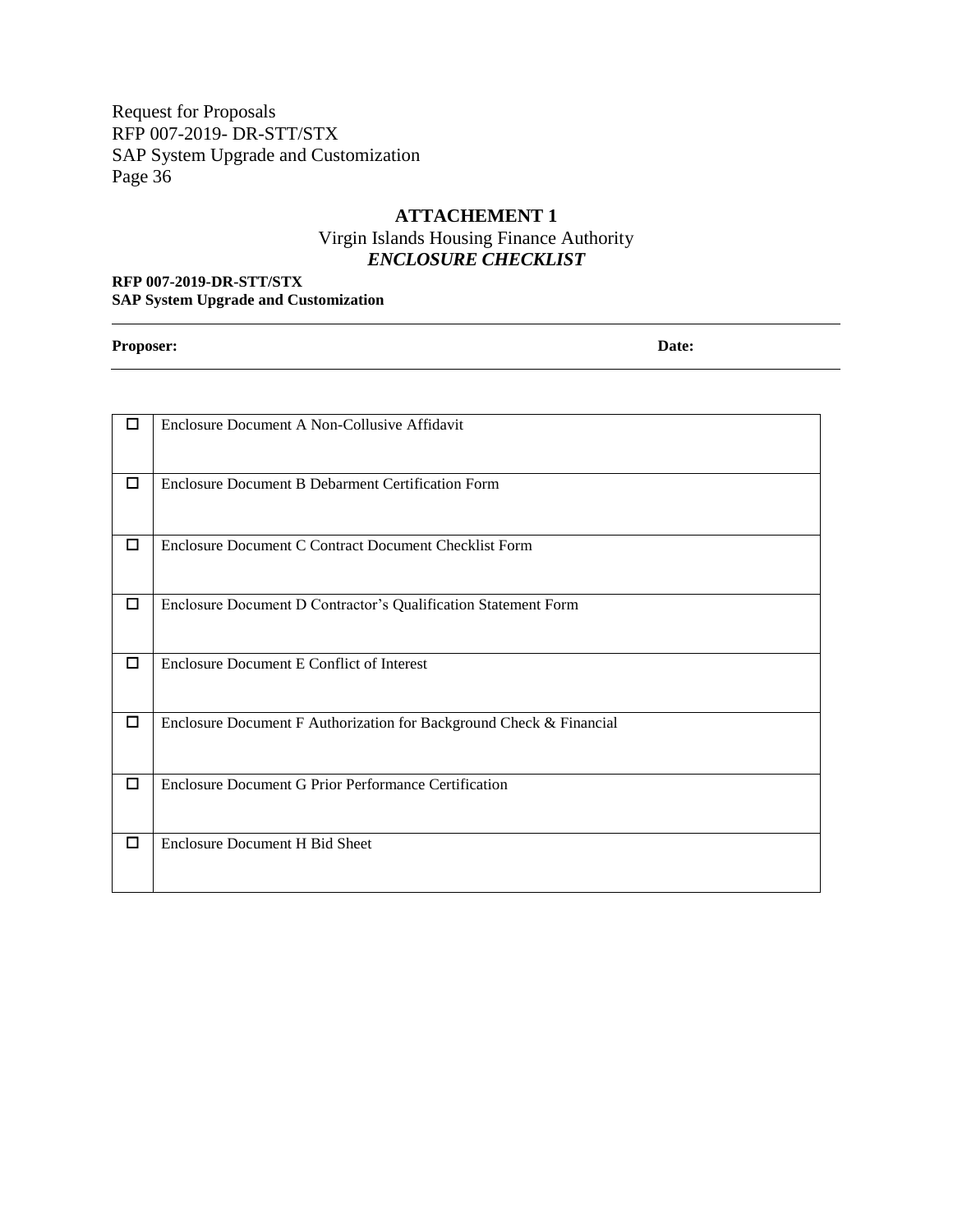#### **ATTACHEMENT 2**

### Virgin Islands Housing Finance Authority *FORM FOR SUBMISSION OF INQUIRIES*

#### <span id="page-39-0"></span>**RFP 007 -2019-DR-STT/STX SAP System Upgrade and Customization**

*Submit additional sheets of this Form for Submission of Inquiries if more than 10 questions are to be submitted*

| Proposer:               | Date:                                                                                    |  |
|-------------------------|------------------------------------------------------------------------------------------|--|
| No. Question            | <b>RFP</b> or<br><b>RFP</b> Section or<br><b>Document</b><br><b>Document</b><br>Page No. |  |
| $\mathbf 1$             |                                                                                          |  |
| $\overline{2}$          |                                                                                          |  |
| $\overline{\mathbf{3}}$ |                                                                                          |  |
| $\overline{\mathbf{4}}$ |                                                                                          |  |
| $\overline{\mathbf{5}}$ |                                                                                          |  |
| $\boldsymbol{6}$        |                                                                                          |  |
| $\overline{7}$          |                                                                                          |  |
| $\overline{\mathbf{8}}$ |                                                                                          |  |
| $\overline{9}$          |                                                                                          |  |
| ${\bf 10}$              |                                                                                          |  |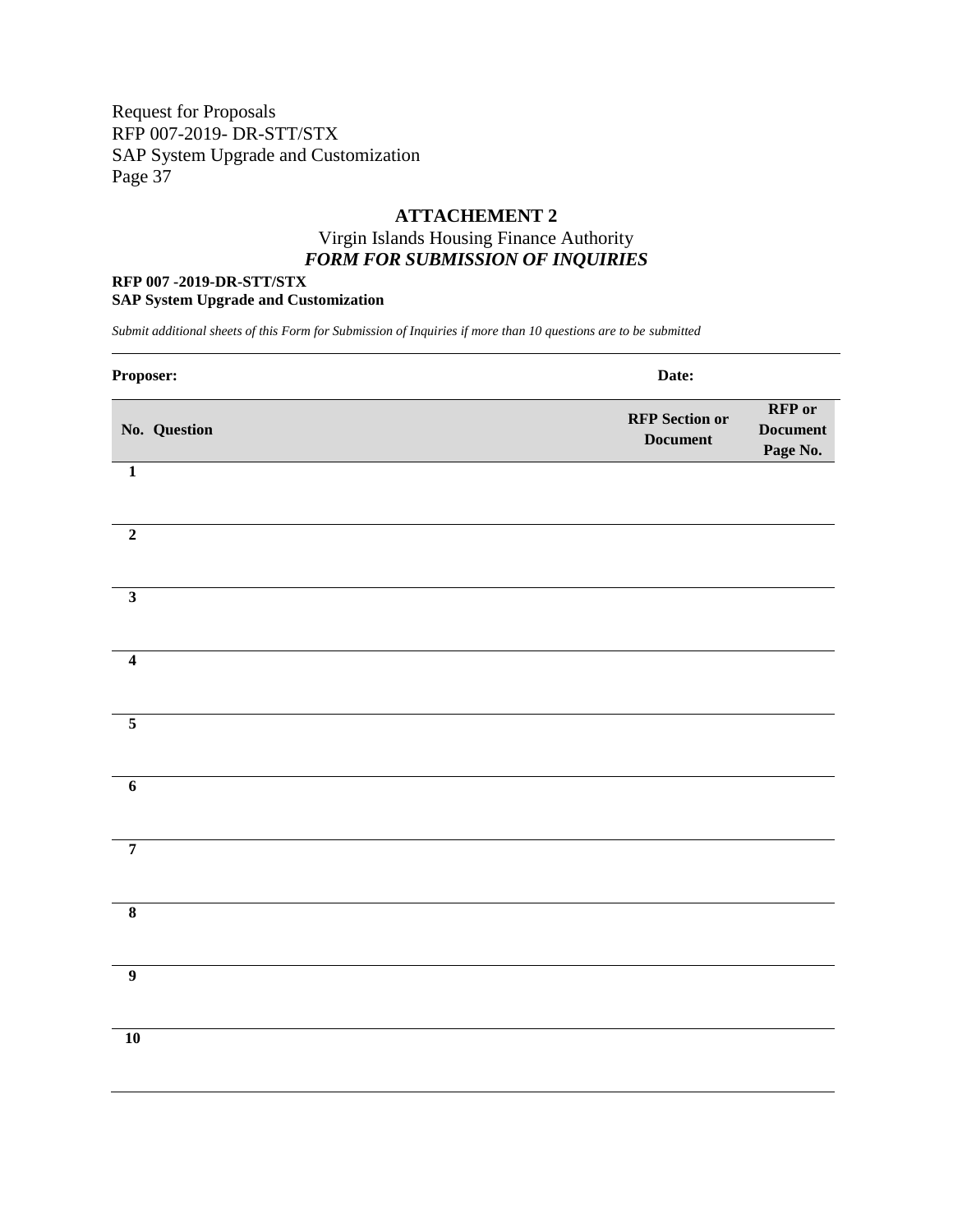## **Attachment 3**

#### *HUD GENERAL PROVISIONS*

<span id="page-40-0"></span>The following terms and conditions apply to any contract for which any portion of the funding is derived from a grant made by the United States Department of Housing and Urban Development ("HUD"). In addition, Contractor or Subcontractor shall comply with the Federal Labor Standards Provisions set forth in Form HUD-4010, available at [http://www.hud.gov/offices/adm/hudclips/forms/files/4010.pdf.](http://www.hud.gov/offices/adm/hudclips/forms/files/4010.pdf)

#### 1. PROVISIONS REQUIRED BY LAW DEEMED INSERTED

Each and every provision of law and clause required by law to be inserted in this contract shall be deemed to be inserted herein and the contract shall be read and enforced as though it were included herein, and if through mistake or otherwise any such provision is not inserted, or is not correctly inserted, then upon the application of either party the contract shall forthwith be physically amended to make such insertion or correction.

#### 2. STATUTORY AND REGULATORY COMPLIANCE

Subcontractor shall comply with all laws and regulations applicable to the Community Development Block Grant-Disaster Recovery funds appropriated by the Disaster Relief Appropriations Act, 2017 (Pub. L. 115-56) and the Bipartisan Budget Act of 2018 ("BBA"), (Pub. L. 115-123), including but not limited to the applicable Office of Management and Budget Circulars, which may impact the administration of funds and/or set forth certain cost principles, including the allowability of certain expenses.

#### 3. BREACH OF CONTRACT TERMS

VIHFA reserves its right to all administrative, contractual, or legal remedies, including but not limited to suspension or termination of this contract, in instances where the Contractor or any of its subcontractors violate or breach any contract term. If the Contractor or any of its subcontractors violate or breach any contract term, they shall be subject to such sanctions and penalties as may be appropriate. The duties and obligations imposed by the contract documents and the rights and remedies available thereunder shall be in addition to and not a limitation of any duties, obligations, rights and remedies otherwise imposed or available by law.

#### 4. REPORTING REQUIREMENTS

The Subcontractor shall complete and submit all reports, in such form and according to such schedule, as may be required by VIHFA. The Subcontractor shall cooperate with all VIHFA efforts to comply with HUD requirements and regulations pertaining to reporting, including but not limited to 24 C.F.R. §§ 85.40- 41 (or 84.50-52, if applicable) and 570.507.

#### 5. ACCESS TO RECORDS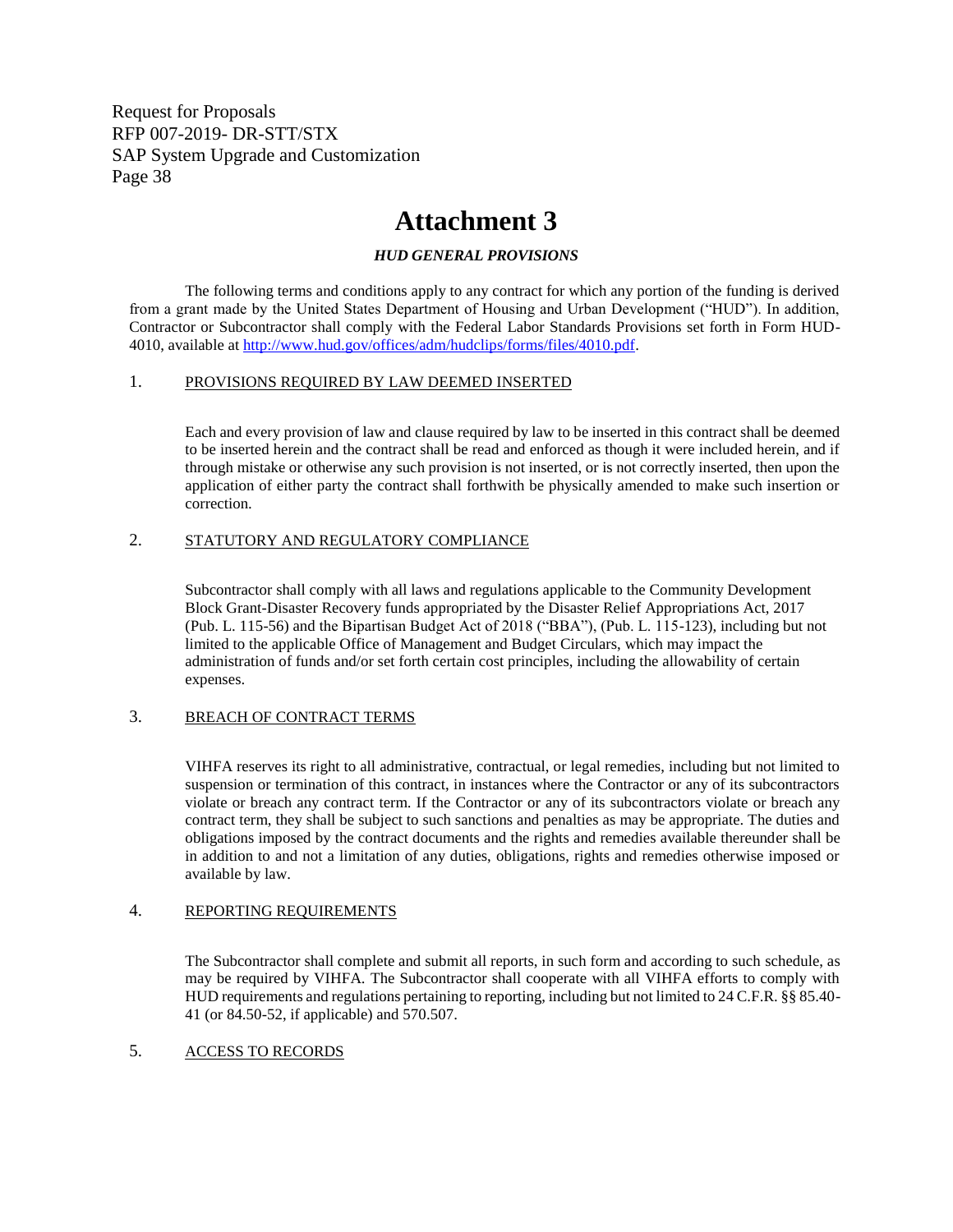The State, the U.S. Department of Housing and Urban Development, the Comptroller General of the United States, or any of their duly authorized representatives, shall have, at any time and from time to time during normal business hours, access to any work product, books, documents, papers, and records of the Subcontractor which are related to this contract, for the purpose of inspection, audits, examinations, and making excerpts, copies and transcriptions.

#### 6. MAINTENANCE/RETENTION OF RECORDS

All records connected with this contract will be maintained in a central location and will be maintained for a period of at least four (4) years following the date of final payment and close-out of all pending matters related to this contract.

#### 7. SMALL AND MINORITY FIRMS, WOMEN'S BUSINESS ENTERPRISES, AND LABOR SURPLUS AREA FIRMS

The Subcontractor will take necessary affirmative steps to assure that minority firms, women's business enterprises, and labor surplus area firms are used in subcontracting when possible. Steps include:

- (i) Placing qualified small and minority businesses and women's business enterprises on solicitation lists;
- (ii) Assuring that small and minority businesses, and women's business enterprises are solicited whenever they are potential sources;
- (iii) Dividing total requirements, when economically feasible, into smaller tasks or quantities to permit maximum participation by small and minority business, and women's business enterprises;
- (iv) Establishing delivery schedules, where the requirement permits, which encourage participation by small and minority business, and women's business enterprises; and
- (v) Using the services and assistance of the Small Business Administration, and the Minority Business Development Agency of the Department of Commerce.

#### 8. RIGHTS TO INVENTIONS MADE UNDER A CONTRACT OR AGREEMENT

Contracts or agreements for the performance of experimental, developmental, or research work shall provide for the rights of the Federal Government and the recipient in any resulting invention in accordance with 37 CFR part 401, "Rights to Inventions Made by Nonprofit Organizations and Small Business Firms Under Government Grants, Contracts and Cooperative Agreements," and any implementing regulations issued by HUD.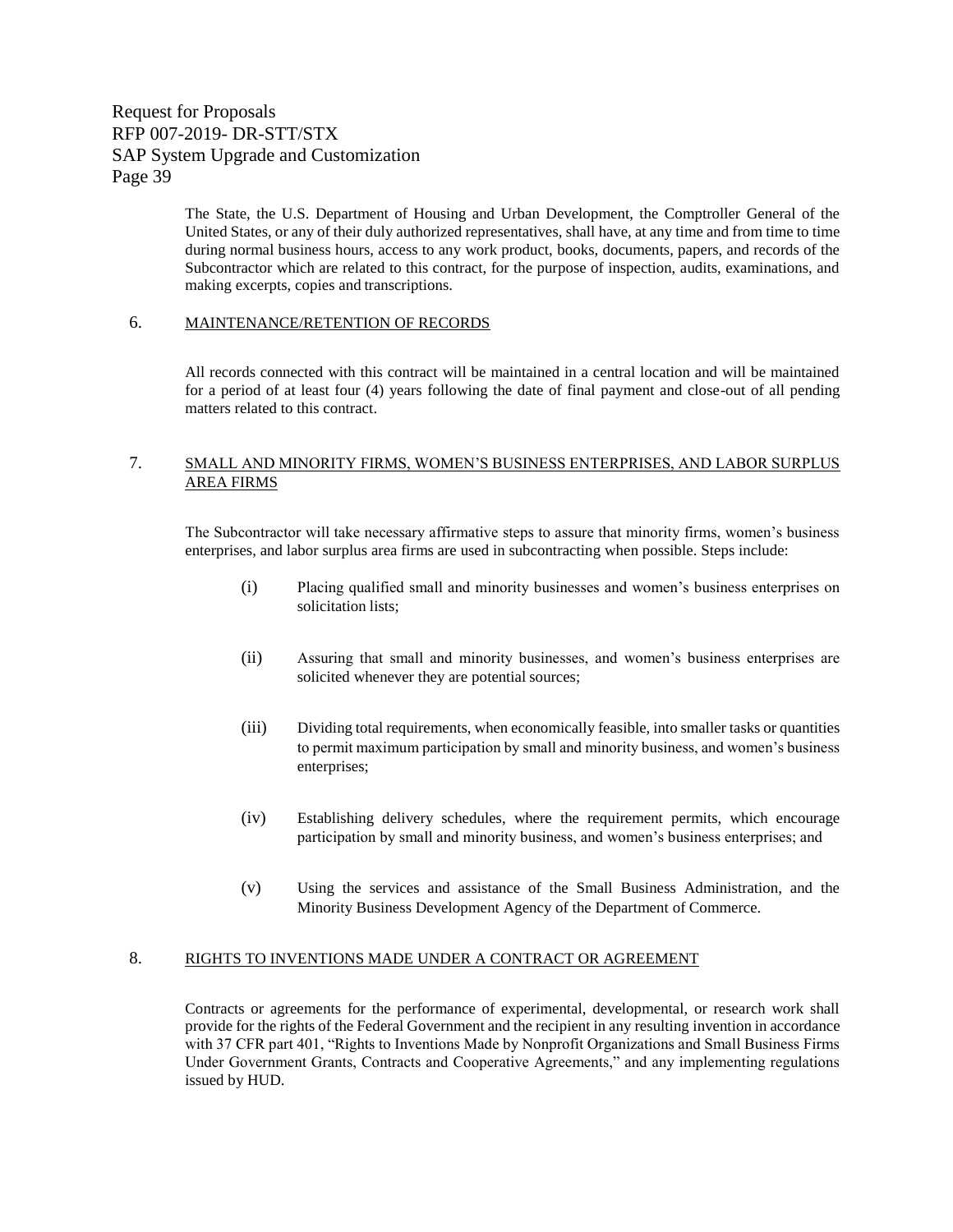#### 9. ENERGY EFFICIENCY

The Subcontractor shall comply with mandatory standards and policies relating to energy efficiency issued in compliance with the Energy Policy and Conservation Act (Public Law 94-163).

#### 10. TITLE VI OF THE CIVIL RIGHTS ACT OF 1964

The Contractor shall comply with the provisions of Title VI of the Civil Rights Act of 1964. No person shall, on the grounds of race, color, or national origin, be excluded from participation in, be denied the benefits of, or be subjected to discrimination under any program or activity receiving federal financial assistance.

#### 11. SECTION 109 OF THE HOUSING AND COMMUNITY DEVELOPMENT ACT OF 1974

The Subcontractor shall comply with the provisions of Section 109 of the Housing and Community Development Act of 1974. No person in the United States shall on the grounds of race, color, national origin, or sex be excluded from participation in, be denied the benefits of, or be subjected to discrimination under any program or activity funded in whole or in part with funds made available under this title. Section 109 further provides that discrimination on the basis of age under the Age Discrimination Act of 1975 or with respect to an otherwise qualified handicapped individual as provided in Section 504 of the Rehabilitation Act of 1973, as amended, is prohibited

#### 12. SECTION 504 OF THE REHABILITATION ACT OF 1973

The Subcontractor shall comply with section 504 of the Rehabilitation Act of 1973 (29 U.S.C. § 94), as amended, and any applicable regulations.

The Subcontractor agrees that no qualified individual with handicaps shall, solely on the basis of handicap, be excluded from participation in, be denied the benefits of, or otherwise be subjected to discrimination under any program or activity that receives Federal financial assistance from HUD.

#### 13. AGE DISCRIMINATION ACT OF 1975

The Subcontractor shall comply with the Age Discrimination Act of 1975 (42 U.S.C. § 6101 *et seq.*), as amended, and any applicable regulations. No person in the United States shall, on the basis of age, be excluded from participation in, be denied the benefits of, or be subjected to discrimination under, any program or activity receiving Federal financial assistance.

#### 14. DEBARMENT, SUSPENSION, AND INELIGIBILITY

The Subcontractor represents and warrants that it and its subcontractors are not debarred or suspended or otherwise excluded from or ineligible for participation in Federal assistance programs subject to 2 C.F.R. part 2424.

#### 15. CONFLICTS OF INTEREST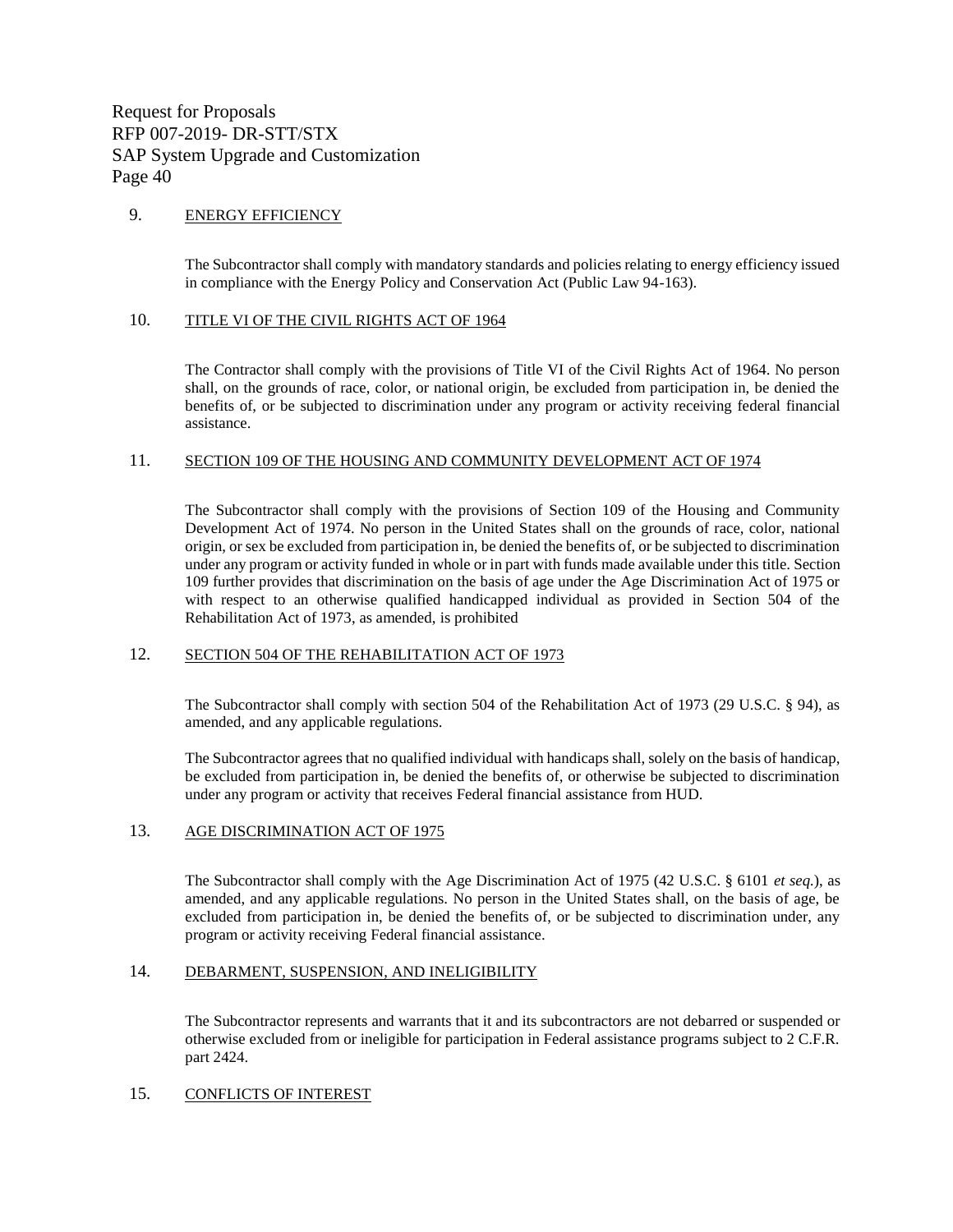> The Subcontractor shall notify VIHFA as soon as possible if this contract or any aspect related to the anticipated work under this contract raises an actual or potential conflict of interest (as defined at 2 C.F.R. Part 215 and 24 C.F.R. § 85.36 (or 84.42, if applicable)). The Subcontractor shall explain the actual or potential conflict in writing in sufficient detail so that the State is able to assess such actual or potential conflict. The Subcontractor shall provide VIHFA any additional information necessary for VIHFA to fully assess and address such actual or potential conflict of interest. The Subcontractor shall accept any reasonable conflict mitigation strategy employed by VIHFA, including but not limited to the use of an independent subcontractor(s) to perform the portion of work that gives rise to the actual or potential conflict.

#### 16. SUBCONTRACTING

When subcontracting, the Subcontractor shall solicit for and contract with such subcontractors in a manner providing for fair competition. Some of the situations considered to be restrictive of competition include but are not limited to:

- (i) Placing unreasonable requirements on firms in order for them to qualify to do business,
	- (ii) Requiring unnecessary experience and excessive bonding,
	- (iii) Noncompetitive pricing practices between firms or between affiliated companies,
	- (iv) Noncompetitive awards to consultants that are on retainer contracts,
	- (v) Organizational conflicts of interest,
- (vi) Specifying only a *brand name* product instead of allowing *an equal* product to be offered and describing the performance of other relevant requirements of the procurement, and
	- (vii) Any arbitrary action in the procurement process.

The Subcontractor represents to VIHFA that all work shall be performed by personnel experienced in the appropriate and applicable profession and areas of expertise, taking into account the nature of the work to be performed under this contract.

The Subcontractor will include these HUD General Provisions in every subcontract issued by it so that such provisions will be binding upon each of its subcontractors as well as the requirement to flow down such terms to all lower-tiered subcontractors.

#### 17. ASSIGNABILITY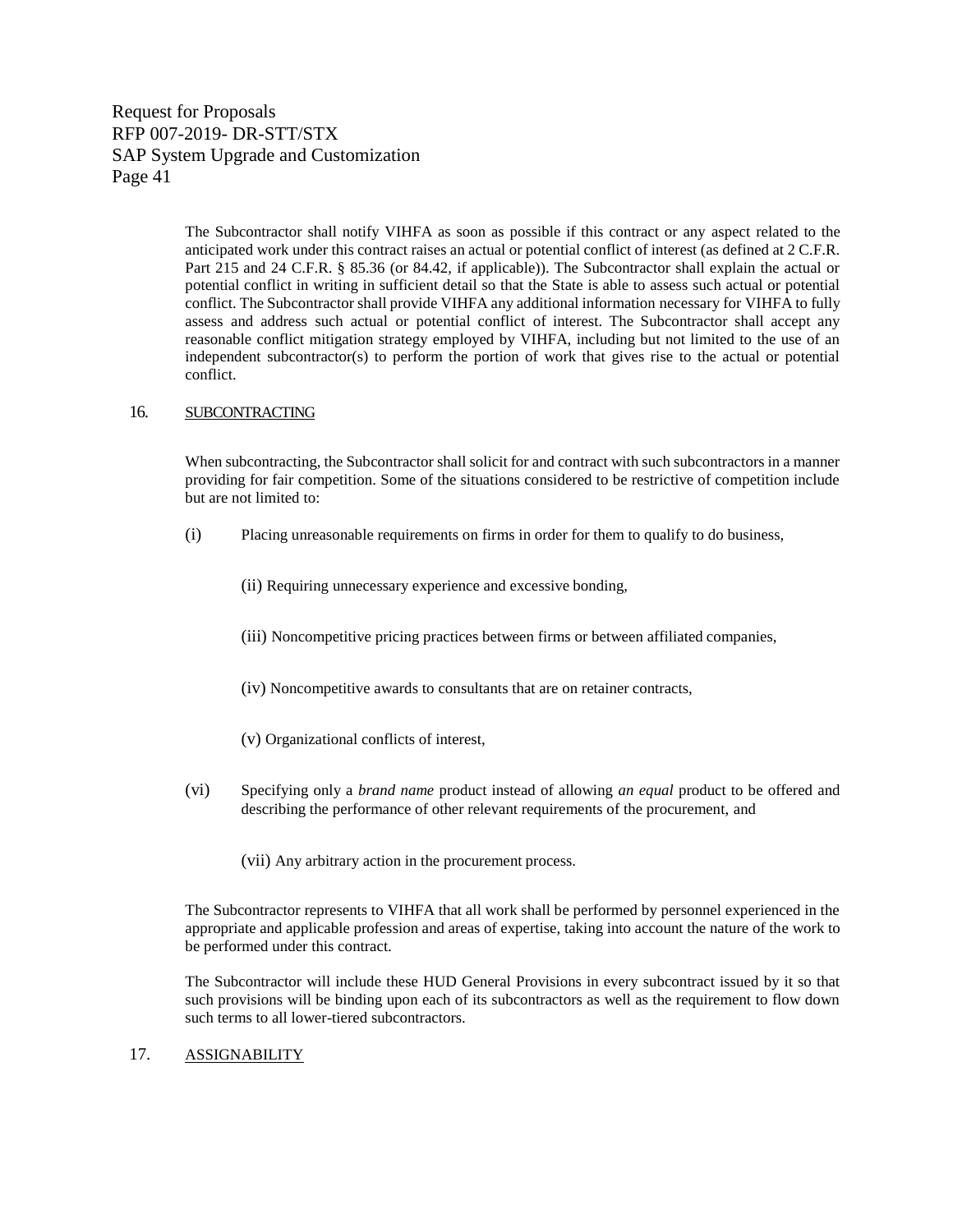The Subcontractor shall not assign any interest in this contract, and shall not transfer any interest in the same (whether by assignment or novation) without prior written approval of VIHFA.

#### 18. INDEMNIFICATION

The Subcontractor shall indemnify, defend, and hold harmless VIHFA and its agents and employees from and against any and all claims, actions, suits, charges, and judgments arising from or related to the negligence or willful misconduct of the Subcontractor in the performance of the services called for in this contract.

#### 19. COPELAND "ANTI-KICKBACK" ACT (Applicable to all construction or repair contracts)

Salaries of personnel performing work under this contract shall be paid unconditionally and not less often than once a month without payroll deduction or rebate on any account except only such payroll deductions as are mandatory by law or permitted by the applicable regulations issued by the Secretary of Labor pursuant to the Copeland "Anti-Kickback Act" of June 13, 1934 (48 Stat. 948; 62 Stat. 740; 63 Stat. 108; Title 18 U.S.C. § 874; and Title 40 U.S.C. § 276c). The Subcontractor shall comply with all applicable "Anti-Kickback" regulations and shall insert appropriate provisions in all subcontracts covering work under this contract to ensure compliance by subcontractors with such regulations, and shall be responsible for the submission of affidavits required of subcontractors thereunder except as the Secretary of Labor may specifically provide for variations of or exemptions from the requirements thereof.

#### 20. CONTRACT WORK HOURS AND SAFETY STANDARDS ACT

(Applicable to construction contracts exceeding \$2,000 and contracts exceeding \$2,500 that involve the employment of mechanics or laborers)

The Subcontractor shall comply with Sections 103 and 107 of the Contract Work Hours and Safety Standards Act (40 U.S.C. §§ 327-330) as supplemented by Department of Labor regulations (29 C.F.R. part 5).

All laborers and mechanics employed by contractors or subcontractors shall receive overtime compensation in accordance with and subject to the provisions of the Contract Work Hours and Safety Standards Act, and the contractors and subcontractors shall comply with all regulations issued pursuant to that act and with other applicable Federal laws and regulations pertaining to labor standards.

#### 21. DAVIS-BACON ACT

(Applicable to construction contracts exceeding \$2,000 when required by Federal program legislation)

The Subcontractor shall comply with the Davis Bacon Act (40 U.S.C. §§ 276a to 276a-7) as supplemented by Department of Labor regulations (29 C.F.R. part 5).

All laborers and mechanics employed by contractors or subcontractors, including employees of other governments, on construction work assisted under this contract, and subject to the provisions of the federal acts and regulations listed in this paragraph, shall be paid wages at rates not less than those prevailing on similar construction in the locality as determined by the Secretary of Labor in accordance with the Davis-Bacon Act.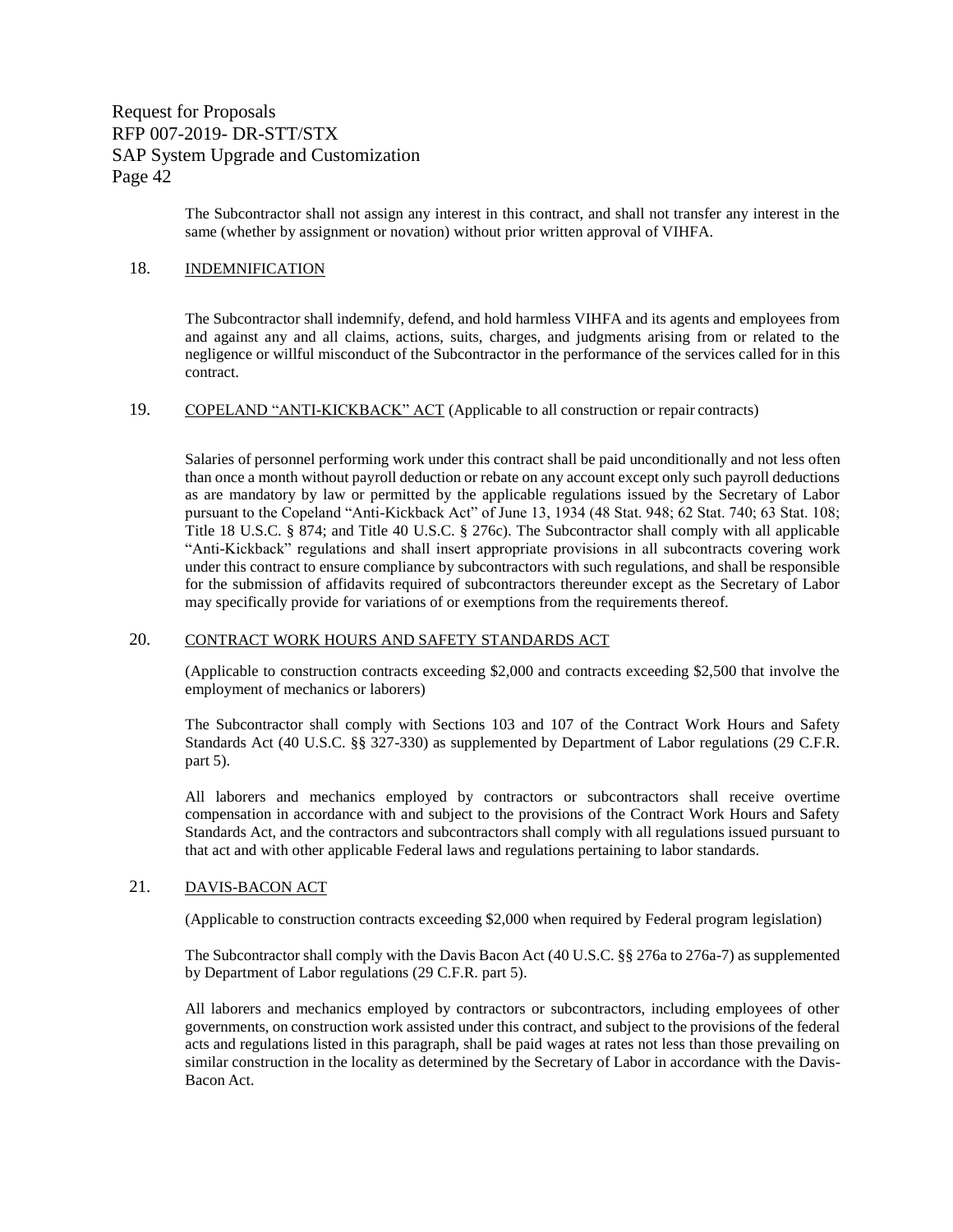22. TERMINATION FOR CAUSE (Applicable to contracts exceeding \$10,000)

If, through any cause, the Subcontractor shall fail to fulfill in a timely and proper manner his obligations under this contract, or if the Subcontractor shall violate any of the covenants, agreements, or stipulations of this contract, VIHFA shall thereupon have the right to terminate this contract by giving written notice to the Subcontractor of such termination and specifying the effective date thereof, at least five (5) days before the effective date of such termination. In such event, all finished or unfinished documents, data, studies, surveys, drawings, maps, models, photographs, and reports prepared by the Subcontractor under this contract shall, at the option of VIHFA, become VIHFA's property and the Subcontractor shall be entitled to receive just and equitable compensation for any work satisfactorily completed hereunder. Notwithstanding the above, the Subcontractor shall not be relieved of liability to VIHFA for damages sustained by VIHFA by virtue of any breach of the contract by the Subcontractor, and VIHFA may withhold any payments to the Subcontractor for the purpose of set-off until such time as the exact amount of damages due VIHFA from the Subcontractor is determined.

23. TERMINATION FOR CONVENIENCE (Applicable to contracts exceeding \$10,000)

VIHFA may terminate this contract at any time by giving at least ten (10) days' notice in writing to the Subcontractor. If the contract is terminated by VIHFA as provided herein, the Subcontractor will be paid for the time provided and expenses incurred up to the termination date.

24. SECTION 503 OF THE REHABILITATION ACT OF 1973 (Applicable to contracts exceeding \$10,000)

The Subcontractor shall comply with section 503 of the Rehabilitation Act of 1973 (29 U.S.C. § 793), as amended, and any applicable regulations.

Equal Opportunity for Workers With Disabilities

- 1. The Subcontractor will not discriminate against any employee or applicant for employment because of physical or mental disability in regard to any position for which the employee or applicant for employment is qualified. The Subcontractor agrees to take affirmative action to employ, advance in employment and otherwise treat qualified individuals with disabilities without discrimination based on their physical or mental disability in all employment practices, including the following:
	- i. Recruitment, advertising, and job application procedures;
	- ii. Hiring, upgrading, promotion, award of tenure, demotion, transfer, layoff, termination, right of return from layoff and rehiring;
	- iii. Rates of pay or any other form of compensation and changes in compensation;
	- iv. Job assignments, job classifications, organizational structures, position descriptions, lines of progression, and seniority lists;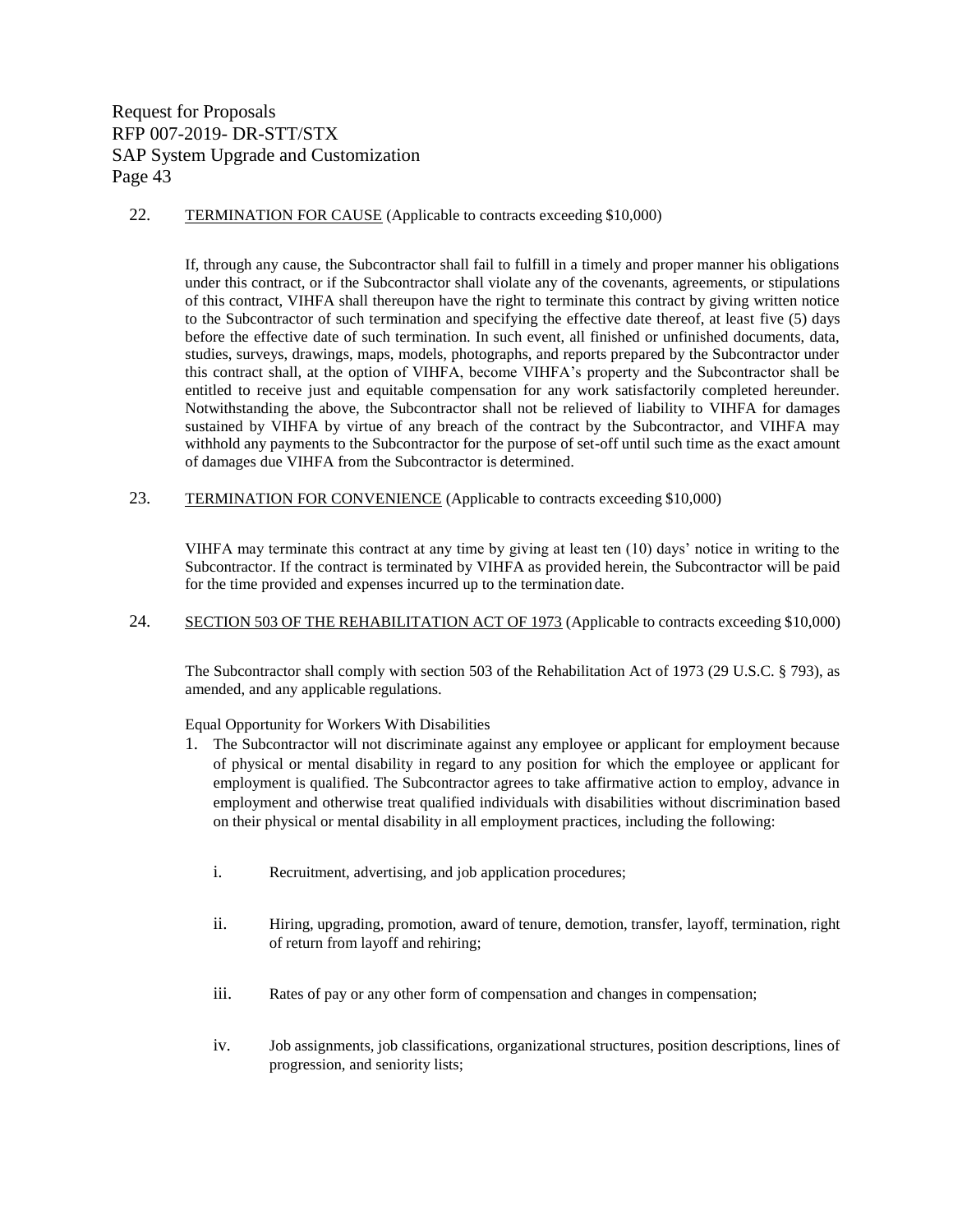- v. Leaves of absence, sick leave, or any other leave;
- vi. Fringe benefits available by virtue of employment, whether or not administered by the Subcontractor;
- vii. Selection and financial support for training, including apprenticeship, professional meetings, conferences, and other related activities, and selection for leaves of absence to pursue training;
- viii. Activities sponsored by the contractor including social or recreational programs; and
- ix. Any other term, condition, or privilege of employment.
- 2. The Subcontractor agrees to comply with the rules, regulations, and relevant orders of the Secretary of Labor issued pursuant to the act.
- 3. In the event of the Subcontractor's noncompliance with the requirements of this clause, actions for noncompliance may be taken in accordance with the rules, regulations, and relevant orders of the Secretary of Labor issued pursuant to the act.
- 4. The Subcontractor agrees to post in conspicuous places, available to employees and applicants for employment, notices in a form to be prescribed by the Deputy Assistant Secretary for Federal Contract Compliance Programs, provided by or through the contracting officer. Such notices shall state the rights of applicants and employees as well as the Subcontractor's obligation under the law to take affirmative action to employ and advance in employment qualified employees and applicants with disabilities. The Subcontractor must ensure that applicants and employees with disabilities are informed of the contents of the notice (e.g., the Subcontractor may have the notice read to a visually disabled individual, or may lower the posted notice so that it might be read by a person in a wheelchair).
- 5. The Subcontractor will notify each labor organization or representative of workers with which it has a collective bargaining agreement or other contract understanding, that the Subcontractor is bound by the terms of section 503 of the Rehabilitation Act of 1973, as amended, and is committed to take affirmative action to employ and advance in employment individuals with physical or mental disabilities.
- 6. The Subcontractor will include the provisions of this clause in every subcontract or purchase order in excess of \$10,000, unless exempted by the rules, regulations, or orders of the Secretary issued pursuant to section 503 of the act, as amended, so that such provisions will be binding upon each subcontractor or vendor. The Subcontractor will take such action with respect to any subcontract or purchase order as the Deputy Assistant Secretary for Federal Contract Compliance Programs may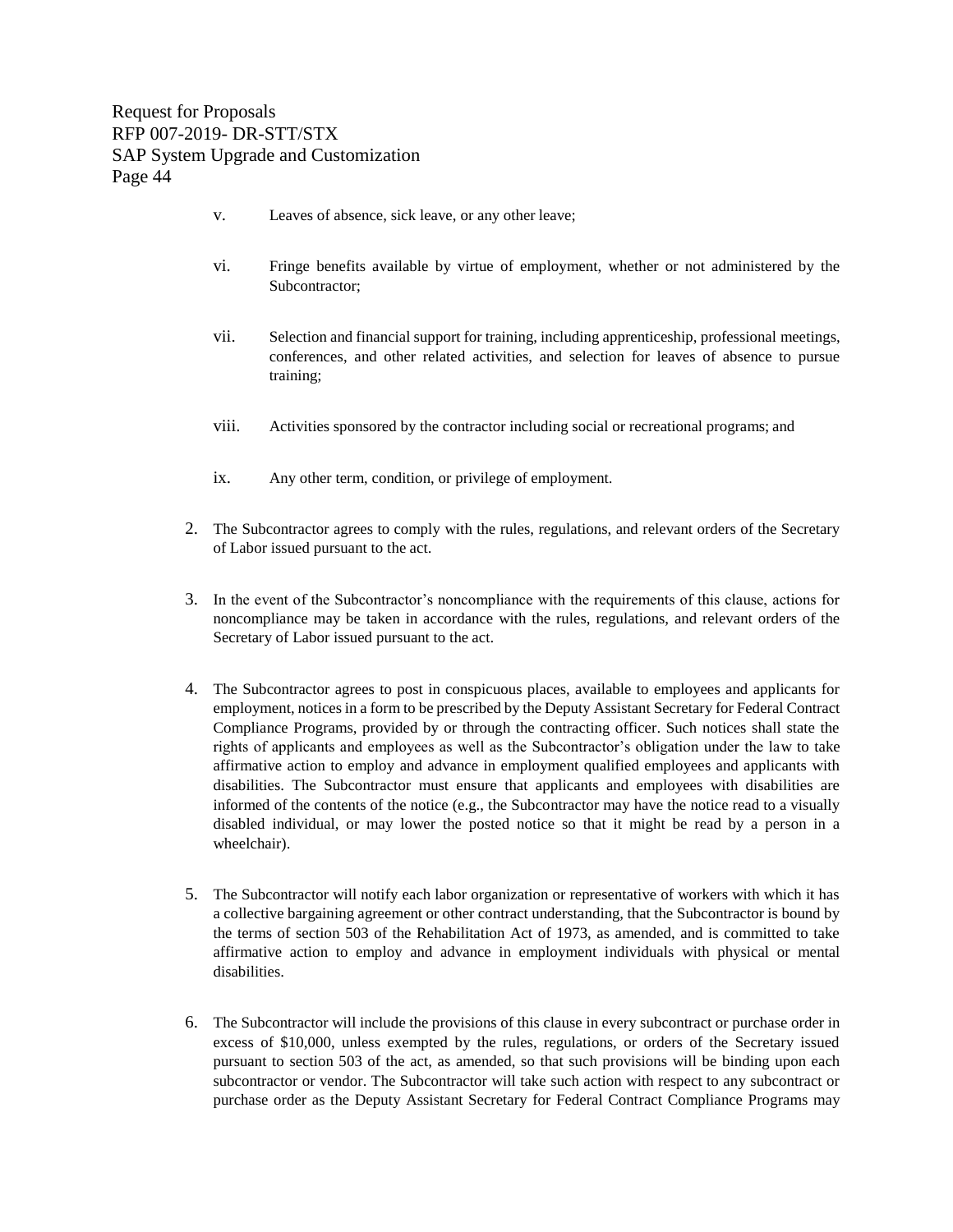direct to enforce such provisions, including action for noncompliance.

#### 25. EXECUTIVE ORDER 11246

(Applicable to construction contracts and subcontracts exceeding \$10,000)

The Subcontractor shall comply with Executive Order 11246 of September 24, 1965, entitled "Equal Employment Opportunity," as amended by Executive Order 11375 of October 13, 1967, and as supplemented in Department of Labor regulations (41 CFR chapter 60).

During the performance of this contract, the Subcontractor agrees as follows:

- A. The Subcontractor shall not discriminate against any employee or applicant for employment because of race, color, religion, sex, or national origin. The Subcontractor shall take affirmative action to ensure that applicants for employment are employed, and that employees are treated during employment, without regard to their race, color, religion, sex, or national origin. Such action shall include, but not be limited to, the following: employment, upgrading, demotion, or transfer; recruitment or recruitment advertising; layoff or termination; rates of pay or other forms of compensation; and selection for training, including apprenticeship.
- B. The Subcontractor shall post in conspicuous places, available to employees and applicants for employment, notices to be provided by Contracting Officer setting forth the provisions of this nondiscrimination clause. The Subcontractor shall state that all qualified applicants will receive consideration for employment without regard to race, color, religion, sex, or national origin.
- C. The Subcontractor will, in all solicitations or advertisements for employees placed by or on behalf of the Subcontractor, state that all qualified applicants will receive consideration for employment without regard to race, color, religion, sex or national origin.
- D. The Subcontractor will send to each labor union or representative of workers with which he has a collective bargaining agreement or other contract or understanding, a notice, to be provided by the agency contracting officer, advising the labor union or workers representative of the contractor's commitments under Section 202 of Executive Order 11246 of September 24, 1965, and shall post copies of the notice in conspicuous places available to employees and applicants for employment.
- E. The Subcontractor will comply with all provisions of Executive Order 11246 of September 24, 1965, and of the rules, regulations and relevant orders of the Secretary of Labor.
- F. The Subcontractor will furnish all information and reports required by Executive Order 11246 of September 24, 1965, and by the rules, regulations and orders of the Secretary of Labor, or pursuant thereto, and will permit access to books, records and accounts by the contracting agency and the Secretary of Labor for purposes of investigation to ascertain compliance with such rules, regulations and orders.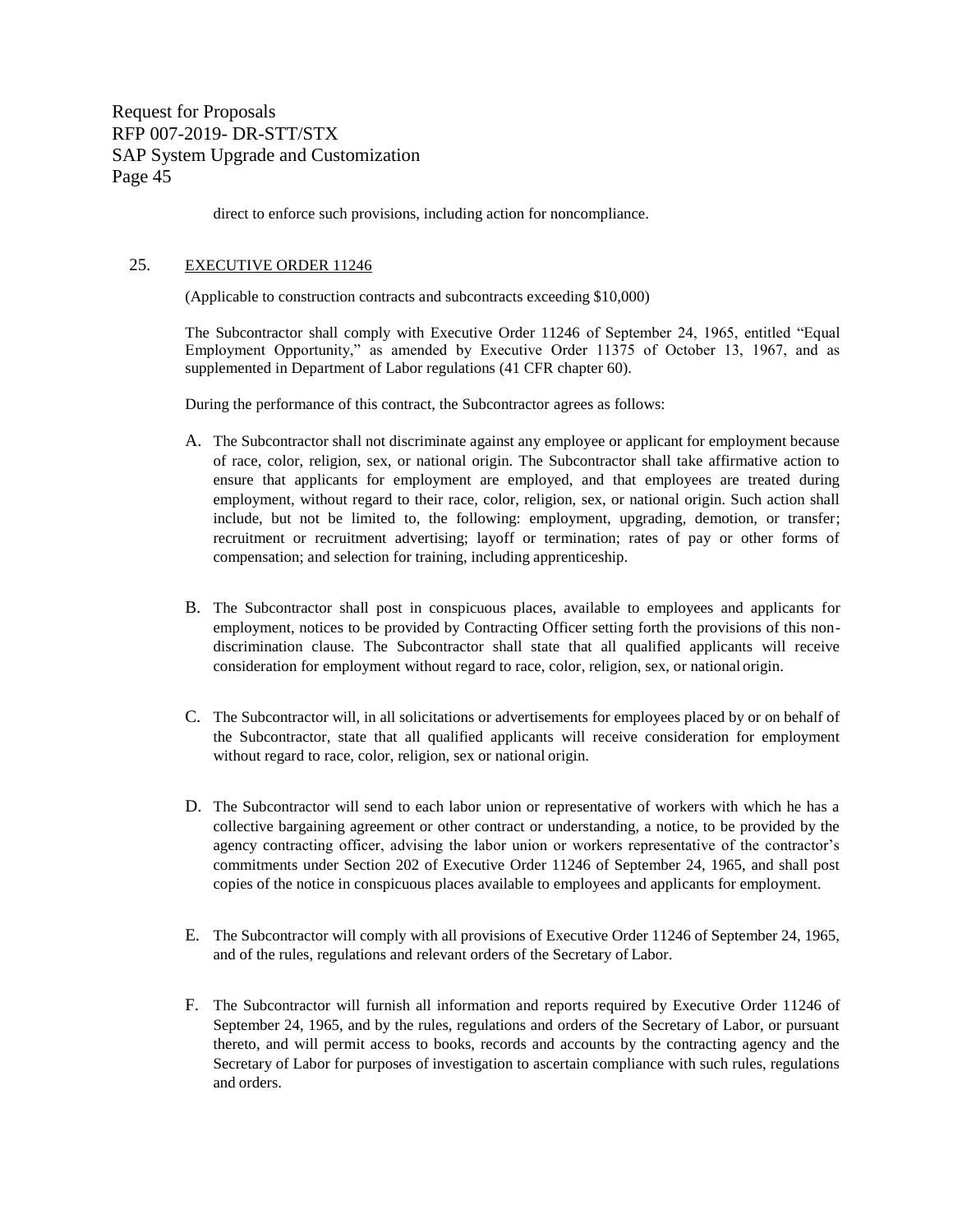- G. In the event of the Subcontractor's non-compliance with the non-discrimination clause of this contract or with any of such rules, regulations or orders, this contract may be cancelled, terminated or suspended in whole or in part and the Subcontractor may be declared ineligible for further government contracts in accordance with procedures authorized in Executive Order 11246 and such other sanctions as may be imposed and remedies invoked as provided in Executive Order 11246 of September 24, 1965, or by rule, regulation or order of the Secretary of Labor, or as otherwise provided by law.
- H. Subcontractor shall incorporate the provisions of A through G above in every subcontract or purchase order unless exempted by rules, regulations or orders of the Secretary of Labor so that such provisions shall be binding on such subcontractor. The Subcontractor will take such action with respect to any subcontract or purchase order as the contracting agency may direct as a means of enforcing such provisions including sanctions for non-compliance, provided, however, that in the event the contractor becomes involved in, or is threatened with, litigation with a subcontractor or vendor as a result of such direction by the contracting agency, the Subcontractor may request the United States to enter into such litigation to protect the interests of the United States.

#### 26. CERTIFICATION OF NONSEGREGATED FACILITIES (Applicable to construction contracts exceeding \$10,000)

The Subcontractor certifies that it does not maintain or provide for its establishments, and that it does not permit employees to perform their services at any location, under its control, where segregated facilities are maintained. It certifies further that it will not maintain or provide for employees any segregated facilities at any of its establishments, and it will not permit employees to perform their services at any location under its control where segregated facilities are maintained. The Subcontractor agrees that a breach of this certification is a violation of the equal opportunity clause of this contract.

As used in this certification, the term "segregated facilities" means any waiting rooms, work areas, rest rooms and wash rooms, restaurants and other eating areas, time clocks, locker rooms, and other storage or dressing areas, parking lots, drinking fountains, recreation or entertainment areas, transportation and housing facilities provided for employees which are segregated by explicit directive or are, in fact, segregated on the basis of race, color, religion, or national origin because of habit, local custom, or any other reason.

The Subcontractor further agrees that (except where it has obtained for specific time periods) it will obtain identical certification from proposed subcontractors prior to the award of subcontracts exceeding \$10,000 which are not exempt from the provisions of the equal opportunity clause; that it will retain such certifications in its files; and that it will forward the preceding notice to such proposed subcontractors (except where proposed subcontractors have submitted identical certifications for specific time periods).

27. CERTIFICATION OF COMPLIANCE WITH CLEAN AIR AND WATER ACTS (Applicable to contracts exceeding \$100,000)

The Subcontractor and all its subcontractors shall comply with the requirements of the Clean Air Act, as amended, 42 U.S.C. § 1857 *et seq.*, the Federal Water Pollution Control Act, as amended, 33 U.S.C. §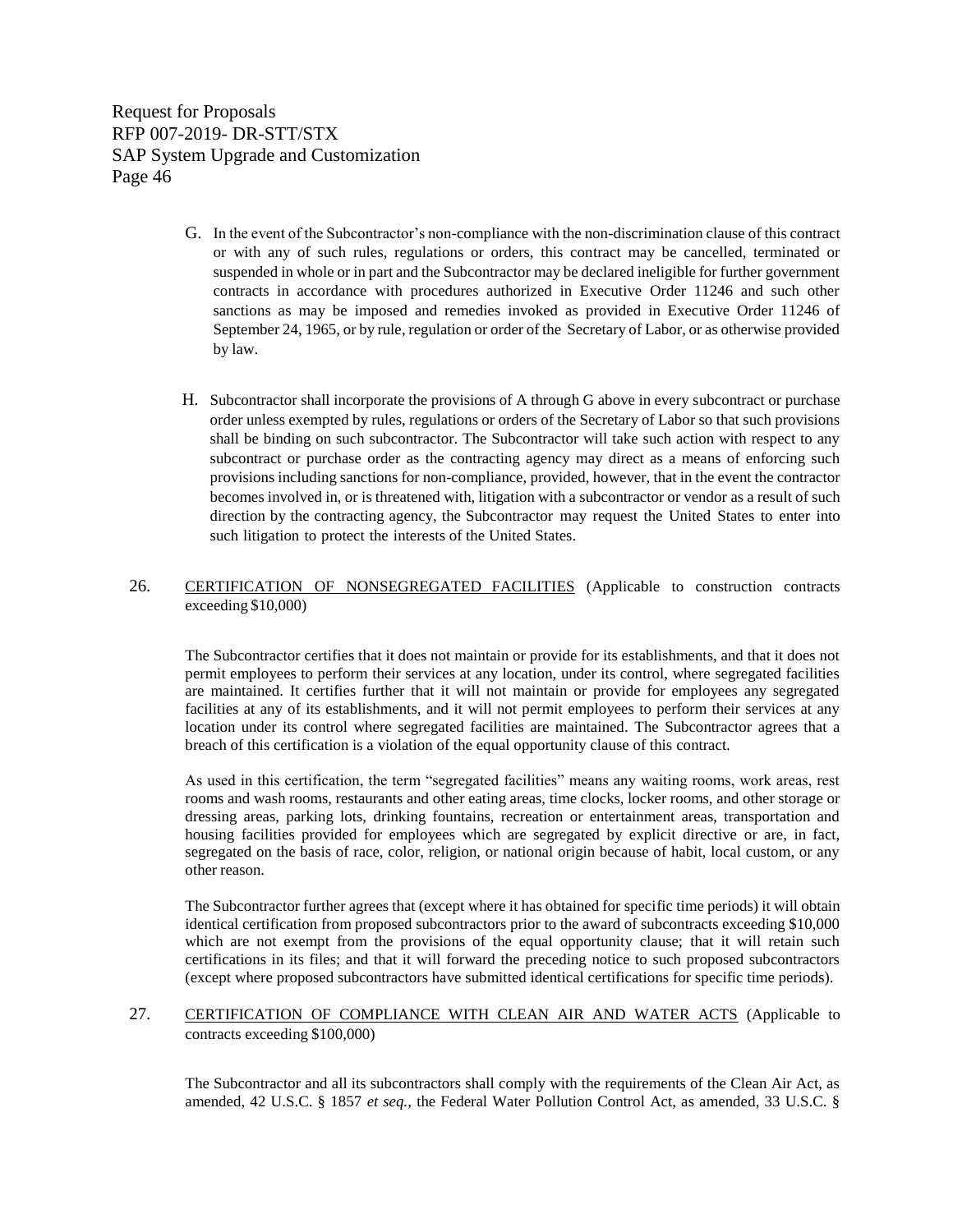> 1251 *et seq.*, and the regulations of the Environmental Protection Agency with respect thereto, at 40 C.F.R. Part 15 and 32, as amended, Section 508 of the Clean Water Act (33 U.S.C. § 1368) and Executive Order 11738.

> In addition to the foregoing requirements, all nonexempt contractors and subcontractors shall furnish to the owner, the following:

- A. A stipulation by the Contractor or subcontractors, that any facility to be utilized in the performance of any nonexempt contract or subcontract, is not listed on the Excluded Party Listing System pursuant to 40 C.F.R. 32 or on the List of Violating Facilities issued by the Environmental Protection Agency (EPA) pursuant to 40 C.F.R. Part 15, as amended.
- B. Agreement by the Subcontractor to comply with all the requirements of Section 114 of the Clean Air Act, as amended, (42 U.S.C. § 1857 c-8) and Section 308 of the Federal Water Pollution Control Act, as amended, (33 U.S.C. § 1318) relating to inspection, monitoring, entry, reports and information, as well as all other requirements specified in said Section 114 and Section 308, and all regulations and guidelines issued thereunder.
- C. A stipulation that as a condition for the award of the contract, prompt notice will be given of any notification received from the Director, Office of Federal Activities, EPA, indicating that a facility utilized, or to be utilized for the contract, is under consideration to be listed on the Excluded Party Listing System or the EPA List of Violating Facilities.
- D. Agreement by the Subcontractor that he will include, or cause to be included, the criteria and requirements in paragraph (A)through (D) of this section in every nonexempt subcontract and requiring that the Subcontractor will take such action as the government may direct as a means of enforcing such provisions.
- 28. LOBBYING (Applicable to contracts exceeding \$100,000)

The Subcontractor certifies, to the best of his or her knowledge and belief, that:

- (1) No Federal appropriated funds have been paid or will be paid, by or on behalf of the Subcontractor, to any person for influencing or attempting to influence an officer or employee of an agency, a Member of Congress, an officer or employee of Congress, or an employee of a Member of Congress in connection with the awarding of any Federal contract, the making of any Federal grant, the making of any Federal loan, the entering into of any cooperative agreement, and the extension, continuation, renewal, amendment, or modification of any Federal contract, grant, loan, or cooperative agreement.
- (2) If any funds other than Federal appropriated funds have been paid or will be paid to any person for influencing or attempting to influence an officer or employee of any agency, a Member of Congress, an officer or employee of Congress, or an employee of a Member of Congress in connection with this Federal contract, grant, loan, or cooperative agreement, the Contractor shall complete and submit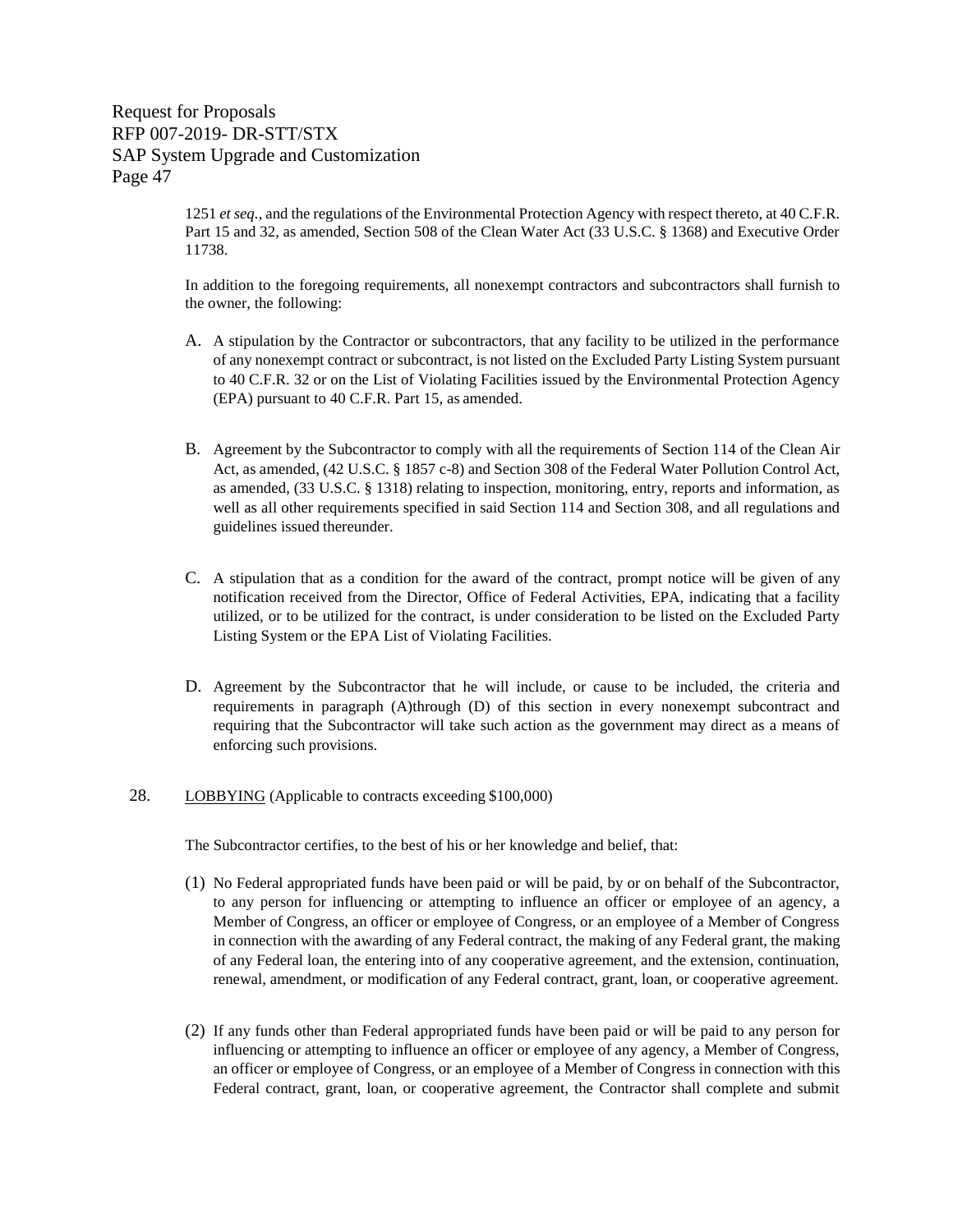Standard Form-LLL, "Disclosure Form to Report Lobbying," in accordance with its instructions.

(3) The Subcontractor shall require that the language of this certification be included in the award documents for all subawards at all tiers (including subcontracts, subgrants, and contracts under grants, loans, and cooperative agreements) and that all subrecipients shall certify and disclose accordingly.

This certification is a material representation of fact upon which reliance was placed when this transaction was made or entered into. Submission of this certification is a prerequisite for making or entering into this transaction imposed by section 1352, title 31, U.S. Code. Any person who fails to file the required certification shall be subject to a civil penalty of not less than \$10,000 and not more than \$100,000 for each such failure.

#### 29. BONDING REQUIREMENTS

(Applicable to construction and facility improvement contracts exceeding \$100,000)

The Subcontractor shall comply with VIHFA bonding requirements, unless they have not been approved by HUD, in which case the Contractor shall comply with the following minimum bonding requirements:

- (1) *A bid guarantee from each bidder equivalent to five percent of the bid price.* The "bid guarantee" shall consist of a firm commitment such as a bid bond, certified check, or other negotiable instrument accompanying a bid as assurance that the bidder will, upon acceptance of his bid, execute such contractual documents as may be required within the time specified.
- (2) *A performance bond on the part of the Contractor for 100 percent of the contract price.* A "performance bond" is one executed in connection with a contract to secure fulfillment of all the Contractor's obligations under such contract.
- (3) *A payment bond on the part of the Contractor for 100 percent of the contract price.* A "payment bond" is one executed in connection with a contract to assure payment as required by law of all persons supplying labor and material in the execution of the work provided for in the contract.

#### 30. SECTION 3 OF THE HOUSING AND URBAN DEVELOPMENT ACT OF 1968 (As required by applicable thresholds)

- A. The work to be performed under this contract is subject to the requirements of section 3 of the Housing and Urban Development Act of 1968, as amended, 12 U.S.C. § 1701u (section 3). The purpose of section 3 is to ensure that employment and other economic opportunities generated by HUD assistance or HUD-assisted projects covered by section 3, shall, to the greatest extent feasible, be directed to low- and very low-income persons, particularly persons who are recipients of HUD assistance for housing.
- B. The parties to this contract agree to comply with HUD's regulations in 24 C.F.R. part 135, which implement section 3. As evidenced by their execution of this contract, the parties to this contract certify that they are under no contractual or other impediment that would prevent them from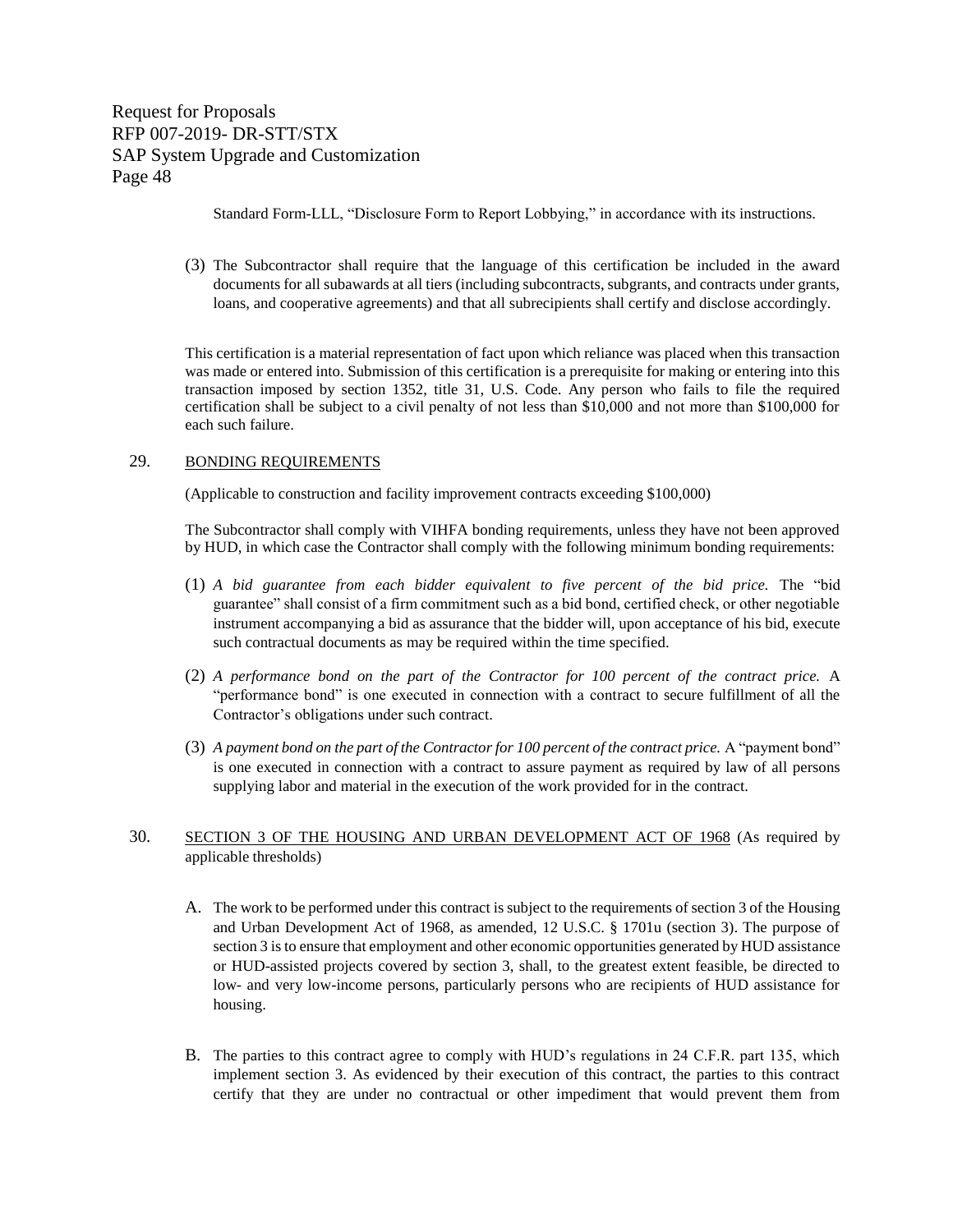complying with the part 135 regulations.

- C. The Subcontractor agrees to send to each labor organization or representative of workers with which the Subcontractor has a collective bargaining agreement or other understanding, if any, a notice advising the labor organization or workers' representative of the Contractor's commitments under this section 3 clause, and will post copies of the notice in conspicuous places at the work site where both employees and applicants for training and employment positions can see the notice. The notice shall describe the section 3 preference, shall set forth minimum number and job titles subject to hire, availability of apprenticeship and training positions, the qualifications for each; and the name and location of the person(s) taking applications for each of the positions; and the anticipated date the work shall begin.
- D. The Subcontractor agrees to include this section 3 clause in every subcontract subject to compliance with regulations in 24 C.F.R. part 135, and agrees to take appropriate action, as provided in an applicable provision of the subcontract or in this section 3 clause, upon a finding that the subcontractor is in violation of the regulations in 24 C.F.R. part 135. The Subcontractor will not subcontract with any subcontractor where the Subcontractor has notice or knowledge that the subcontractor has been found in violation of the regulations in 24 C.F.R. part 135.
- E. The Subcontractor will certify that any vacant employment positions, including training positions, that are filled: (1) after the subcontractor is selected but before the contract is executed, and (2) with persons other than those to whom the regulations of 24 C.F.R. part 135 require employment opportunities to be directed, were not filled to circumvent the Subcontractor's obligations under 24 C.F.R. part 135.
- F. Noncompliance with HUD's regulations in 24 C.F.R. part 135 may result in sanctions, termination of this contract for default, and debarment or suspension from future HUD assisted contracts.
- G. With respect to work performed in connection with section 3 covered Indian housing assistance, section 7(b) of the Indian Self-Determination and Education Assistance Act (25

U.S.C. § 450e) also applies to the work to be performed under this contract. Section 7(b) requires that to the greatest extent feasible: (i) preference and opportunities for training and employment shall be given to Indians, and (ii) preference in the award of contracts and subcontracts shall be given to Indian organizations and Indian-owned Economic Enterprises. Parties to this contract that are subject to the provisions of section 3 and section 7(b) agree to comply with section 3 to the maximum extent feasible, but not in derogation of compliance with section 7(b).

#### 31. FAIR HOUSING ACT

Subcontractor shall comply with the provisions of the Fair Housing Act of 1968 as amended. The act prohibits discrimination in the sale or rental of housing, the financing of housing or the provision of brokerage services against any person on the basis of race, color, religion, sex, national origin, handicap or familial status. The Equal Opportunity in Housing Act prohibits discrimination against individuals on the basis of race, color, religion, sex or national origin in the sale, rental, leasing or other disposition of